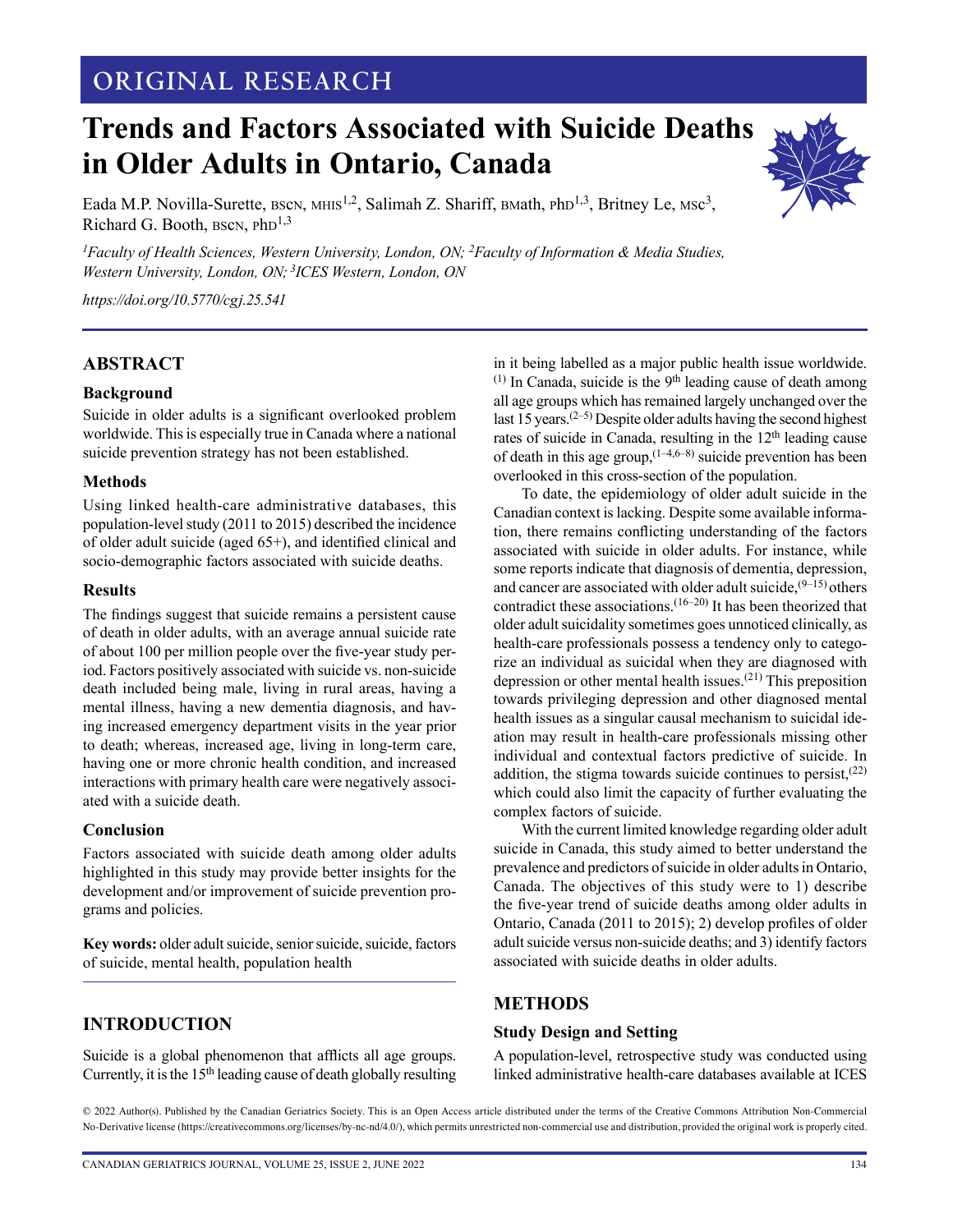(provincial health care administrative data steward) in order to identify all older adults (aged 65+) who died by either suicide or other non-suicide means between January 2011 and December 2015 in the province of Ontario, Canada. Ontario is the most populous province in Canada, comprising of about 14.7 million people (comprising approximately 40% of Canada), wherein most residents are covered by a single payer health-care insurance system (OHIP [Ontario Health Insurance Plan]).(23,24)

### **Study Population**

The study population was comprised of older adults (aged 65+), who died between 1 January 2011 and 31 December 2015 in the province of Ontario, Canada. All older adults, aged 65 years and over, were included at the start of the analysis phase to establish the rate and trend of mortality at the population level. Older adults who had a missing or invalid OHIP number (thereby not eligible for health services in Ontario), with invalid demographic information such as age and sex (data cleaning), and not residing in Ontario were excluded from the study.

In Ontario, older adults are eligible for governmentfunded medication use when they turn 65, through the Ontario Drug Benefit program.(23) To enable a two-year look-back period to establish health status for the second phase of the analysis (identifying factors or predictors associated with older adult suicide deaths), individuals less than 67 years old were further excluded, hereon referred to as the analysis cohort.

### **Data Sources**

The following health-care administrative databases held at ICES were used to gather cohort data characteristics: Registered Persons Database, Office of the Registrar General-Deaths (ORGD) Vital Statistics Database, Ontario Population Estimates and Projections (POP) (Ontario Ministry of Health and Long-Term Care: IntelliHEALTH ONTARIO), Ontario Drug Benefit Claims (ODB), CIHI-Discharge Abstract Database (DAD), CIHI-National Ambulatory Care Reporting System (NACRS), Ontario Health Insurance Plan (OHIP), CIHI-Ontario Mental Health Reporting System (OMHRS), ICES Physician Database (IPDB), Cancer Care Ontario-Ontario Cancer Registry (OCR), and ICES-Derived Cohorts (ASTHMA, CHF, COPD, DEMENTIA, HIV, HYPER, OCCC, ODD, ORAD, OMID). Datasets were linked using unique encoded identifiers and analyzed at ICES. Variables were defined using the International Statistical Classification of Diseases Ninth and Tenth revision (ICD-9 and ICD-10) diagnostic codes, and OHIP fee/diagnostic. Definitions of all variables can be found in Appendices A and B.

### **Outcomes**

The primary outcome of interest was a binary classification of death as "death by suicide vs. other suicide deaths", identified on ORGD records as having a cause of death (COD) ICD-9 code between E950 and E959; having an underlying COD ICD-10 code between X60 and X84; or having a manner of death code recorded as "suicide". Our secondary outcome included three categories, with an addition of "probable suicide" as a separate death classification, identified on ORGD records having a COD ICD-9 code between E980 and E987, or E989; or having an underlying COD ICD-10 code between Y10 and Y32, Y34, or Y87. Refer to Appendix B for detailed description of the codes and references used to generate the COD codes

### **Predictive Factors**

Several socio-demographic and health-related characteristics were collected to describe the analysis cohort and assess factors associated with suicide deaths. The generated profile included pre-existing chronic conditions; new health-care issues (e.g., a recent diagnosis of dementia or cancer); and health-care services utilization (e.g., hospital admissions, emergency room visits, and primary health-care visits). The following look-back periods were selected to capture health and socio-demographic characteristics of older adult deaths (aged 67+): (a) five years for most pre-existing chronic conditions; (b) two years for new diagnoses; and (c) one year for health-care utilization. The following variables were selected to further estimate their association with the 'death by suicide' outcome: age, sex, marital status, income, rurality, living in long-term care (LTC) facilities, comorbidities, new healthcare issues, and health-care services utilization.

### **Statistical Analysis**

A time trend analysis was utilized to examine changes in rates of older adult (aged 65+) mortality over a five-year time frame. Descriptive statistics were used to describe the characteristics of the analysis cohort. Frequencies and percentages were used to describe categorical characteristics, while means and standard deviations or medians and interquartile ranges (IQR) were used for continuous characteristics.

To compare characteristics across groups for both the primary and secondary outcomes, chi-square was used for categorical data and *t*-test was used for continuous data to obtain *p* values. For the primary outcome, a logistic regression, which predicts the odds of an event given an independent variable, $(25)$  was utilized to estimate the odds ratio 'death by suicide' given the selected covariates. Results are presented as adjusted odds ratios (AORs) with 95% confidence intervals (CI). Furthermore, a sensitivity analysis was conducted to assess the consistency of the odds ratio estimates after combining the 'death by suicide' and the 'death by probable suicide' groups and re-running the regression. The two regression results were then compared to observe any differences. All statistical analyses were performed using SAS Version 9.4 (SAS Institute), utilizing a threshold of alpha at 0.05 ( $\alpha$  = 0.05).

### **Ethics Approval**

ICES is an independent, non-profit research institute whose legal status under Ontario's health information privacy law allows it to collect and analyze health-care and demographic data, without consent, for health system evaluation and improvement. The use of data in this project was authorized under section 45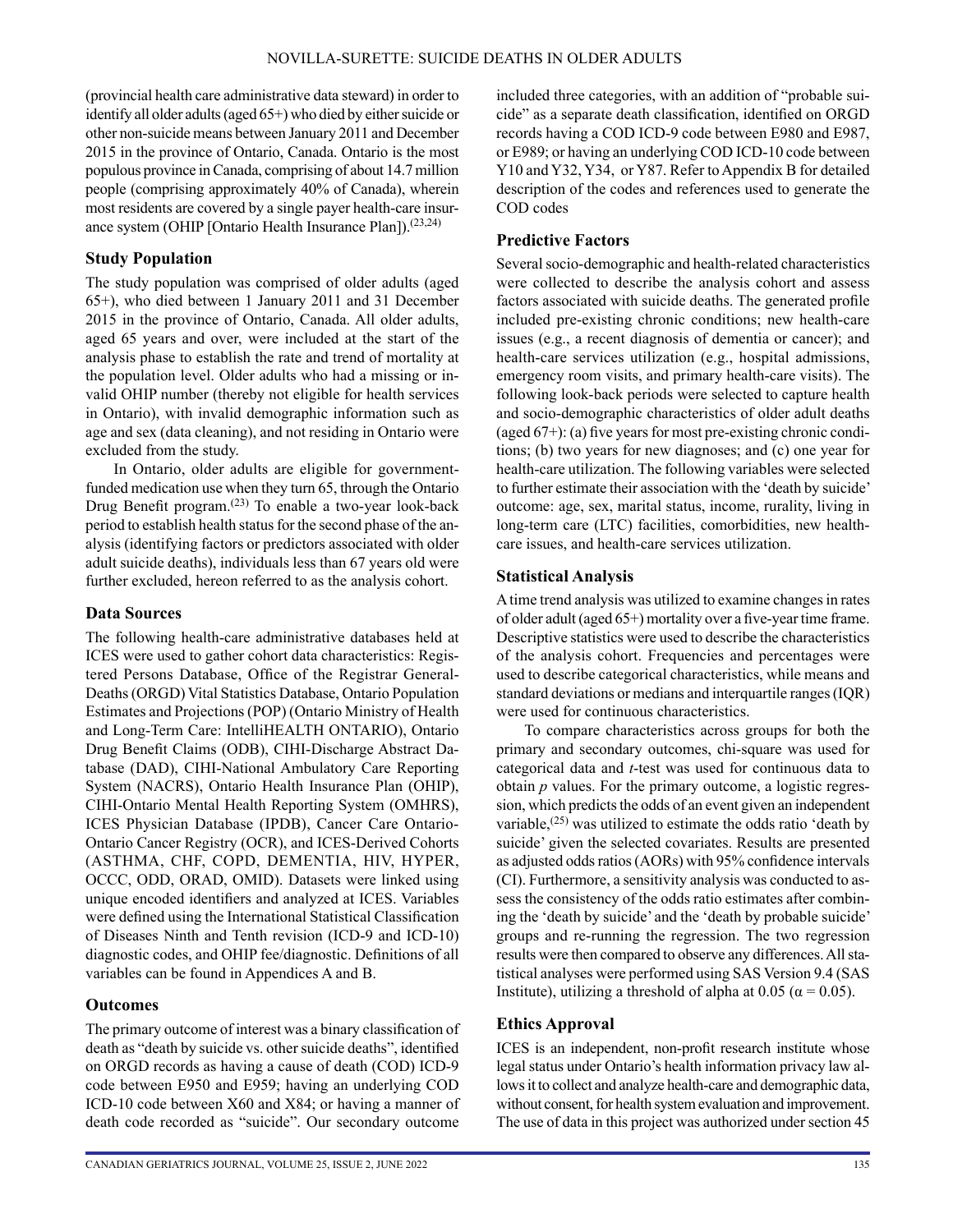of Ontario's *Personal Health Information Protection Act*, which does not require review by a Research Ethics Board.

### **RESULTS**

Over the five-year study time frame (2011–2015), 368,458 older adult deaths were recorded in the province of Ontario, of which 998 (0.27% of all older adult deaths) were coded as a death by suicide. The population rate of suicide deaths was stable over the years, with a slight upward trend ranging from 91 to 100 per million older adult population (Table 1).

After excluding older adults < 67 years of age, the cohort used for further analysis included 354,967 older adult (aged 67+) mortalities (with 869 suicide deaths) in Ontario, Canada (Figure 1; Table 2) over the five-year study time frame  $(2011-2015)$ .

### **Demographic Characteristics**

Detailed characteristics comparing older adults who died by suicide and other non-suicide causes are outlined in Table

TABLE 1. Number of deaths (rate per million older adult population) by suicide and non-suicide causes from 2011 to 2015

| Year | Death by Suicide | Death by Non-Suicide Causes |
|------|------------------|-----------------------------|
| 2011 | 183 (97)         | 70,185 (37,192)             |
| 2012 | 179 (91)         | 70,803 (35,866)             |
| 2013 | 207(100)         | 73,612 (35,716)             |
| 2014 | 211 (99)         | 75,814 (35,433)             |
| 2015 | 218 (98)         | 77,046 (34,798)             |

Source of population denominators: Ontario Ministry of Health and Long-Term Care: IntelliHEALTH ONTARIO, Data Last Refreshed [July/2020].



FIGURE 1. Flow chart of cohort selection after meeting the inclusion and exclusion criteria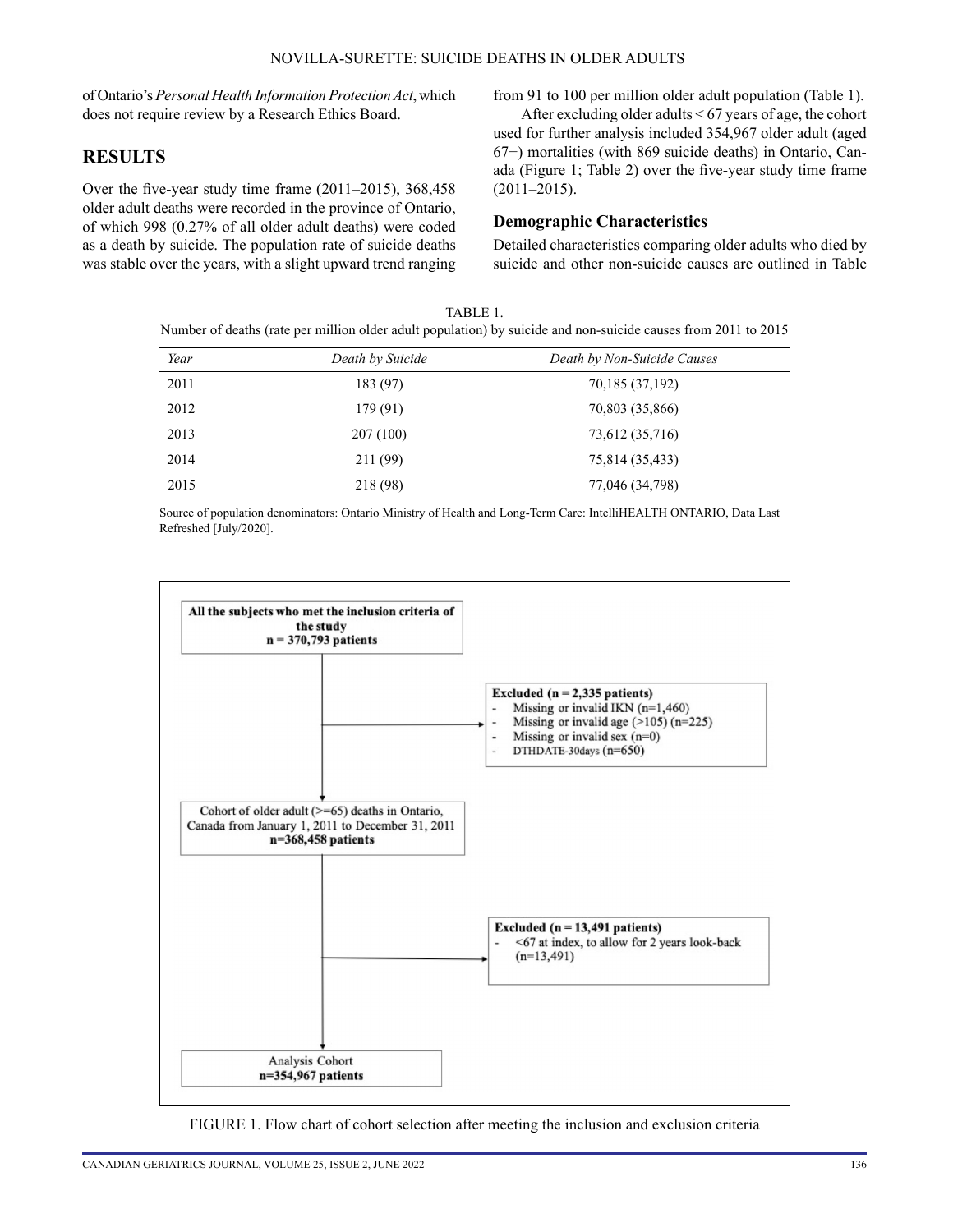| Characteristic                                                                              | Death by Suicide                                                                   | Death by any Other Non-Suicide Causes                                                              | p value          |
|---------------------------------------------------------------------------------------------|------------------------------------------------------------------------------------|----------------------------------------------------------------------------------------------------|------------------|
|                                                                                             | $N = 869$                                                                          | $N = 354,098$                                                                                      |                  |
| Demographics                                                                                |                                                                                    |                                                                                                    |                  |
| Age at Index Date<br>Mean (SD)<br>Median (IQR)<br>67-74<br>75-84<br>$85+$                   | $76.56 \pm 7.11$<br>76 (70-82)<br>390 (44.9%)<br>341 (39.2%)<br>138 (15.9%)        | $83.25 \pm 8.22$<br>84 (77-89)<br>62,826 (17.7%)<br>124,212 (35.1%)<br>167,060 (47.2%)             | < 0.01<br>< 0.01 |
| Female, $N(\% )$                                                                            | 215 (24.7%)                                                                        | 187,603 (53.0%)                                                                                    | < 001            |
| Marital Status, N(%)<br>Common-law<br>Divorced<br>Married<br>Single<br>Unknown<br>Widowed   | $26(3.0\%)$<br>97 (11.2%)<br>440 (50.6%)<br>73 (8.4%)<br>$0(0.0\%)$<br>229 (26.4%) | 5,423(1.5%)<br>21,892 (6.2%)<br>141,476 (40.0%)<br>19,280 (5.4%)<br>$21(0.0\%)$<br>165,449 (46.7%) | < 0.01           |
| Income Quintile, N(%)<br>Quintile 1<br>Quintile 2<br>Quintile 3<br>Quintile 4<br>Quintile 5 | $217(25.0\%)$<br>172 (19.8%)<br>164 (18.9%)<br>151 $(17.4\%)$<br>163 (18.8%)       | 83,195 (23.5%)<br>75,053 (21.2%)<br>68,653 (19.4%)<br>64,293 (18.2%)<br>61,426 (17.3%)             | .587             |
| Rural, Yes, $N(\%)$                                                                         | $160(18.4\%)$                                                                      | 49,998 (14.1%)                                                                                     | .001             |
| Year of cohort entry, $N(\%)$<br>2011<br>2012<br>2013<br>2014<br>2015                       | 160 $(18.4\%)$<br>155 (17.8%)<br>185 (21.3%)<br>$179(20.6\%)$<br>190 (21.9%)       | $67,759$ $(19.1\%)$<br>68,246 (19.3%)<br>70,751 (20.0%)<br>72,985 (20.6%)<br>74,357 (21.0%)        | .696             |
| Living in long-term Care (LTC)                                                              | $12(1.4\%)$                                                                        | 108,649 (30.7%)                                                                                    | < 001            |
| Comorbidities in the Previous Two Years, $N$ (%)                                            |                                                                                    |                                                                                                    |                  |
| Charlson Comorbidty Index<br>$\boldsymbol{0}$<br>$\mathbf{1}$<br>$2+$                       | 317 (36.5%)<br>$114(13.1\%)$<br>229 (26.4%)                                        | 35,310 (10.0%)<br>51,966 (14.7%)<br>237,021 (66.9%)                                                | < 0.01           |
| No Hospitalizations                                                                         | 209 (24.1%)                                                                        | 29,801 (8.4%)                                                                                      |                  |
| Congestive heart failure (CHF)                                                              | 113 (13.0%)                                                                        | 139,830 (39.5%)                                                                                    | < 001            |
| Myocardial Infarction (MI)                                                                  | 58 (6.7%)                                                                          | 47,692 (13.5%)                                                                                     | < 001            |
| Asthma                                                                                      | 114 (13.1%)                                                                        | 55,648 (15.7%)                                                                                     | .036             |
| Chronic Obstructive Pulmonary Disease (COPD)                                                | 292 (33.6%)                                                                        | 148,447 (41.9%)                                                                                    | < 001            |
| Diabetes                                                                                    | 241 (27.7%)                                                                        | 134,309 (37.9%)                                                                                    | < 0.01           |
| Hypertension                                                                                | 624 (71.8%)                                                                        | 297,566 (84.0%)                                                                                    | < 0.01           |
| Chronic Liver Disease (CLD)                                                                 | $7(0.8\%)$                                                                         | 19,352 (5.5%)                                                                                      | < 0.01           |
| Chronic Kidney Disease (CKD)                                                                | $122(14.0\%)$                                                                      | 114,614 (32.4%)                                                                                    | < 0.01           |
| Chronic Dialysis User                                                                       | $1 - 5$                                                                            | 5,601-5,605                                                                                        | $\rm NR$         |

TABLE 2. Characteristics of older adult who died by suicide and other non-suicide causes<sup>a</sup>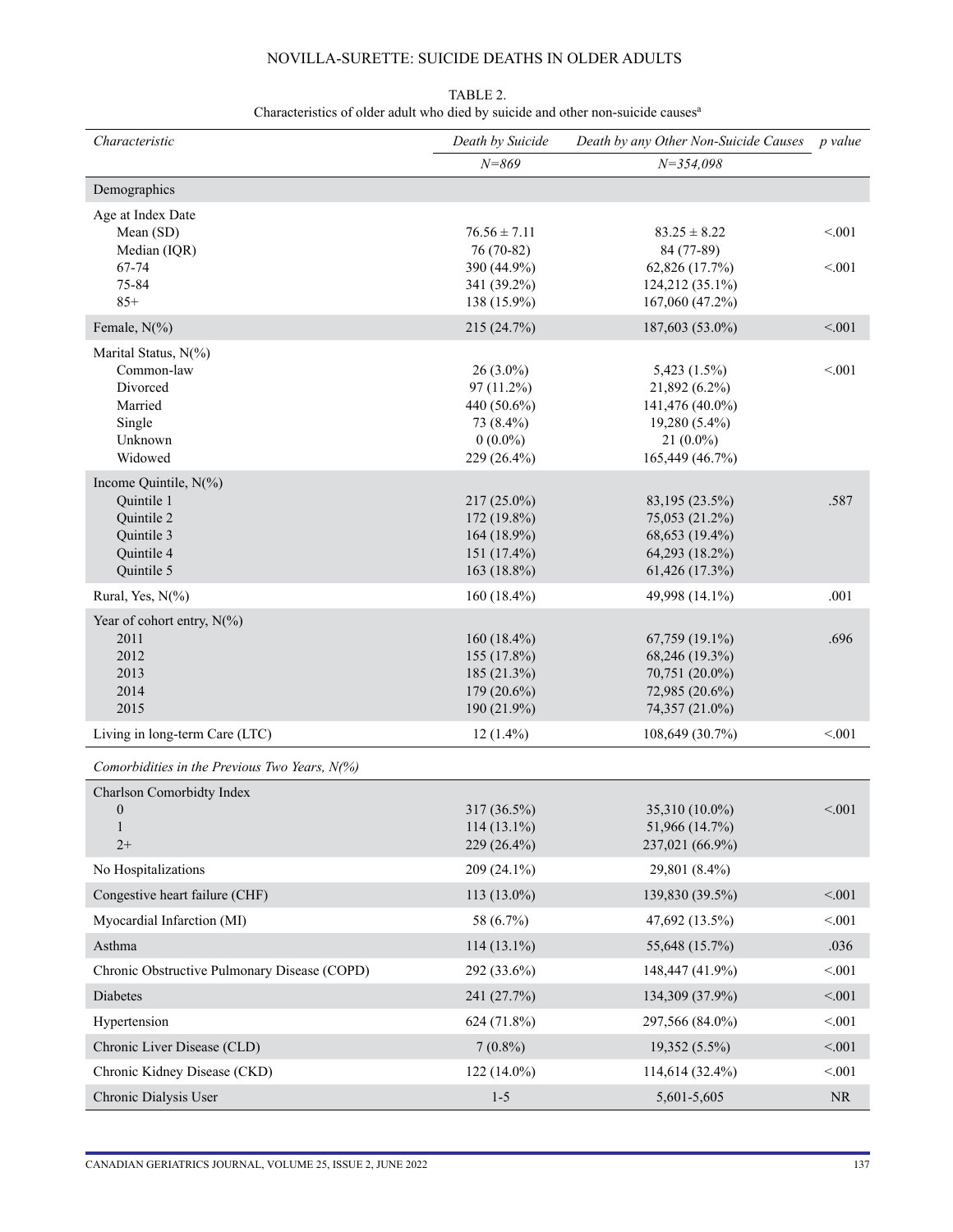|                                                                                                                                                                                   | IADLE 2.<br>(Continued)                              |                                                                 |                                    |
|-----------------------------------------------------------------------------------------------------------------------------------------------------------------------------------|------------------------------------------------------|-----------------------------------------------------------------|------------------------------------|
| Characteristic                                                                                                                                                                    | Death by Suicide                                     | Death by any Other Non-Suicide Causes                           | p value                            |
|                                                                                                                                                                                   | $N = 869$                                            | $N = 354,098$                                                   |                                    |
| <b>Rheumatoid Arthritis</b>                                                                                                                                                       | $18(2.1\%)$                                          | 12,491 (3.5%)                                                   | 0.02                               |
| Crohn's/Ulcerative Colitis (UC)                                                                                                                                                   | $6(0.7\%)$                                           | $2,858(0.8\%)$                                                  | .701                               |
| <b>HIV</b>                                                                                                                                                                        | $1 - 5$                                              | 236-240                                                         | <b>NR</b>                          |
| Cancer                                                                                                                                                                            | 198 (22.8%)                                          | 149,590 (42.2%)                                                 | < 0.01                             |
| Dementia                                                                                                                                                                          | 68 (7.8%)                                            | 131,166 (37.0%)                                                 | < 0.01                             |
| <b>Mental Illness</b><br>Psychotic disorders (PSY)<br>Non-psychotic disorders (nPSY)<br>Substance abuse disorders (SUB)<br>Others (Social problems and others; not inc. dementia) | 63 (7.2%)<br>498 (57.3%)<br>58 (6.7%)<br>$24(2.8\%)$ | 9,673(2.7%)<br>115,540 (32.6%)<br>11,533 (3.3%)<br>8,750 (2.5%) | < 0.01<br>< 0.01<br>< 0.01<br>.581 |
| New Health-care Issues in the Previous Two Years, $N$ (%)                                                                                                                         |                                                      |                                                                 |                                    |
| New diagnosis of dementia                                                                                                                                                         | 32(3.7%)                                             | 38,376 (10.8%)                                                  | < 0.01                             |
| New diagnosis of cancer                                                                                                                                                           | 56 $(6.4\%)$                                         | 75,147 (21.2%)                                                  | < 0.01                             |
| Health-care System Utilization and Access in the Previous One Year                                                                                                                |                                                      |                                                                 |                                    |
| Number of hospitalizations<br>Median (IQR)                                                                                                                                        | $0(0-1)$                                             | $1(0-2)$                                                        | < 0.001                            |
| Number of ER visits<br>Median (IQR)                                                                                                                                               | $1(0-2)$                                             | $2(1-3)$                                                        | < 0.01                             |
| Number of visits to PHC<br>Median (IQR)                                                                                                                                           | $8(4-14)$                                            | $16(9-29)$                                                      | < 0.01                             |

#### TABLE 2.

aColumns might not add-up due to missing/non-reportable numbers.

 $IQR =$  interquartile range;  $SD =$  standard deviation;  $NR =$  non-reportable.

2. In univariate analyses, older adults who died by suicide tended to be relatively younger  $(67-74 \text{ vs. } 85+)$  (n = 390, 44.9% vs.  $n = 138, 15.9%$ ; less likely female ( $n = 215$ , 24.7%); less likely to live in LTCs ( $n = 12$ , 1.4%); and less likely to live in rural areas ( $n = 160$ , 18.4%). In the adjusted analyses (Table 3), increasing age (aOR 0.94, 95% CI: 0.93- 0.95) and living in LTC (aOR 0.07, 95% CI: 0.04-0.13) were associated with lower odds of suicide. Male (vs. female) sex (aOR 2.91, 95% CI: 2.47-3.44) and residing in a rural region (aOR 1.32, 95% CI: 1.11-1.58) were associated with higher odds of suicide deaths.

### **Mental Illness**

From the list of medical illnesses (Table 2), the majority of the older adults who died by suicide had a mental health diagnosis, particularly non-psychotic disorders ( $n = 498, 57.3\%$ ), which was higher compared to the older adults in the non-suicide group (57.3% v. 32.6%,  $p < .001$ ). In the adjusted analysis, mental illness diagnosis showed significantly higher odds of older adult suicide (Table 3). The odds of suicide were 2.75 times higher for psychotic disorder diagnosis (aOR 2.75, 95% CI: 2.08-3.62), and 3.34 times higher for non-psychotic disorder diagnosis (aOR 3.34, 95% CI: 2.91-3.87).

### **New Health-care Issues**

In the adjusted analysis, a new diagnosis of dementia was associated with increased odds of suicide (aOR 1.72, 95% CI: 1.06-2.79), while a new diagnosis of cancer was associated with a substantially lower odds of suicide (aOR 0.32; 95%) CI: 0.24-0.44) (Table 3).

### **Health-care Utilization**

In the adjusted analysis, the odds of emergency department use in the year prior to death was associated with moderate increase in the odds of suicide deaths (aOR 1.05, 95% CI 1.02-1.08), whereas visits to a primary care practitioner were associated with a lower odds (aOR 0.98, 95% CI: 0.97-0.99) (Table 3).

### **Death by Suicide Vs. Death by Probable Suicide**

A small number of older adults were recorded as dying by probable suicide means  $(N = 29)$  (Table 4). In comparison to older adults who died by suicide causes, those who died by probable suicide causes were younger (median 72, vs. 76, *p* < .001); more often male 37.9% vs. 24.7%, *p* < .001); more likely to have visited a primary health-care practitioner in the previous year (median 9 vs. 8 visits,  $p < .001$ ); and more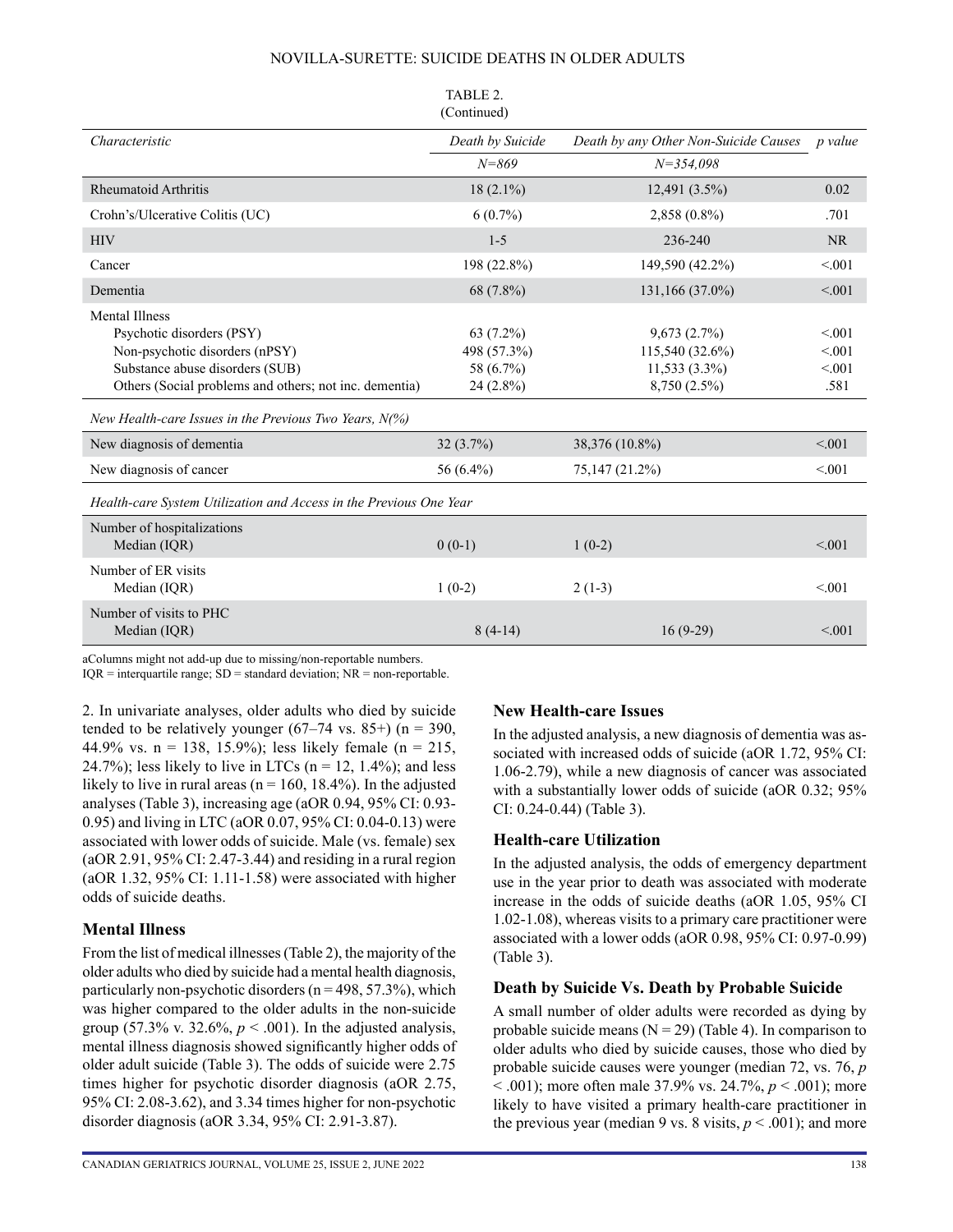| TABLE 3.                                                                                             |  |
|------------------------------------------------------------------------------------------------------|--|
| Adjust odds ratios of characteristics associated with suicide deaths among older adults <sup>a</sup> |  |

| Characteristic                                                                                                                                                                        | <b>OR</b>                                  | 95% CI                                               | p value                            |
|---------------------------------------------------------------------------------------------------------------------------------------------------------------------------------------|--------------------------------------------|------------------------------------------------------|------------------------------------|
| Demographics                                                                                                                                                                          |                                            |                                                      |                                    |
| Age (continuous)                                                                                                                                                                      | 0.94                                       | 0.93, 0.95                                           | < 0.001                            |
| Sex (reference=females)                                                                                                                                                               | 2.91                                       | 2.47, 3.44                                           | < 0001                             |
| Marital Status (reference=married)<br>Married (combined m=married & c=common-law)<br>Widowed (w)<br>Divorced (d)<br>Single $(s)$<br>Other (combined missing, o=other, u=unknown)      | <b>REF</b><br>1.08<br>1.10<br>0.90<br>0.84 | 0.90, 1.29<br>0.87, 1.39<br>0.69, 1.16<br>0.31, 2.33 | .4489<br>.3905<br>.5539<br>.719    |
| Income quintile (reference=quintile 5; recode missing to '3')<br>Quintile 1<br>Quintile 2<br>Quintile 3<br>Quintile 4<br>Quintile 5                                                   | 0.93<br>0.85<br>0.89<br>0.89<br>REF        | 0.75, 1.15<br>0.68, 1.06<br>0.72, 1.11<br>0.71, 1.11 | .7377<br>.3117<br>.769<br>.7249    |
| Rural (reference=urban; recode missing to urban)                                                                                                                                      | 1.32                                       | 1.11, 1.58                                           | .0021                              |
| LTC (reference=no)                                                                                                                                                                    | 0.07                                       | 0.04, 0.13                                           | < 0001                             |
| Comorbidities (reference=no)                                                                                                                                                          |                                            |                                                      |                                    |
| Charlson score<br>0 (combined 0 and 'no hospitalizations')<br>1<br>$2+$                                                                                                               | <b>REF</b><br>0.36<br>0.21                 | 0.29, 0.44<br>0.17, 0.26                             | .0178<br>< 0.001                   |
| Congestive Heart Failure (CHF)                                                                                                                                                        | 0.46                                       | 0.37, 0.58                                           | < .0001                            |
| Myocardial Infarction (MI)                                                                                                                                                            | 0.73                                       | 0.55, 0.96                                           | .0241                              |
| Asthma                                                                                                                                                                                | 1.05                                       | 0.85, 1.30                                           | .6554                              |
| Chronic Obstructive Pulmonary Disease (COPD)                                                                                                                                          | 0.84                                       | 0.72, 0.98                                           | .0227                              |
| Diabetes                                                                                                                                                                              | 1.01                                       | 0.86, 1.18                                           | .9464                              |
| Hypertension                                                                                                                                                                          | 0.98                                       | 0.84, 1.15                                           | .8165                              |
| Chronic Kidney Disease (CKD)                                                                                                                                                          | 0.74                                       | 0.60, 0.91                                           | .0041                              |
| Chronic Dialysis User                                                                                                                                                                 | 0.45                                       | 0.14, 1.43                                           | .1777                              |
| <b>Rheumatoid Arthritis</b>                                                                                                                                                           | 0.79                                       | 0.50, 1.27                                           | .3374                              |
| Crohn's/Ulcerative Colitis (UC)                                                                                                                                                       | 0.83                                       | 0.37, 1.88                                           | .6608                              |
| Cancer                                                                                                                                                                                | 0.73                                       | 0.61, 0.89                                           | .0018                              |
| Dementia                                                                                                                                                                              | 0.31                                       | 0.22, 0.45                                           | < 0001                             |
| <b>Mental Illness</b><br>Psychotic disorders (PSY)<br>Non-psychotic disorders (nPSY)<br>Substance abuse disorders (SUB)<br>Others (OTH-Social problems and others; not inc. dementia) | 2.75<br>3.36<br>1.20<br>0.97               | 2.08, 3.62<br>2.91, 3.87<br>0.91, 1.59<br>0.64, 1.47 | < 0001<br>< 0001<br>.2033<br>.8801 |
| New Health-care Issues                                                                                                                                                                |                                            |                                                      |                                    |
| New diagnosis of dementia (reference=no)                                                                                                                                              | 1.72                                       | 1.06, 2.79                                           | .0277                              |
| New diagnosis of cancer (reference=no)                                                                                                                                                | 0.32                                       | 0.24, 0.44                                           | < 0001                             |
| Health-care System Utilization and Access (continuous)                                                                                                                                |                                            |                                                      |                                    |
| Number of hospitalizations                                                                                                                                                            | 0.95                                       | 0.87, 1.04                                           | .2829                              |
| Number of ER visits                                                                                                                                                                   | 1.05                                       | 1.02, 1.08                                           | .0015                              |
| Number of PHC visits                                                                                                                                                                  | 0.98                                       | 0.97, 0.99                                           | < .0001                            |

a Some variables were omitted due to non-reportable values.

N = 354,967 (869 deaths by suicide);  $OR = \text{odd ratio}$ ;  $CI = \text{confidence interval}$ , 95%.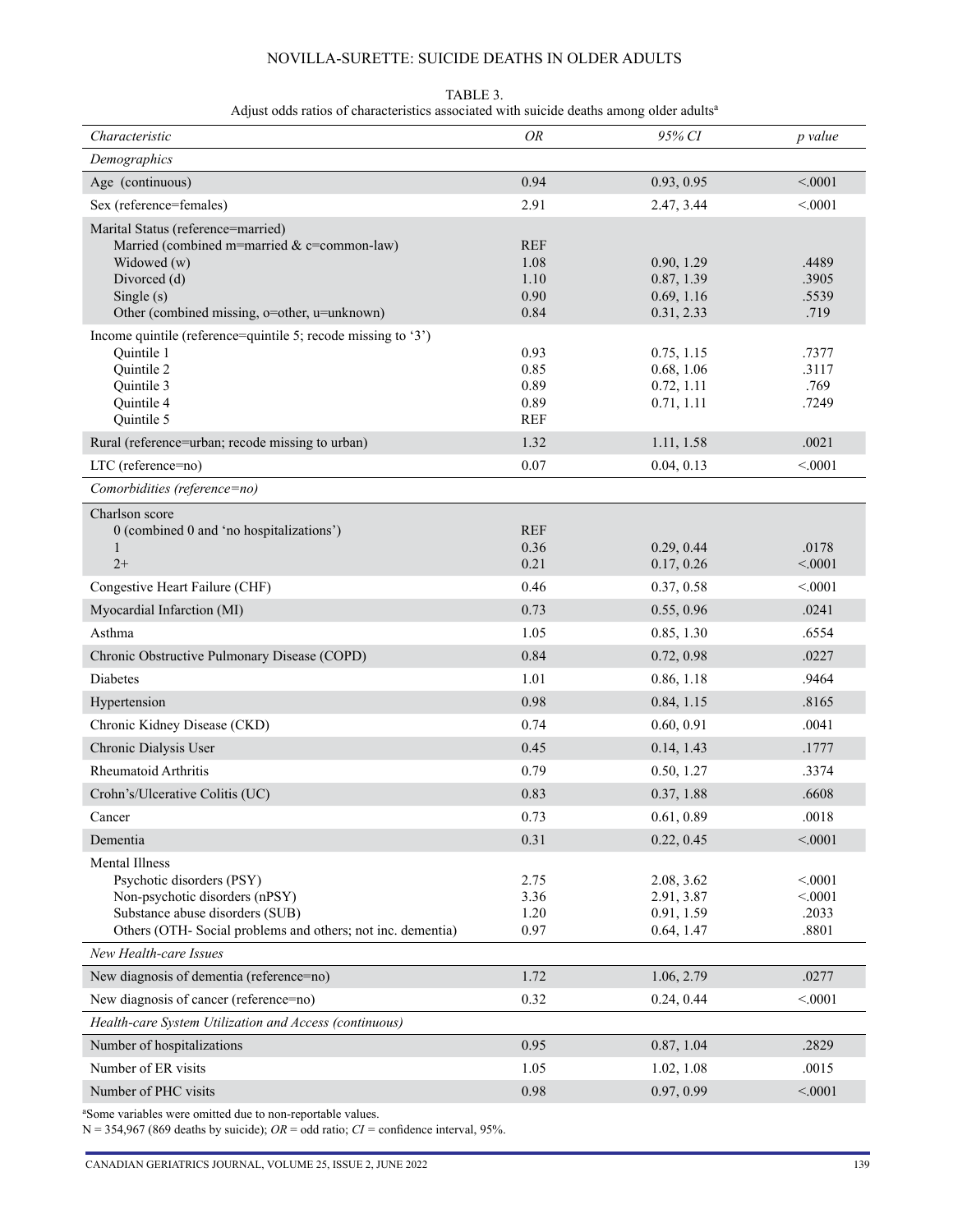| TABLE 4.                                                                                     |
|----------------------------------------------------------------------------------------------|
| Characteristics of older adults who died by suicide and probable suicide causes <sup>a</sup> |

| Characteristic                                                      | Death by Suicide | Death by Probable Suicideb | p value |
|---------------------------------------------------------------------|------------------|----------------------------|---------|
|                                                                     | $N = 869$        | $N = 29$                   |         |
| Demographics                                                        |                  |                            |         |
| Age at Index Date                                                   |                  |                            |         |
| Mean $(SD)$                                                         | $76.56 \pm 7.11$ | $75.24 \pm 7.42$           | < 0.01  |
| Median (IQR)                                                        | 76 (70-82)       | $72(70-80)$                |         |
| Female, $N(\%)$                                                     | 215 (24.7%)      | $11(37.9\%)$               | < 0.01  |
| Marital Status, $N(\%)$                                             |                  |                            | < 0.01  |
| Married                                                             | 440 $(50.6\%)$   | $9(31.0\%)$                |         |
| Widowed                                                             | $229(26.4\%)$    | $13(44.8\%)$               |         |
| Health-care System Utilization and Access in the Previous Two Years |                  |                            |         |
| Number of hospitalizations                                          |                  |                            |         |
| Median (IQR)                                                        | $0(0-1)$         | $0(0-1)$                   | < 0.01  |
| Number of ER visits                                                 |                  |                            |         |
| Median (IQR)                                                        | $1(0-2)$         | $1(0-3)$                   | < 0.01  |
| Number of visits to PHC                                             |                  |                            |         |
| Median (IQR)                                                        | $8(4-14)$        | $9(6-15)$                  | < 0.01  |

a Other variables were omitted due to missing/non-reportable values.

<sup>b</sup>Probable suicide: with the small number of this cohort, other variables cannot be further reported.

IQR *=* interquartile range; SD *=* standard deviation.

likely widowed  $(44.8\% \text{ vs. } 26.4\%; p < .001)$ . In sensitivity analysis, wherein the outcome included death by suicide or death by probable suicide, results of the primary adjusted analyses remained unchanged (Appendix C).

### **DISCUSSION**

This study demonstrates that suicide remains to be a persistent cause of death among older adults (aged 65+) in Ontario, averaging roughly 200 suicide deaths per year from 2011 to 2015. Among all older adult deaths recorded over the fiveyear study period, 0.27% was resultant of suicide. Several factors were analyzed in this study to further understand the factors associated with suicide in older adults. Being male, living in rural areas, having a mental illness, a new dementia diagnosis, and having increased emergency department visits were positively associated with suicide deaths; whereas, increased age, living in long-term care, having chronic health conditions, and increased interactions with primary health care were negatively associated with suicide deaths.

Although suicide is prevalent in older adults, the findings reported in this work are likely an underestimate, due to a range of misclassification and systemic biases related to the reporting of suicide.<sup> $(26-28)$ </sup> The lack of transparency in reporting older adult suicides may perhaps be due to the lingering stigma and culture surrounding suicide, or the medical/legal complexity of registering suicide cases in general.<sup>(8,21)</sup> Older adults also tend to be excluded from contemporary suicide prevention programs and policy in Canada, as these programs tend to focus on youth and young adults. $(2,3,22,29)$ 

Previous studies have reported the main characteristics of older adults who died by suicide as being younger (aged 65–74), male, and married,  $(9,11,30)$  which were consistent with the findings in this study, with the exception of marital associations.<sup> $(9,11,31-33)$ </sup> Research studies from New Zealand,<sup>(30)</sup> Denmark,<sup>(11)</sup> and The United States of America<sup>(9)</sup> have consistently shown more suicide deaths in older adults who were younger (less than 80 years old), while emphasizing that older adults (aged 80–85+) presented with more physical health issues than those under the age of 80 years.<sup> $(9,30)$ </sup> Furthermore, these older adults (aged 80+) visited their general practitioners more for physical issues rather than for mental health issues. $(9,11,30)$  The findings in this research study showed the cohort to be relatively younger, although age was not found to be predictive of suicide. A 2019 U.S. descriptive study<sup>(9)</sup> of 16,924 older adults (aged 65+) reported higher odds of suicide risk for those who were older (aged 75–84; and 85+), which contrasted this research study's finding in terms of age. This could perhaps be due to the systematic underreporting of suicide deaths in older adults,  $(26-28)$  as mentioned previously, or lack of understanding regarding the underlying risk factors associated with suicide deaths during health-care visits. More research is needed to better ascertain the true impacts of various characteristics of older adults and the association with suicide death.

Male gender has also been commonly described in the literature as a predictor of older adult suicide.<sup> $(1,3,9,11,30)$ </sup> Although not specifically directed to older adult suicide, the influence of men's health information-seeking behaviours<sup>(34)</sup> and traditional or stereotypical views of masculinity<sup>(35)</sup> may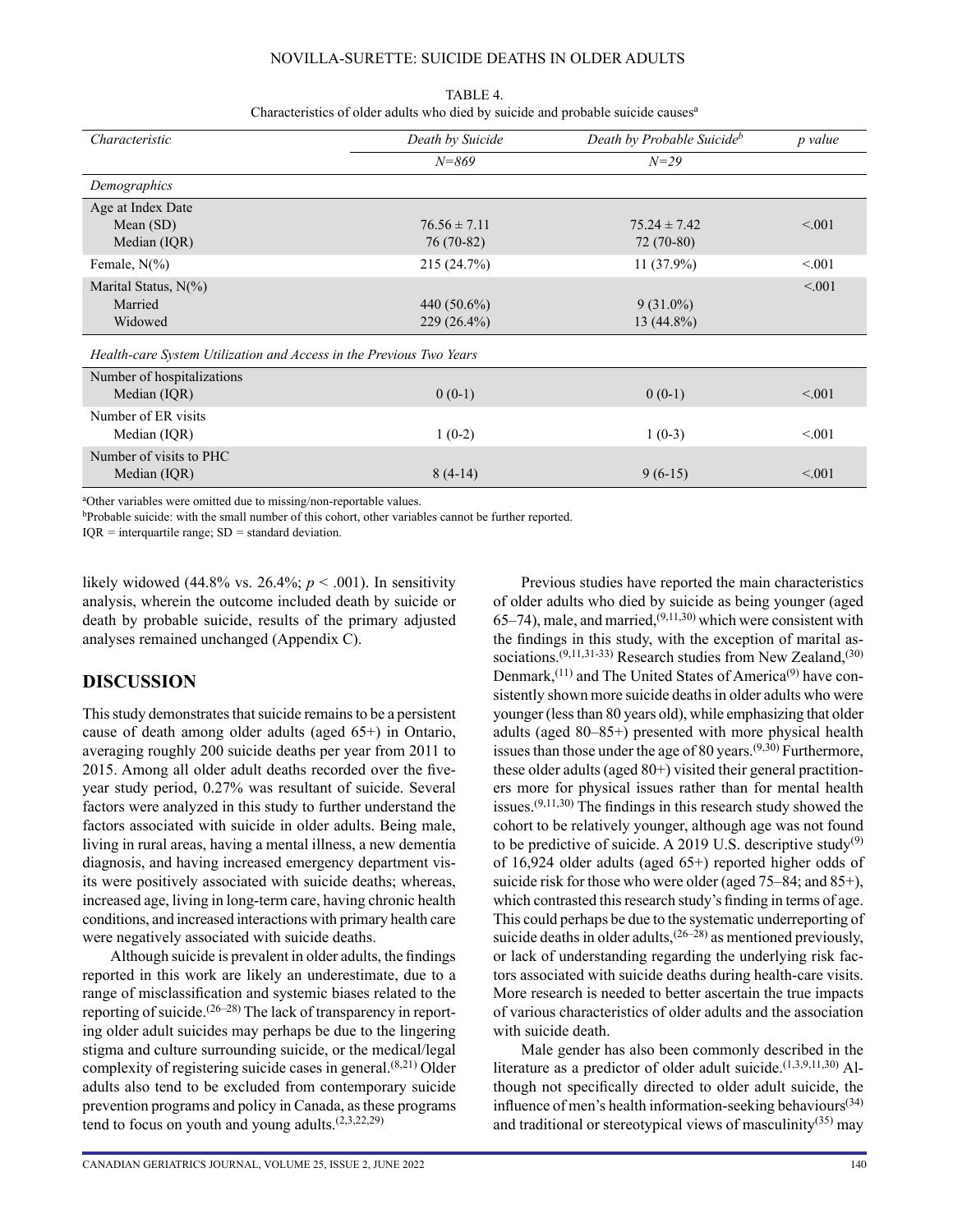perhaps explain this association. While marital status did not produce a significant relationship in this study, other studies reported that various factors, such as gender or income, could influence the association of marital status with older adult suicide.(36,37)

Several studies have also uncovered associations between various physical/mental health conditions with older adult suicide, particularly dementia, depression, and cancer.<sup>(9-18,20)</sup> Findings from this research study further reinforced that a diagnosis of mental illness appears to be a health condition that is highly associated with older adult suicide. This expected finding suggests that mental illness is an immense factor in older adult suicide that must be effectively managed. Previous research has reported that a new diagnosis of dementia, between six months and three years after initial diagnosis, was associated with older adult suicide.<sup> $(10,15)$ </sup> In this study, a new diagnosis of dementia showed to be highly associated with older adult suicide. A possible explanation for the increased risk is that older adults who are newly diagnosed with dementia still have the cognitive ability to understand the hardships (i.e., functional/cognitive decline) ahead, and are able to initiate suicide death if they deem themselves potentially incapable in the future.(20,38)

Past research exploring the association of living in a LTC facility and suicide in older adults remains inconclusive.  $(9,15,39)$  Two recent 2019 research studies<sup> $(9,39)$ </sup> completed in the United States claimed that living within or transitioning to LTC facilities is a predictive factor of suicide. Interestingly, the findings of this population-level study demonstrated that admission to LTC showed a reduction in odds of suicide for older adults, which was congruous with the findings of another earlier American research study<sup> $(15)$ </sup> that reported a lowered suicide risk for nursing home admissions. While more specific research will be needed to clarify these findings, it has been suggested that the protective mechanism of LTC facilities on older adult suicide may be due to the "structured, supervised nature" of LTC facilities and the higher prevalence of patients with advanced cognitive/physical limitations.(15)

Other research from the United States, Canada, and New Zealand observed that older adults who died by suicide commonly visited their family doctor within seven to 30 days before death.(12,14,17,30) While this study examined healthcare visits within one year prior to suicide death, further work should be completed to examine if there are any other predictors of suicide related to the window of time between PHC visit and suicide death. Enhanced screening during patient-provider interactions to assess underlying risk factors of suicide, particularly in relation to mental illness and new diagnosis of dementia, should be considered in light of these findings.

Living in a rural environment was another significant factor determined in this study, such that it showed a positive association to suicide. It has been reported that older adults residing in rural and small population areas have the lowest access to health-care services.(40) Moreover, rural residents commonly lack access to family physicians, nurse practitioners, specialty physicians, and other health-care services. $(34,40)$ The lack of access to health-care services in rural areas force rural residents to travel to urban areas to seek care, which may result in more emergency department usage. $(34)$  Future suicide prevention program and health policy for older adults should consider aspects related to health-care access equity.

### **Implications and Future Directions**

The findings of this study have implications and future directions for research and policy. For instance, future exploration regarding the factors surrounding living in LTC and aging-in-place should be conducted, particularly those living in rural or remote areas. Current and future digital health technology should also be examined in order to influence action and support for older adult suicide prevention programs/policies. It is evident that the increased adoption of digital health technologies (i.e., electronic health record, remote patient monitoring, telemedicine, etc.) across Canada has allowed health-care providers to efficiently access patient health information, which aids in the decision-making process and quality of care.(41-44) With the continued usage and innovation of digital health technology to help span the care continuum, the assessment and evaluation of patient needs should be further integrated into healthy system planning.<sup> $(45)$ </sup>

Further, the legalization of medical assistance in dying (MAiD) in many jurisdictions, societal awareness of MAiD, and the impact of MAiD interventions upon older adult suicide should also all be considered in future work. From a policy perspective, ongoing training of health-care providers to improve suicide screening assessments on older adults must also be explored in further depth. Health-care providers can take a proactive role toward advocating for the needs of older adults, by developing care models and supportive mechanisms that can better identify at-risk individuals. Moreover, the needs of older adults who are systematically oppressed due to historical prejudice and discrimination, such as those who are homeless or part of the 2SLGBTQ+ community, should not be overlooked as well.(46-48)

### **Strengths and Limitations**

The findings from this population-based research study provided insights related to the complexity of suicide in older adults in Ontario, Canada. The interlinked population-level data provided a comprehensive overview of the prevalence and the factors directly associated with older adult suicide, which can be used to inform decision-making processes surrounding suicide prevention programs and policies, both provincially and nationally.

While the study possessed strengths, there are several limitations that should be considered when interpreting the findings of this study. First, the accuracy of suicide deaths listed in this study may not fully express the true number of older adult suicides in Ontario, Canada. Even with defining suicide deaths in older adults using ORGD requirements, suicide deaths could still potentially have been misclassified or underreported.(1,8,21) Further research to examine the issue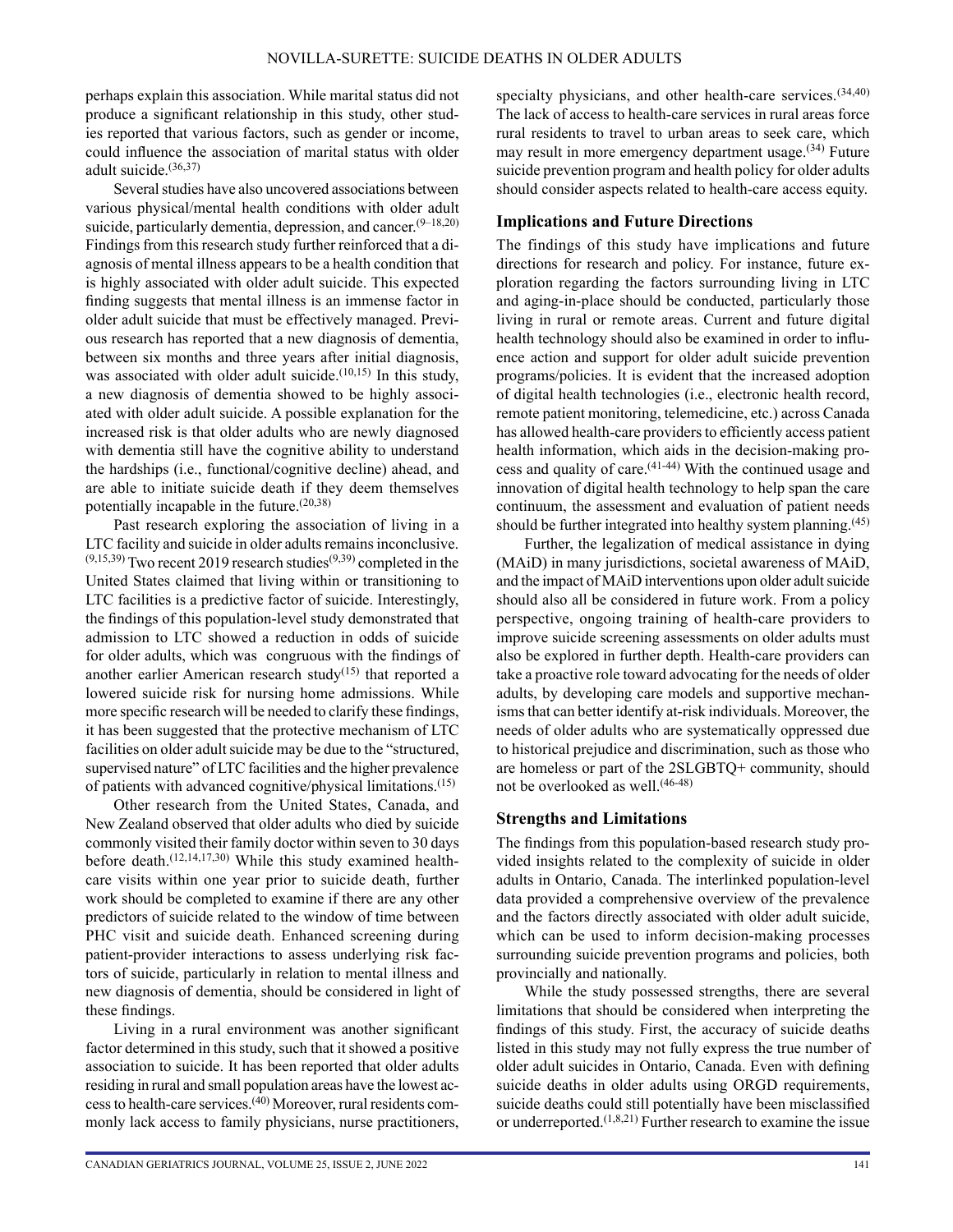of misclassification or underreporting of suicide deaths and the specific characteristic profile of older adults who died by suicide or experienced suicide attempts should be sought. Second, as with studies utilizing secondary data,<sup>(49-51)</sup> the variables selected for inclusion in the study were limited to those captured by health-care administrative data, and in some cases, were not as specific as would have been preferred. Although efforts to control for confounding were undertaken, due to the administrative nature of the source data, residual confounding is likely. For example, factors previously identified as being associated with suicide deaths (i.e., chronic pain, new diagnosis of specific mental illnesses, and other social determinants of health) could not be included because they were either unavailable or poorly defined in the administrative data sources. Third, the exclusion criteria of this study meant that the health inequities of other older adult subcohorts (i.e., newcomers, individuals experiencing homelessness, 2SLBTQ+) could not be assessed in further depth. With the reported rise of emergency shelter usage among homeless older adults in Canada, $(47)$  economic barriers of newcomers accessing health-care services during a three-month wait period prior to provincial coverage,  $(52)$  and lack of mental health services stemming from traumatic experiences faced by 2SLGBTQ+ Canadian older adults,<sup>(48)</sup> it is essential that these factors—along with other unmet needs—be further explored in future research. Finally, while MAiD was legalized in Canada in 2016, this medical intervention was purposefully excluded in this study through the selection of the 2011–2015 period in an effort to reduce the potential of residual confounding. While excluding MAiD could be conceived as a study limitation, the results of this study could be used to inform future MAiD-specific research related to older adults in the province of Ontario.

# **CONCLUSION**

With an average of 200 deaths of older adults (aged 65+) in Ontario per year for five years (2011–2015), it is important to be aware that suicide exists in the older adult population. Although not an exhaustive list, the factors highlighted in this population-based study provide a better understanding of the complexity of suicide in older adults, and can be used to provide insights for the improvement of programs and policies related to this demographic.

# **ACKNOWLEDGEMENTS**

This study was supported by ICES, which is funded by an annual grant from the Ontario Ministry of Health and Long-Term Care. The study was completed at the ICES Western site, where core funding is provided by the Academic Medical Organization of Southwestern Ontario, the Schulich School of Medicine and Dentistry, Western University, and the Lawson Health Research Institute. Parts of this material are based on data and information compiled and provided by the Canadian Institute for Health Information, IntelliHEALTH Ontario, and

Cancer Care Ontario. Parts of this report are based on Ontario Registrar General information on deaths, the original source of which is ServiceOntario (Ministry of Government Services). We thank IQVIA Solutions Canada Inc. for use of their Drug Information Database. The analyses, conclusions, opinions and statements expressed herein are solely those of the authors and do not reflect those of the funding or data sources; no endorsement is intended or should be inferred.

# **CONFLICT OF INTEREST DISCLOSURES**

We have read and understood the Canadian Geriatrics Journal's policy on conflicts of interest disclosure and declare no conflicts of interest.

# **FUNDING**

Elements of this study were supported through funding provided by the Lawson Health Research Institute Internal Research Fund (Booth); and through an Early Researcher Award (2017–2022) (Booth) from the Ontario Ministry of Research, Innovation and Science.

### **REFERENCES**

- 1. World Health Organization. Preventing suicide: a global imperative [Internet]. 2014 [cited 2020 Dec 15]. Available from: [http://apps.](http://apps.who.int/iris/bitstream/handle/10665/131056/9789241564779_eng.pdf;jsessionid=97141E0520F7CC79AEEC0246208148E8?sequence=1) [who.int/iris/bitstream/handle/10665/131056/9789241564779\\_](http://apps.who.int/iris/bitstream/handle/10665/131056/9789241564779_eng.pdf;jsessionid=97141E0520F7CC79AEEC0246208148E8?sequence=1) [eng.pdf;jsessionid=97141E0520F7CC79AEEC0246208148E8](http://apps.who.int/iris/bitstream/handle/10665/131056/9789241564779_eng.pdf;jsessionid=97141E0520F7CC79AEEC0246208148E8?sequence=1) [?sequence=1](http://apps.who.int/iris/bitstream/handle/10665/131056/9789241564779_eng.pdf;jsessionid=97141E0520F7CC79AEEC0246208148E8?sequence=1)
- 2. Navaneelan T. Suicide rates: an overview. Statistics Canada Health at a Glance. Catalogue No. 82-624-X. 2012 [cited 2020 Dec 15]. Available from: https://www150.statcan.gc.ca/n1/ pub/82-624-x/2012001/article/11696-eng.htm
- 3. Public Health Agency of Canada. Working together to prevent suicide in Canada - the federal framework for suicide prevention. 2018 Progress report. 2019 [cited 2020 Dec 15]. Available from [https://www.canada.ca/content/dam/hc-sc/documents/](https://www.canada.ca/content/dam/hc-sc/documents/services/publications/healthy-living/64-03-18-2232-ProgressReport-SuicidePrevention_EN-06-eng.pdf) [services/publications/healthy-living/64-03-18-2232-Progress-](https://www.canada.ca/content/dam/hc-sc/documents/services/publications/healthy-living/64-03-18-2232-ProgressReport-SuicidePrevention_EN-06-eng.pdf)[Report-SuicidePrevention\\_EN-06-eng.pdf](https://www.canada.ca/content/dam/hc-sc/documents/services/publications/healthy-living/64-03-18-2232-ProgressReport-SuicidePrevention_EN-06-eng.pdf)
- 4. Public Health Agency of Canada. Suicide in Canada: key statistics (infographics) [Internet]. 2016 [cited 2020 Dec 15]. Available from: [https://www.canada.ca/content/dam/phac](https://www.canada.ca/content/dam/phac-aspc/documents/services/publications/healthy-living/suicide-canada-key-statistics-infographic/pub-eng.pdf)[aspc/documents/services/publications/healthy-living/suicide](https://www.canada.ca/content/dam/phac-aspc/documents/services/publications/healthy-living/suicide-canada-key-statistics-infographic/pub-eng.pdf)[canada-key-statistics-infographic/pub-eng.pdf](https://www.canada.ca/content/dam/phac-aspc/documents/services/publications/healthy-living/suicide-canada-key-statistics-infographic/pub-eng.pdf)
- 5. Statistics Canada. Deaths and age-specific mortality rates, by selected grouped causes [Internet]. 2019 [cited 2020 Dec 15]. Available from: [https://www150.statcan.gc.ca/t1/tbl1/en/](https://www150.statcan.gc.ca/t1/tbl1/en/tv.action?pid=1310039201) [tv.action?pid=1310039201](https://www150.statcan.gc.ca/t1/tbl1/en/tv.action?pid=1310039201)
- 6. Butcher HK, Ingram TN. Evidence-based practice guideline: secondary prevention of late-life suicide. *J Gerontol Nurs* [Internet]. 2018 [cited 2020 Dec 15]; 44(11):20–32. Available from:<https://doi.org/10.3928/00989134-20180907-01>
- 7. Couillet A, Terra JL, Brochard N, Chauliac N. Barriers to the prevention of suicide in nursing homes: a qualitative study of the social representations of caregivers. *Crisis*. 2017;38(6):423–32.
- 8. World Health Organization. Suicide in the world: global health estimates [Internet]. 2019 [cited 2020 Dec 15]. Available from: <https://www.who.int/publications/i/item/suicide-in-the-world>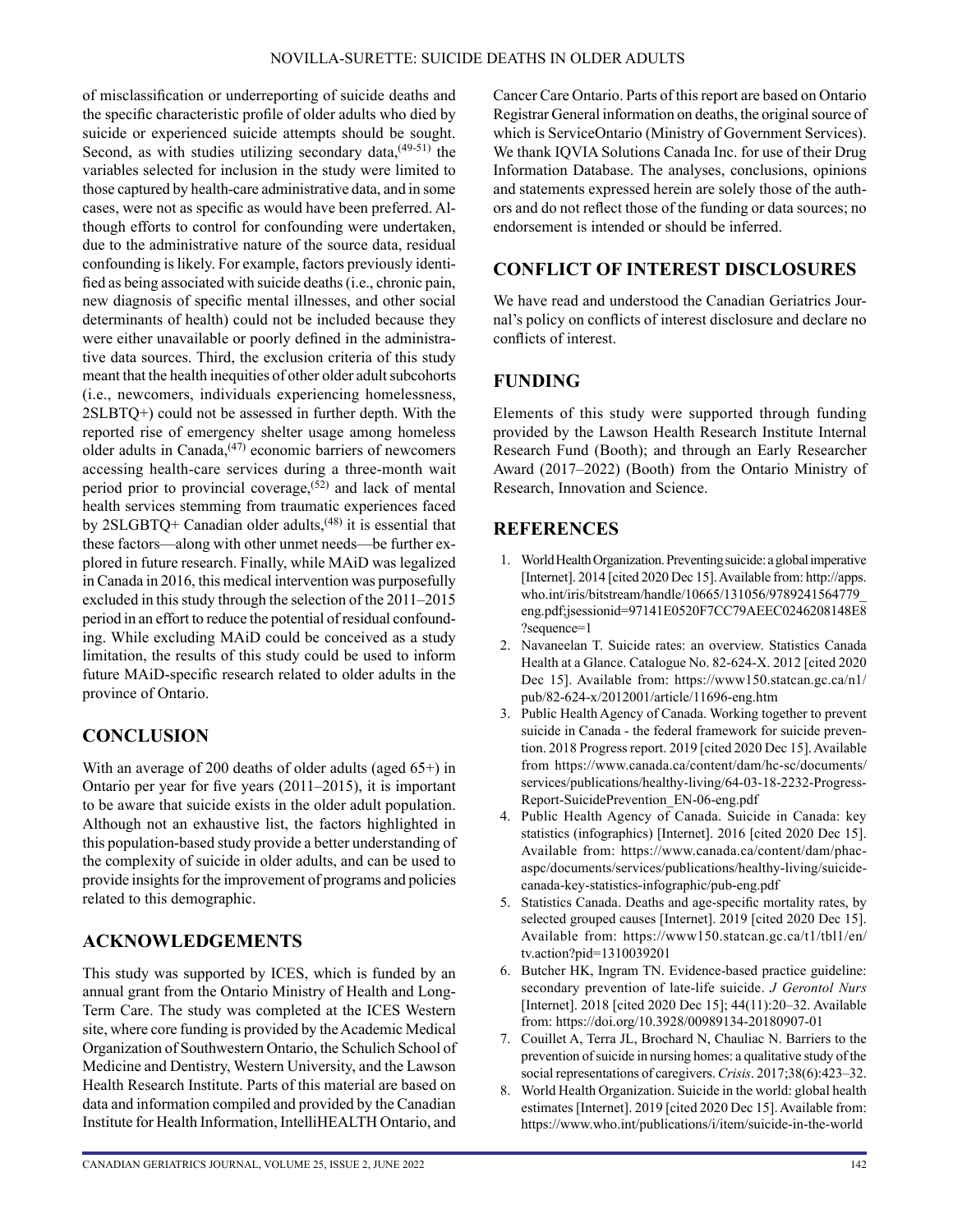- 9. Choi NG, DiNitto DM, Marti CN, Conwell Y. Physical health problems as a late-life suicide precipitant: examination of coroner/medical examiner and law enforcement reports. *Gerontologist.* 2019;59(2):356–67.
- 10. Erlangsen A, Zarit SH, Conwell Y. Hospital-diagnosed dementia and suicide: a longitudinal study using prospective, nationwide register data. *Am J Geriatr Psychiatry*. 2008;16(3):220–28.
- 11. Erlangsen A, Stenager E, Conwell Y. Physical diseases as predictors of suicide in older adults: a nationwide, registerbased cohort study. *Soc Psychiatry Psychiatr Epidemiol*. 2015; 50(9):1427–39.
- 12. Juurlink DN, Herrmann N, Szalai JP, Kopp A, Redelmeier DA. Medical illness and the risk of suicide in the elderly. *Arch Intern Med* [Internet]. 2004 [cited 2020 Dec 15]; 164(11):1179–84. Available from: <https://doi.org//10.1001/archinte.164.11.1179>
- 13. Klaassen Z, Wallis CJD, Chandrasekar T, *et al*. Cancer diagnosis and risk of suicide after accounting for prediagnosis psychiatric care: a matched-cohort study of patients with incident solidorgan malignancies. *Cancer*. 2019;125(16):2886–95.
- 14. Miller M, Mogun H, Azrael D, Hempstead K, Solomon DH. Cancer and the risk of suicide in older Americans. *J Clin Oncol*. 2008;26(29):4720–24.
- 15. Seyfried LS, Kales HC, Ignacio RV, Conwell Y, Valenstein M. Predictors of suicide in patients with dementia. *Alzheimers Dement*. 2011;7(6):567–73.
- 16. Hossain HU, Aftab A, Soron TR, Alam MT, Chowdhury WA, Uddin A. Suicide and depression in the World Health Organization South-East Asia region: a systematic review. WHO South-East Asia J Pub Health [Internet]. 2017 [cited 2020 Dec 15];6(1):60–66. Available from: https://apps.who.int/iris/ handle/10665/329603
- 17. Conejero I, Olié E, Courtet P, Calati R. Suicide in older adults: current perspectives. *Clin Intervent Aging*. 2018,13:691.
- 18. Diehl-Schmid J, Jox R, Gauthier S, *et al*. Suicide and assisted dying in dementia: What we know and what we need to know. A narrative literature review. *Int Psychogeriatr*. 2017;29(8):1247–59.
- 19. Kjoseth I, Ekeberg Ø, Steihaug S. Why suicide? Elderly people who committed suicide and their experience of life in the period before their death. *Int Psychogeriatr*. 2010;22(2):209–18.
- 20. Kiosses DN, Szanto K, Alexopoulos GS. Suicide in older adults: the role of emotions and cognition topical collection. *Curr Psychiatry Rep*. 2014;16(11).
- 21. Deuter K, Procter N, Evans D, Jaworski K. Suicide in older people: revisioning new approaches. *Int J Ment Health Nurs*. 2016;25(2):144–50.
- 22. Spiwak R, Elias B, Bolton J, Martens P, Sareen J. Suicide policy in Canada: lessons from history. *Can J Pub Health* [Internet]. 2012 [cited 2020 Dec 15];103(5):338–41. Available from: [https://www.researchgate.net/publication/236337171\\_Sui](https://www.researchgate.net/publication/236337171_Suicide_Policy_in_Canada_Lessons_From_History)cide Policy in Canada Lessons From History
- 23. Government of Ontario. Health care in Ontario [Internet]. 2020 [cited 2020 Dec 15]. Available from: [https://www.ontario.ca/](https://www.ontario.ca/page/health-care-ontario) [page/health-care-ontario](https://www.ontario.ca/page/health-care-ontario)
- 24. Statistics Canada. Population estimates on July 1st, by age and sex [Internet]. 2020 [cited 2020 Dec 15]. Available from: [https://](https://www150.statcan.gc.ca/t1/tbl1/en/tv.action?pid=1710000501&pickMembers%5B0%5D=1.7&pickMembers%5B1%5D=2.1&cubeTimeFrame.startYear=2016&cubeTimeFrame.endYear=2020&referencePeriods=20160101%2C20200101) [www150.statcan.gc.ca/t1/tbl1/en/tv.action?pid=1710000501&](https://www150.statcan.gc.ca/t1/tbl1/en/tv.action?pid=1710000501&pickMembers%5B0%5D=1.7&pickMembers%5B1%5D=2.1&cubeTimeFrame.startYear=2016&cubeTimeFrame.endYear=2020&referencePeriods=20160101%2C20200101) [pickMembers%5B0%5D=1.7&pickMembers%5B1%5D=2.1&](https://www150.statcan.gc.ca/t1/tbl1/en/tv.action?pid=1710000501&pickMembers%5B0%5D=1.7&pickMembers%5B1%5D=2.1&cubeTimeFrame.startYear=2016&cubeTimeFrame.endYear=2020&referencePeriods=20160101%2C20200101) [cubeTimeFrame.startYear=2016&cubeTimeFrame.endYear=2](https://www150.statcan.gc.ca/t1/tbl1/en/tv.action?pid=1710000501&pickMembers%5B0%5D=1.7&pickMembers%5B1%5D=2.1&cubeTimeFrame.startYear=2016&cubeTimeFrame.endYear=2020&referencePeriods=20160101%2C20200101) [020&referencePeriods=20160101%2C20200101](https://www150.statcan.gc.ca/t1/tbl1/en/tv.action?pid=1710000501&pickMembers%5B0%5D=1.7&pickMembers%5B1%5D=2.1&cubeTimeFrame.startYear=2016&cubeTimeFrame.endYear=2020&referencePeriods=20160101%2C20200101)
- 25. Strand S, Cadwallader S. Module 4: Binary logistic regression. In: *Using Statistical Regression Methods in Education Research*

[Internet]. Southampton, UK: University of Southampton, National Centre for Research Methods; 2011 [cited 2020 Dec 15]. Available from: [https://www.restore.ac.uk/srme/www/fac/](https://www.restore.ac.uk/srme/www/fac/soc/wie/research-new/srme/modules/mod4/index.html) [soc/wie/research-new/srme/modules/mod4/index.html](https://www.restore.ac.uk/srme/www/fac/soc/wie/research-new/srme/modules/mod4/index.html)

- 26. Bakst SS, Braun T, Zucker I, Amitai Z, Shohat T. The accuracy of suicide statistics: are true suicide deaths misclassified? *Soc Psychiatry Psychiatr Epidemiol*. 2016;51(1):115–23.
- 27. Cox KL, Nock MK, Biggs QM, *et a*l. An Examination of Potential Misclassification of Army Suicides: Results from the Army Study to Assess Risk and Resilience in Servicemembers. *Suicide Life-Threaten Behav*. 2017;47(3):257–65.
- 28. Niederkrotenthaler T, Braun M, Pirkis J, *et al*. Association between suicide reporting in the media and suicide: systematic review and meta-analysis. *BMJ*. 2020:368.
- 29. Vogel L. Canada suicide prevention efforts lagging, experts say. *CMAJ*. 2011;183(1):E27–E28.
- 30. Cheung G, Merry S, Sundram F. Do suicide characteristics differ by age in older people? *Int Psychogeriatr*. 2018;30(3):323–30.
- 31. Dombrovski AY, Aslinger E, Wright AGC, Szanto K. Losing the battle: perceived status loss and contemplated or attempted suicide in older adults. *Int J Geriatr Psychiatry*. 2018;33(7):907–14.
- 32. Ju YJ, Park EC, Han KT, *et al*. Low socioeconomic status and suicidal ideation among elderly individuals. *Int Psychogeriatr*. 2016;28(12):2055–66.
- 33. McConnell D, Hahn L, Savage A, Dubé C, Park E. Suicidal ideation among adults with disability in Western Canada: a brief report. *Community Ment Health J*. 2016;52(5):519–26.
- 34. Hiebert B, Leipert B, Regan S, Burkell J. Rural men's health, health information seeking, and gender identities: a conceptual theoretical review of the literature. *Am J Men's Health*. 2018;12(4):863–76.
- 35. Thompson EH, Langendoerfer KB. Older men's blueprint for "Being a Man." *Men Masculinities*. 2016;19(2):119–47.
- 36. Masocco M, Pompili M, Vanacore N, *et al*. Completed suicide and marital status according to the Italian region of Origin. *Psychiatr Q*. 2010;81(1):57–71.
- 37. McLaren S, Gomez R, Giill P, Chesler J. Marital status and suicidal ideation among Australian older adults: the mediating role of sense of belonging. *Int Psychogeriatr* [Internet]. 2015 [cited 2020 Dec 15];27(1):145–154. Available from: [https://](https://doi.org/10.1017/S1041610214001501) [doi.org/10.1017/S1041610214001501](https://doi.org/10.1017/S1041610214001501)
- 38. Cipriani G, Vedovello M, Lucetti C, di Fiorino A, Nuti A. Dementia and suicidal behavior. *Aggress Violent Behav*. 2013;18(6):656–59.
- 39. Mezuk B, Ko TM, Kalesnikava VA, Jurgens D. Suicide among older adults living in or transitioning to residential long-term care, 2003 to 2015. *JAMA Network Open*. 2019;2(6):e195627.
- 40. Shah TI, Clark AF, Seabrook JA, Sibbald S, Gilliland JA. Geographic accessibility to primary care providers: comparing rural and urban areas in Southwestern Ontario. *The Can Geographer*. 2020;64(1):65–78.
- 41. Canada Health Infoway. Connected health information in Canada: a benefits evaluation study [Internet]. 2018 [cited 2020 Dec 15]. Available from: [https://www.infoway-inforoute.ca/](https://www.infoway-inforoute.ca/en/component/edocman/3510-connected-health-information-in-canada-a-benefits-evaluation-study-document/view-document?Itemid=0) [en/component/edocman/3510-connected-health-information](https://www.infoway-inforoute.ca/en/component/edocman/3510-connected-health-information-in-canada-a-benefits-evaluation-study-document/view-document?Itemid=0)[in-canada-a-benefits-evaluation-study-document/view](https://www.infoway-inforoute.ca/en/component/edocman/3510-connected-health-information-in-canada-a-benefits-evaluation-study-document/view-document?Itemid=0)[document?Itemid=0](https://www.infoway-inforoute.ca/en/component/edocman/3510-connected-health-information-in-canada-a-benefits-evaluation-study-document/view-document?Itemid=0)
- 42. Dobrow MJ, Bytautas JP, Tharmalingam S, Hagens S. Interoperable electronic health records and health information exchanges: systematic review. *JMIR Med Inform*. 2019;7(2):e12607.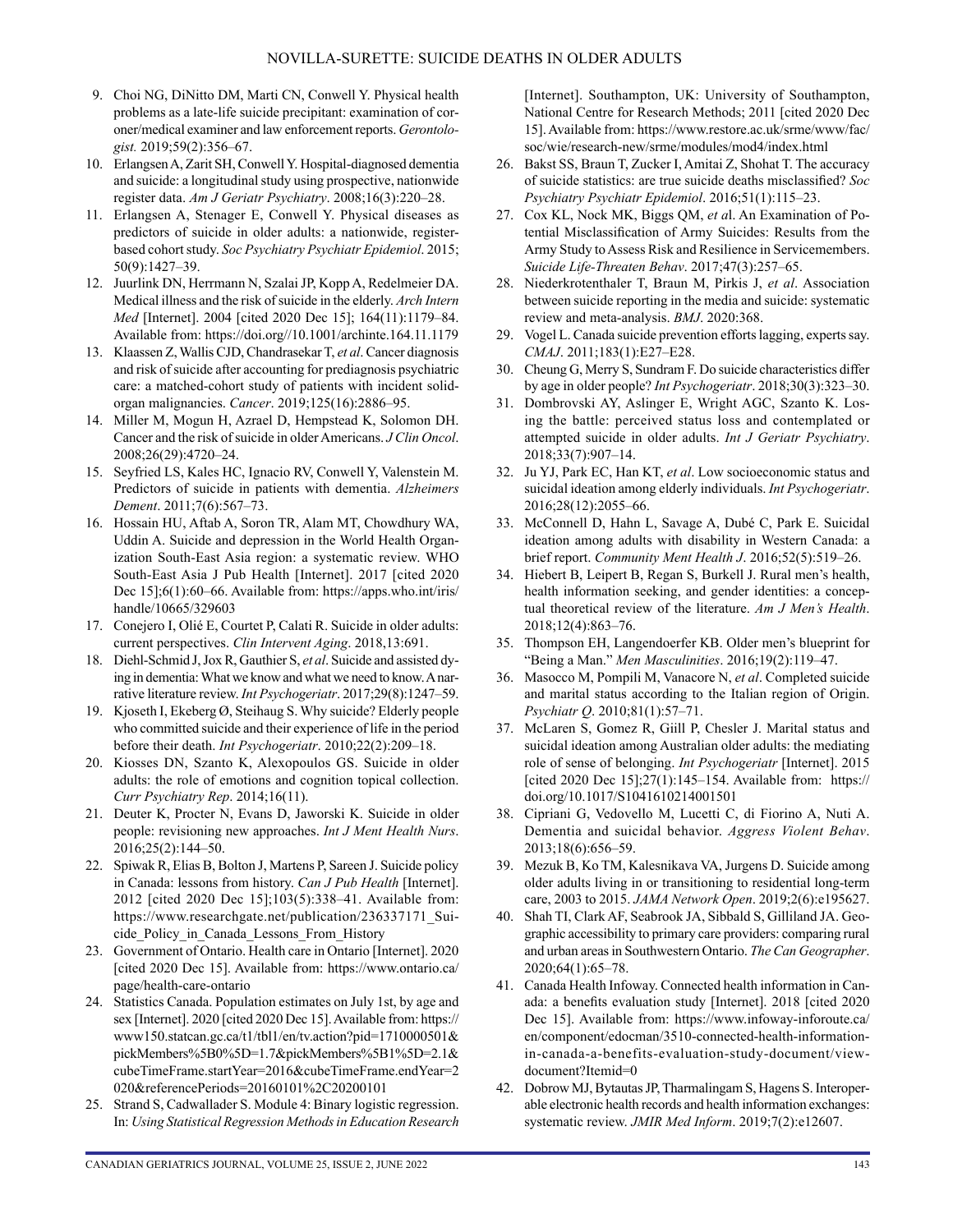- 43. Serrano A, Garcia-Guzman J, Xydopoulos G, Tarhini A. Analysis of barriers to the deployment of health information systems: a stakeholder perspective. *Inform Syst Front*. 2020;22(2):455–74.
- 44. Tharmalingam S, Hagens S, Zelmer J. The value of connected health information: perceptions of electronic health record users in Canada. *BMC Med Inform Decision Making*. 2016;16(1):1–9.
- 45. Leung K, Lu-McLean D, Kuziemsky C, *et al*. Using patient and family engagement strategies to improve outcomes of health information technology initiatives: scoping review. *J Med Internet Res*. 2019;21(10):e14683.
- 46. Buccieri K, Oudshoorn A, Frederick T, *et al*. Hospital discharge planning for Canadians experiencing homelessness. *Housing Care Support*. 2018;22(1).
- 47. Gaetz S, Dej E, Richter T, Redman M. The state of homelessness in Canada [Internet]. Toronto; Canadian Observatory on Homelessness Press; 2016 [cited 2020 Dec 15]. Available from: [https://homelesshub.ca/sites/default/files/SOHC16\\_](https://homelesshub.ca/sites/default/files/SOHC16_final_20Oct2016.pdf) [final\\_20Oct2016.pdf](https://homelesshub.ca/sites/default/files/SOHC16_final_20Oct2016.pdf)
- 48. Ross LE, Gibson MF, Daley A, Steele LS, Williams CC. In spite of the system: a qualitatively-driven mixed methods analysis of the mental health services experiences of LGBTQ people living in poverty in Ontario, Canada. *PLOS ONE*. 2018; 13(8):e0201437.
- 49. Connelly R, Playford CJ, Gayle V, Dibben C. The role of administrative data in the big data revolution in social science research. *Soc Sci Res*. 2016;59:1–2.
- 50. Smith AK, Ayanian JZ, Covinsky KE, *et al*. conducting highvalue secondary dataset analysis: an introductory guide and resources. *J Gen Intern Med*. 2011;26(8):920–29.
- 51. Thygesen LC, Ersbøll AK. When the entire population is the sample: strengths and limitations in register-based epidemiology. *Eur J Epidemiol*. 2014;29(8):551–58.
- 52. Sanchez J, Cheff R, Hassen N, Katakia D. Part One: Examining the health status & health care experiences of new permanent residents in the three-month OHIP wait: a scoping review of the peer-reviewed literature [Internet]. Toronto; Wellesley Institute; 2016 [cited 2020 Dec 15]. Available from: [https://](https://www.wellesleyinstitute.com/wp-content/uploads/2016/07/Examining-Health-in-the-Three-Month-Wait-Part-One.pdf) [www.wellesleyinstitute.com/wp-content/uploads/2016/07/](https://www.wellesleyinstitute.com/wp-content/uploads/2016/07/Examining-Health-in-the-Three-Month-Wait-Part-One.pdf) [Examining-Health-in-the-Three-Month-Wait-Part-One.pdf](https://www.wellesleyinstitute.com/wp-content/uploads/2016/07/Examining-Health-in-the-Three-Month-Wait-Part-One.pdf)

**Correspondence to:** Eada M.P. Novilla-Surette, FIMS & Nursing Building, Room 2333, 1151 Richmond Street, Western University, London, ON N6A 3K7 **E-mail:** [enovilla@uwo.ca](mailto:enovilla@uwo.ca)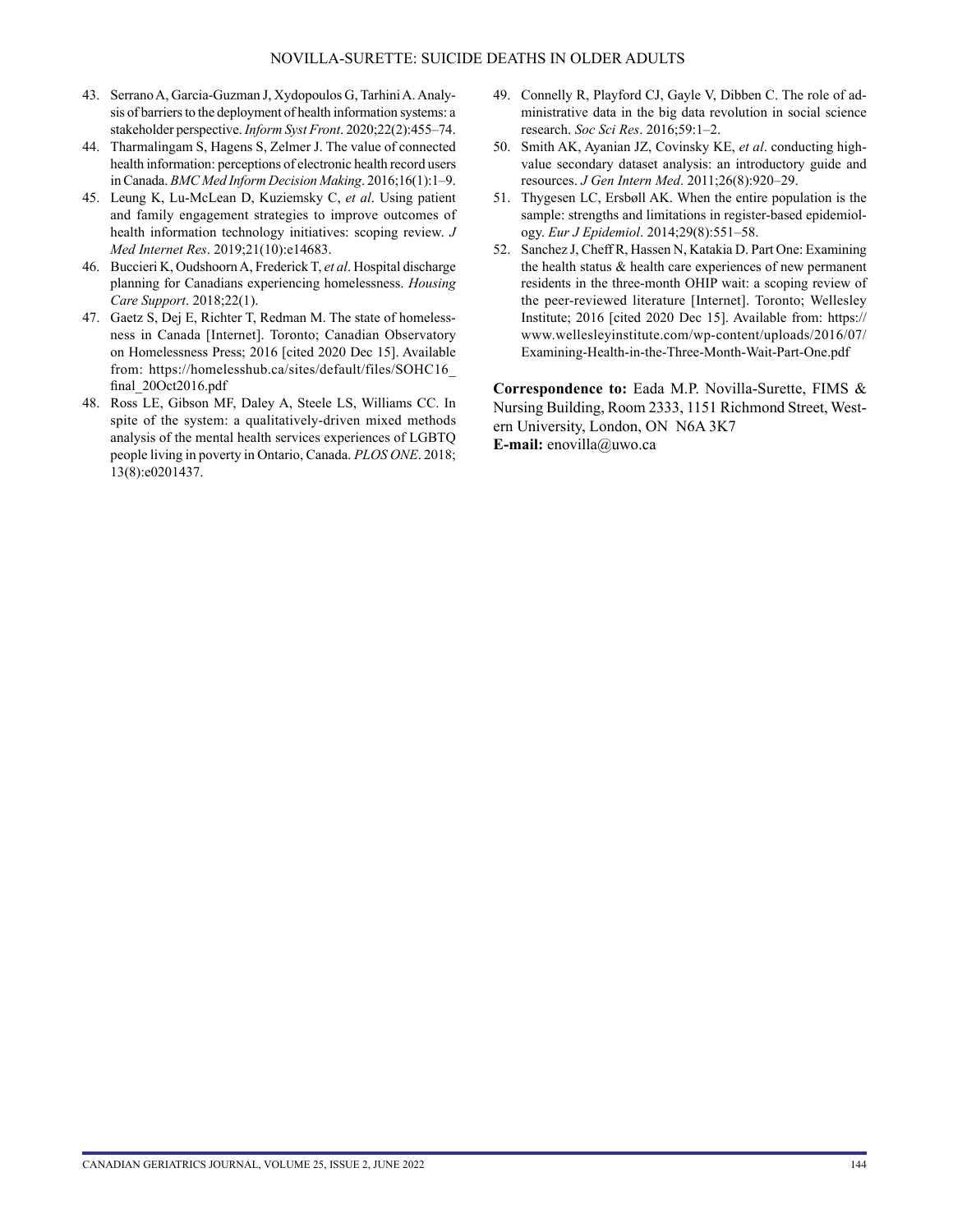## **APPENDIX A. Databases and Definitions Used**

|  | TABLE A1: ICES databases used in the study and their descriptions |  |  |  |  |  |
|--|-------------------------------------------------------------------|--|--|--|--|--|
|--|-------------------------------------------------------------------|--|--|--|--|--|

| Database                                                                     | Description                                                                                                                                                                                                                                             |
|------------------------------------------------------------------------------|---------------------------------------------------------------------------------------------------------------------------------------------------------------------------------------------------------------------------------------------------------|
| Registered Persons Database (RPDB)                                           | Contains basic demographic information (age and sex), income (categorized into quintiles),<br>location or residence (rurality and urban, and geographical location i.e., LHIN-Local Health<br>Integration Network)                                      |
| Office of the Registrar General - Deaths<br>(ORGD) Vital Statistics Database | Contains data on Ontario individuals' mortality (i.e. causes and other demographic<br>information)                                                                                                                                                      |
| Ontario Population Estimates and<br>Projections (POP)                        | Contains data on populations estimates and projections in Ontario                                                                                                                                                                                       |
| Ontario Drug Benefit Claims (ODB)                                            | Contains claims for prescription drugs received under the ODB program (most are for those<br>$\geq 65$ years of age)                                                                                                                                    |
| CIHI-Discharge Abstract Database<br>(DAD)                                    | Contains patient-level data for acute, rehab, chronic and day surgery institutions in Ontario                                                                                                                                                           |
| CIHI-National Ambulatory Care<br>Reporting System (NACRS)                    | Contains patient visits to hospital- and community-based ambulatory care centres (i.e.<br>emergency departments, day surgery units, hemodialysis units, and cancer care clinics)                                                                        |
| Ontario Health Insurance Plan (OHIP)                                         | Contains claims data on inpatient and outpatient services paid for by the Ontario Health<br>Insurance Plan for most healthcare professionals in the province                                                                                            |
| CIHI-Ontario Mental Health Reporting<br>System (OMHRS)                       | Contains administrative, clinical (diagnoses and procedures), demographic, and<br>administrative information for all admissions to adult designated inpatient mental health beds                                                                        |
| ICES Physician Database (IPDB)                                               | Contains data about all physicians who have practiced in Ontario and other data included in<br>the OHIP Claims History Database, the OHIP Corporate Provider Database (CPDB), and the<br>Ontario Physician Human Resource Data Centre Database (OPHRDC) |
| Cancer Care Ontario-Ontario Cancer<br>Registry (OCR)                         | Contains data on all Ontario residents who have been newly diagnosed with or died of cancer<br>(except non-melanoma skin cancers)                                                                                                                       |
| Ontario Asthma Database (ASTHMA)                                             | An ICES-derived cohort that contains all Ontario individuals identified as having Asthma                                                                                                                                                                |
| Ontario Congestive Heart Failure<br>Database (CHF)                           | An ICES-derived cohort that contains all Ontario individuals identified as having CHF                                                                                                                                                                   |
| Ontario Chronic Obstructive Pulmonary<br>Disease (COPD)                      | An ICES-derived cohort that contains all Ontario patients with COPD                                                                                                                                                                                     |
| Ontario Dementia Database<br>(DEMENTIA)                                      | An ICES-derived cohort that contains all Ontario individuals with Dementia                                                                                                                                                                              |
| Ontario Human Immunodeficiency<br>Database (HIV)                             | An ICES-derived cohort that contains all Ontario HIV positive patients                                                                                                                                                                                  |
| <b>Ontario Hypertension Database</b><br>(HYPER)                              | An ICES-derived cohort that contains all Ontario individuals identified as having<br>hypertension                                                                                                                                                       |
| Ontario Crohn's and Colitis dataset<br>(OCCC)                                | An ICES-derived cohort that contains all Ontario individuals identified as having Crohn's or<br>Colitis                                                                                                                                                 |
| Ontario Diabetes Database (ODD)                                              | An ICES-derived cohort that contains all incident cases of diabetes in Ontario                                                                                                                                                                          |
| Ontario Rheumatoid Arthritis Database<br>(ORAD)                              | An ICES-derived cohort that contains all Ontario individuals identified as having Rheumatoid<br>Arthritis                                                                                                                                               |
| Ontario Myocardial Infarction Database<br>(OMID)                             | An ICES-derived cohort that contains hospitalized patients with first acute myocardial<br>infarction                                                                                                                                                    |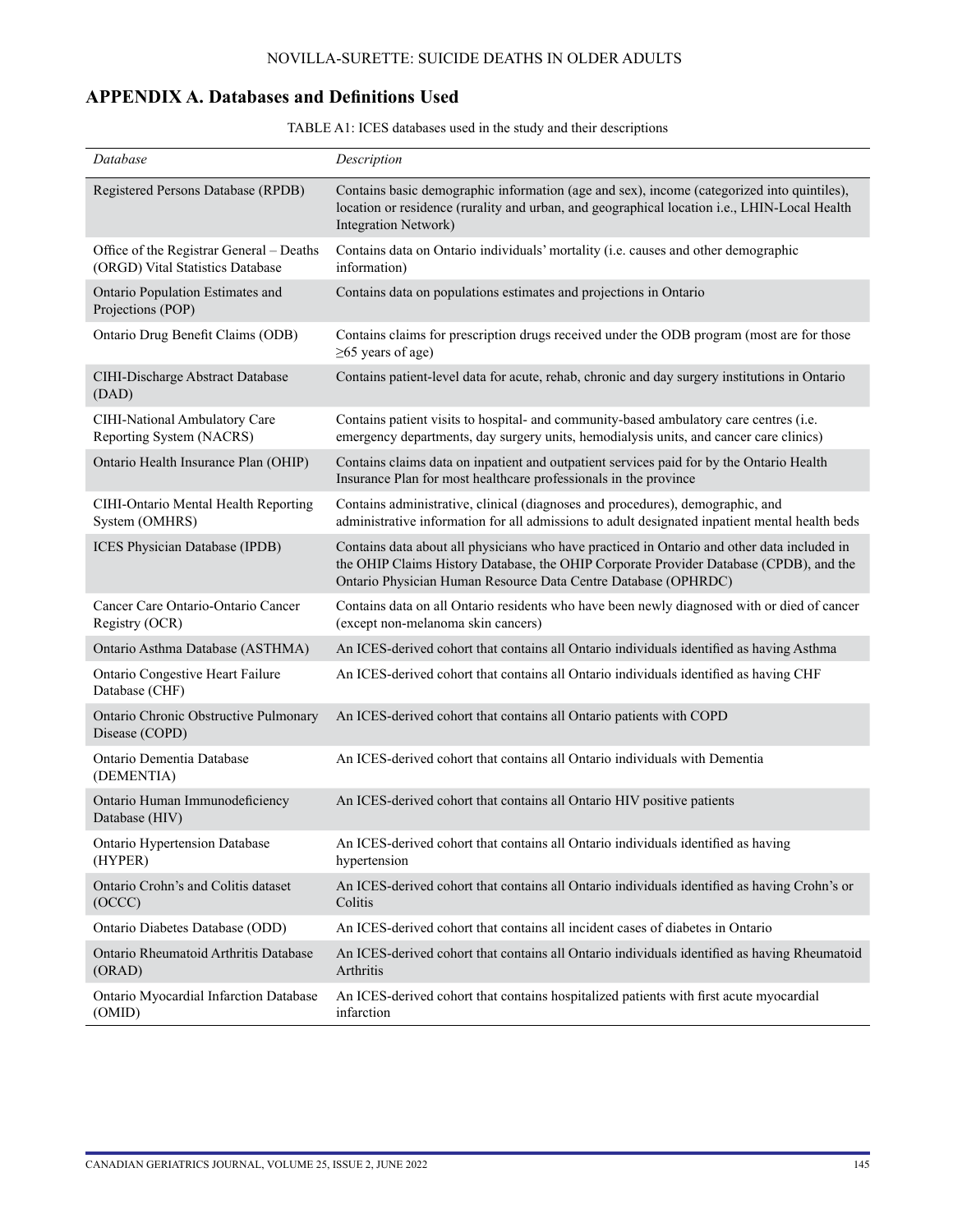| <b>Medical Conditions</b>                                  | Definition                                                                                                                                                                                                                                                                                                                                                                                                                                                                                                                                                                                                                                                                           |
|------------------------------------------------------------|--------------------------------------------------------------------------------------------------------------------------------------------------------------------------------------------------------------------------------------------------------------------------------------------------------------------------------------------------------------------------------------------------------------------------------------------------------------------------------------------------------------------------------------------------------------------------------------------------------------------------------------------------------------------------------------|
| Congestive Heart Failure<br>$(CHF)^{(1)}$                  | The CHF Database was used to identify patients with CHF, based on 1 Hospitalization record (CIHI-DAD,<br>CIHI-SDS, OMHRS, OHIP billing for Q050), or 1 OHIP/ED (ambulatory record) followed by a second<br>record from either source (Hosp/ED/OHIP) within 1 year.<br>$OHIP$<br>OHIP diagnostic code: 428<br>CIHI-DAD, CIHI-SDS<br>ICD-9 diagnostic code: 428<br>ICD-10 diagnostic code: I500, I501, I509                                                                                                                                                                                                                                                                            |
| Acute Myocardial<br>Infarction $(MI)^{(2)}$                | The OMID Database was used to identify patients with a history of acute MI using OHIP, CIHI-DAD, and<br>CIHI-SDS.<br>OHIP<br>OHIP service codes: C132, C133, C134, C135, C136, C137, C139, C435, C602, C603, C604, C605, C606,<br>C607, C609, C675, C002, C003, C004, C005, C006, C007, C009, C905, G297, G557, G558, G559, G400,<br>G401, G402, G405, G406, G407, R742, R743, Z434, Z442.<br>CIHI-DAD, CIHI-SDS<br>CCI procedure codes: 3IS10, 3IP10, 2HZ28, 1IJ50, 1IJ57, or 1IJ76<br>CCP procedure codes: 4802, 4803, 4809, 4892, 4893, 4894, 4895, 4896, 4897, 4898, 4996, or 4997<br>ICD-9 diagnostic codes: 410, 411, 413, or 428<br>ICD-10 diagnostic codes: I21, I50, or I20 |
| Asthma $^{(3)}$                                            | The ASTHMA database was used to identify patients with asthma, based on $\geq$ 1 Hospitalization or $\geq$ 2 OHIP<br>(ambulatory claims) in a two-year period.<br>OHIP<br>OHIP diagnostic code: 493<br><b>CIHI-DAD</b><br>ICD-9 diagnostic code: 493<br>ICD-10 diagnostic codes: J45, J46                                                                                                                                                                                                                                                                                                                                                                                            |
| Chronic Obstructive<br>Pulmonary Disease<br>$(COPD)^{(4)}$ | The COPD database was used to identify patients with COPD, based on $\geq 1$ Hospitalization (DAD/SDS) or<br>$\geq$ 3 OHIP (ambulatory care) in a two-year period.<br>OHIP<br>OHIP diagnostic codes: 491, 492, 496<br><b>CIHI-DAD</b><br>ICD-9 diagnostic codes: 491, 492, 496<br>ICD-10 diagnostic codes: J41, J42, J43, J44                                                                                                                                                                                                                                                                                                                                                        |
| Diabetes $(5,6)$                                           | The ODD database was used to identify patients with diabetes, based on $\geq$ OHIP diagnosis code OR $\geq$ 1<br>Hospitalization OR $\geq$ 1 physician claim with a diabetes-specific fee code within 2 years.<br>OHIP<br>OHIP diagnostic code: 250<br>OHIP service codes: Q040, K029, K030, K045, K046<br>CIHI-DAD, CIHI-SDS<br>ICD-9 diagnostic code: 250<br>ICD-10 diagnostic codes: E10, E11, E13, E14                                                                                                                                                                                                                                                                           |
| Hypertension (HTN) <sup>(7,8)</sup>                        | The HYPER Database was used to identify patients with diabetes, based on $\geq 1$ Hospitalization (admission<br>and discharge with a diagnosis of hypertension) $OR \ge 2$ OHIP claim (physician billing claims) in a 2-year<br>period; OR 1 OHIP followed by OHIP/Hospitalization within two years.<br>OHIP<br>OHIP diagnostic codes: 401, 402, 403, 404, or 405<br>CIHI-DAD, CIHI-SDS<br>ICD-9 diagnostic codes: 401, 402, 403, 404, 405<br>ICD-10 diagnostic codes: 110, 111, 112, 113, 115                                                                                                                                                                                       |

### TABLE A2: Databases and codes used to define medical conditions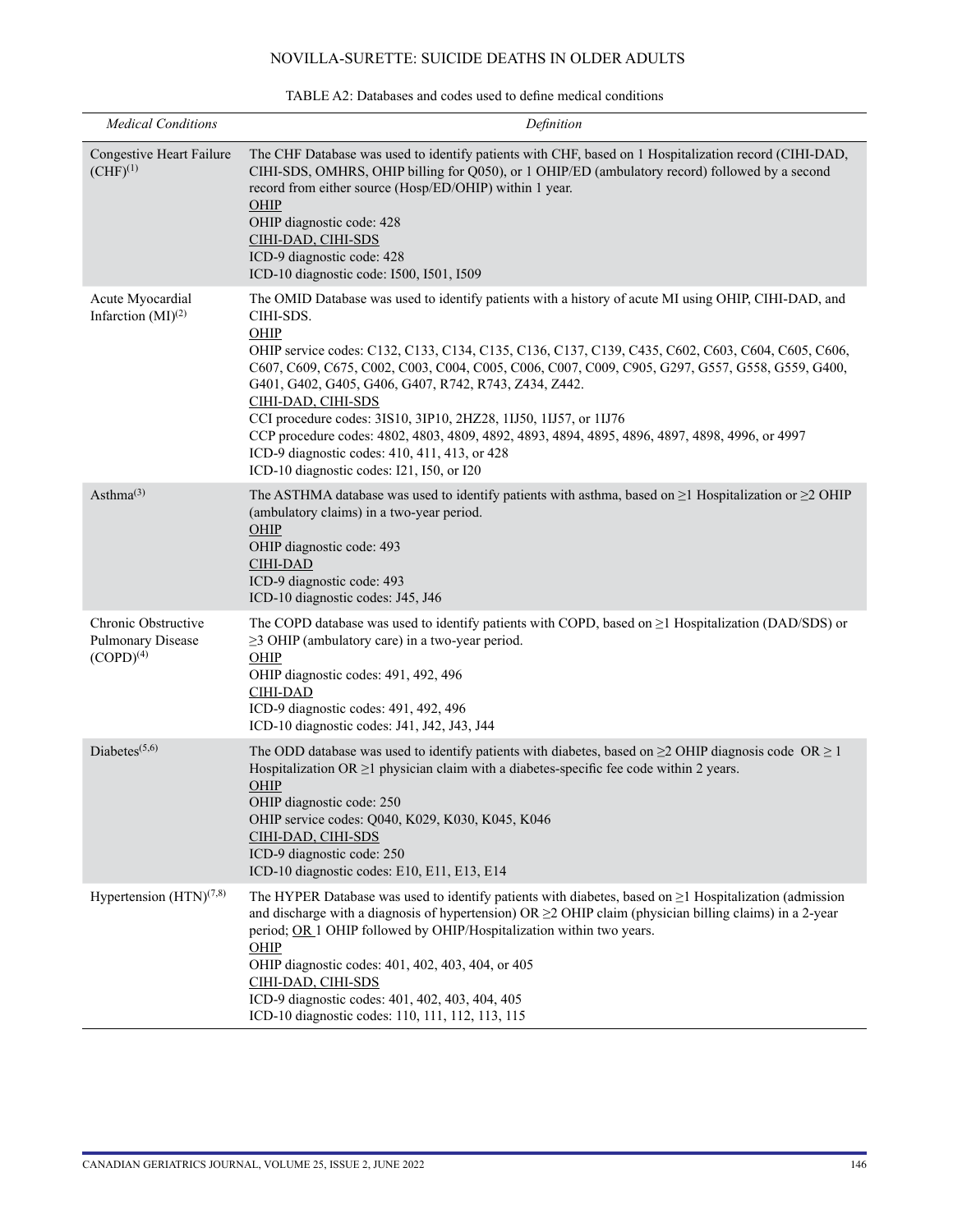| <b>Medical Conditions</b>                         | Definition                                                                                                                                                                                                                                                                                                                                                                                                                                                                                                                                                                                                             |
|---------------------------------------------------|------------------------------------------------------------------------------------------------------------------------------------------------------------------------------------------------------------------------------------------------------------------------------------------------------------------------------------------------------------------------------------------------------------------------------------------------------------------------------------------------------------------------------------------------------------------------------------------------------------------------|
| Chronic Liver Disease<br>$(CLD)^{(9)}$            | The DAD, NACRS and OHIP databases were used to identify patients with CLD, using the following<br>definitions:<br>Any hospitalization or ED visit with a diagnosis code, OR<br>Any OHIP claim with both a feecode and diagnosis code<br>OHIP<br>OHIP diagnostic codes: 070, 571, 573<br>OHIP fee codes: Z551 and Z554<br><b>DAD</b><br>ICD-10 diagnostic codes: B16, B17, B18, B19, B942, E830, E831, I85, K70, K713, K714, K715, K717,<br>K721, K729, K73, K74, K753, K754, K758, K759, K76, K77, R160, R162, R17, R18, Z225.<br>Refer to Appendix B, Table B1 (BC CLD) for detailed description of the listed codes. |
| Chronic Kidney Disease<br>$(CKD)^{(9-13)}$        | The DAD, NACRS and OHIP databases were used to identify patients with CLD.<br>OHIP<br>OHIP diagnostic codes: 403, 580, 581, 585.<br><b>DAD</b><br>ICD-10 diagnostic codes: E102, E112, E132, E142, I12, I13, N00, N01, N02, N03, N04, N05, N06, N07,<br>N08, N10, N11, N12, N13, N14, N16, N17, N18, N19, N20, N21, N22, N23, N25.<br>Refer to Appendix B, Table B2 (BC CKD) for detailed description of the listed codes.                                                                                                                                                                                             |
| Chronic Dialysis<br>$User^{(13,14)}$              | The DAD and OHIP databases were used to identify patients who were chronic dialysis users, based on any<br>2 codes separated by at least 90 days, but less than 150 days.<br>OHIP<br>OHIP fee codes: R849, G323, G325, G326, G860, G862, G863, G865, G866, G082, G083, G085, G090,<br>G091, G092, G093, G094, G095.<br><b>DAD</b><br>CCI procedure codes:1PZ21HQBS, 1PZ2HQBR, 1PZ21HPD4<br>Refer to Appendix B, Table B3 (BC CDU) for detailed description of the listed codes.                                                                                                                                        |
| Rheumatoid Arthritis <sup>(15)</sup>              | The ORAD database was used to identify patients with Rheumatoid Arthritis, based on $\geq 1$ Hospitalization<br>with any type of RA diagnosis code OR $\geq$ 3 OHIP claim in a two-year period (with $\geq$ 1 of the claims made<br>by a musculoskeletal specialist).<br>OHIP<br>OHIP diagnostic codes: 714<br><b>DAD</b><br>ICD-10 diagnostic codes: M05, M06.                                                                                                                                                                                                                                                        |
| Crohn's/Ulcerative<br>Colitis $(16)$              | The OCCC database was used to identify patients with Crohn's/Ulcerative Colitis, using the following<br>definition for older adults $(65+)$ :<br>Two years of OHIP eligibility and $\geq$ 5 Hospitalization/ED/OHIP in a four-year period and $\geq$ 1 ODB claim for<br><b>IBD</b> medication<br><u>OHIP</u><br>OHIP diagnostic codes: 555, 556.<br>DAD<br>ICD-10 diagnostic codes: K50, K51.                                                                                                                                                                                                                          |
| Human<br>Immunodeficiency<br>Virus $(HIV)^{(17)}$ | The HIV database was used to identify patients with HIV, based on $\geq$ 3 OHIP claims in a three-year period.<br>OHIP<br>OHIP diagnostic codes: 042, 043, 044.<br><b>DAD</b><br>ICD-10 diagnostic codes: B20, B21, B22, B23, B24.                                                                                                                                                                                                                                                                                                                                                                                     |
| Cancer <sup>(18)</sup>                            | The OCR database was used to identify patients with a history of cancer in Ontario, except for non-<br>melanoma skin cancer.<br>For recent diagnosis of cancer, this definition was used: "New" Dx of cancer are those beginning within<br>2-year prior to index date                                                                                                                                                                                                                                                                                                                                                  |

### TABLE A2: (Continued)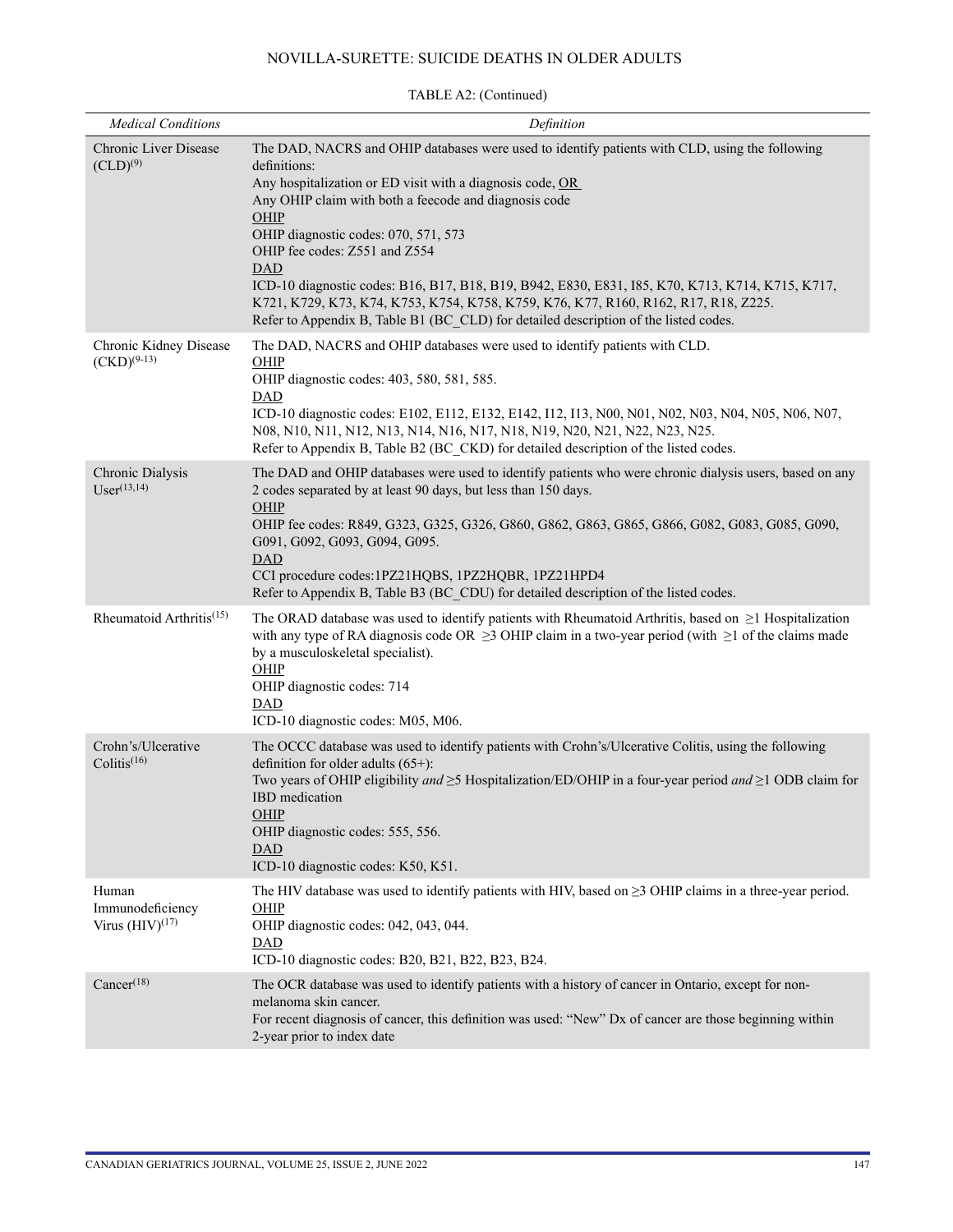| <b>Medical Conditions</b>                                                                     | Definition                                                                                                                                                                                                                                                                                                                                                                                                                                                                                                                                                                                                                                                                                                                                                                                                          |
|-----------------------------------------------------------------------------------------------|---------------------------------------------------------------------------------------------------------------------------------------------------------------------------------------------------------------------------------------------------------------------------------------------------------------------------------------------------------------------------------------------------------------------------------------------------------------------------------------------------------------------------------------------------------------------------------------------------------------------------------------------------------------------------------------------------------------------------------------------------------------------------------------------------------------------|
| Dementia <sup>(19)</sup>                                                                      | The DEMENTIA database was used to identify patients with dementia, based on $\geq$ 1 Hospitalization (DAD/<br>SDS) for dementia; OR $\geq$ 1 ODB claim for cholinesterase inhibitors; OR $\geq$ 3 OHIP claim at least 30 days<br>apart in a two-year period.<br>For new diagnosis of dementia, this definition was used: "New" Dx of dementia are those beginning within<br>2-year prior to index date.<br>OHIP<br>OHIP diagnostic codes: 290, 331<br>CIHI-DAD, CIHI-SDS<br>ICD-9 diagnostic codes: 0461, 290, 294, 331.0, 331.1, 331.5<br>ICD-10 diagnostic codes: F00, F01, F02, F03, G30<br>ODB<br>1 prescription for a cholinesterase inhibitor                                                                                                                                                                 |
| Mental Illness-Psychotic<br>Disorders $(20,21)$                                               | The DAD, OMHRS, and OHIP databases were used to identify patients with psychotic disorders, based on<br>hospitalization with a diagnosis code OR 2 claims in 2 years or less with both a feecode and diagnosis code<br>from the following code list:<br>OHIP<br>OHIP diagnosis codes: 295, 296, 297, 298.<br>OHIP fee codes: K005, K007, K623, A001, A003, A004, A005, A006, A007, A008, A888, A901, A905.<br>$\overline{\text{DAD}}$<br>ICD-10 diagnosis codes: F20, F22, F23, F24, F25, F28, F29, F323, F333.<br>DSM-IV<br>295, 297, 298, 312<br>Refer to Appendix B, Table B4 (BC PSY) for detailed description of the listed codes.                                                                                                                                                                             |
| Mental Illness-Non-<br>Psychotic Disorders <sup>(20,21)</sup>                                 | The DAD, OMHRS, and OHIP databases were used to identify patients with non-psychotic disorders, based<br>on 1 hospitalization with a diagnosis code $OR$ 2 claims in 2 years or less with both a feecode and diagnosis<br>code from the following code list:<br>OHIP<br>OHIP diagnosis codes: 300, 301, 302, 306, 309, 311<br>OHIP fee codes: K005, K007, K623, A001, A003, A004, A005, A006, A007, A008, A888, A901, A905<br><b>DAD</b><br>ICD-10 diagnosis codes: F21, F30, F31, F321, F322, F328, F330, F331, F332, F334, F338, F339, F348,<br>F349, F380, F381, F388, F39, F40, F41, F42, F43, F48, F60, F93.<br>DSM-IV<br>296, 300, 30000, 3002, 3003, 3004, 30113, 3083, 3090, 30924, 30928, 3093, 3094, 3098, 3099.<br>Refer to Appendix B, Table B5 (BC nPSY) for detailed description of the listed codes. |
| Mental Illness-Substance<br>Use Disorders $(20,21)$                                           | The DAD, OMHRS, and OHIP databases were used to identify patients with substance abuse disorders,<br>based on 1 hospitalization with a diagnosis code $OR2$ claims in 2 years or less with both a feecode and<br>diagnosis code from the following code list:<br>OHIP<br>OHIP fee codes: K005, K007, K623, A001, A003, A004, A005, A006, A07, A008, A888, A901, A905.<br>OHIP diagnosis codes: 303, 304.<br><b>DAD</b><br>ICD-10 diagnosis codes: F10, F11, F12, F13, F14, F15, F16, F17, F18, F19, F55<br>DSM-IV<br>291 (all 291 codes, excluding 291.82), 292 (all 292 codes, excluding 292.85), 303, 304, 305<br>Refer to Appendix B, Table B6 (BC SUB) for detailed description of the listed codes.                                                                                                            |
| Mental Illness-Others<br>(Social Problems and<br>Others; not including<br>dementia) $(20,21)$ | The DAD, OMHRS, and OHIP databases were used to identify patients with other mental illness and social<br>problems (excluding dementia), based 2 claims in 2 years or less with both a feecode and diagnosis code<br>from the following code list:<br>OHIP<br>OHIP fee codes: K005, K007, K623, A001, A003, A004, A005, A006, A007, A008, A888, A901, A905<br>OHIP diagnostic codes: 897, 898, 899, 900, 901, 901, 902, 904, 905, 906, 909.<br>DAD<br>ICD-10 diagnostic codes: F44, F45, F50, F51, F52, F53, F45, F55, F59, F61, F62, F63, F64, F65, F66, F68,<br>F69, F70, F71, F72, F73, F78, F79, F80, F81, F82, F83, F84, F88, F89, F90, F91, F92, F94, F95, F98, F99.<br>Refer to Appendix B, Table B7 (BC OTH) for detailed description of the listed codes.                                                  |

### TABLE A2: (Continued)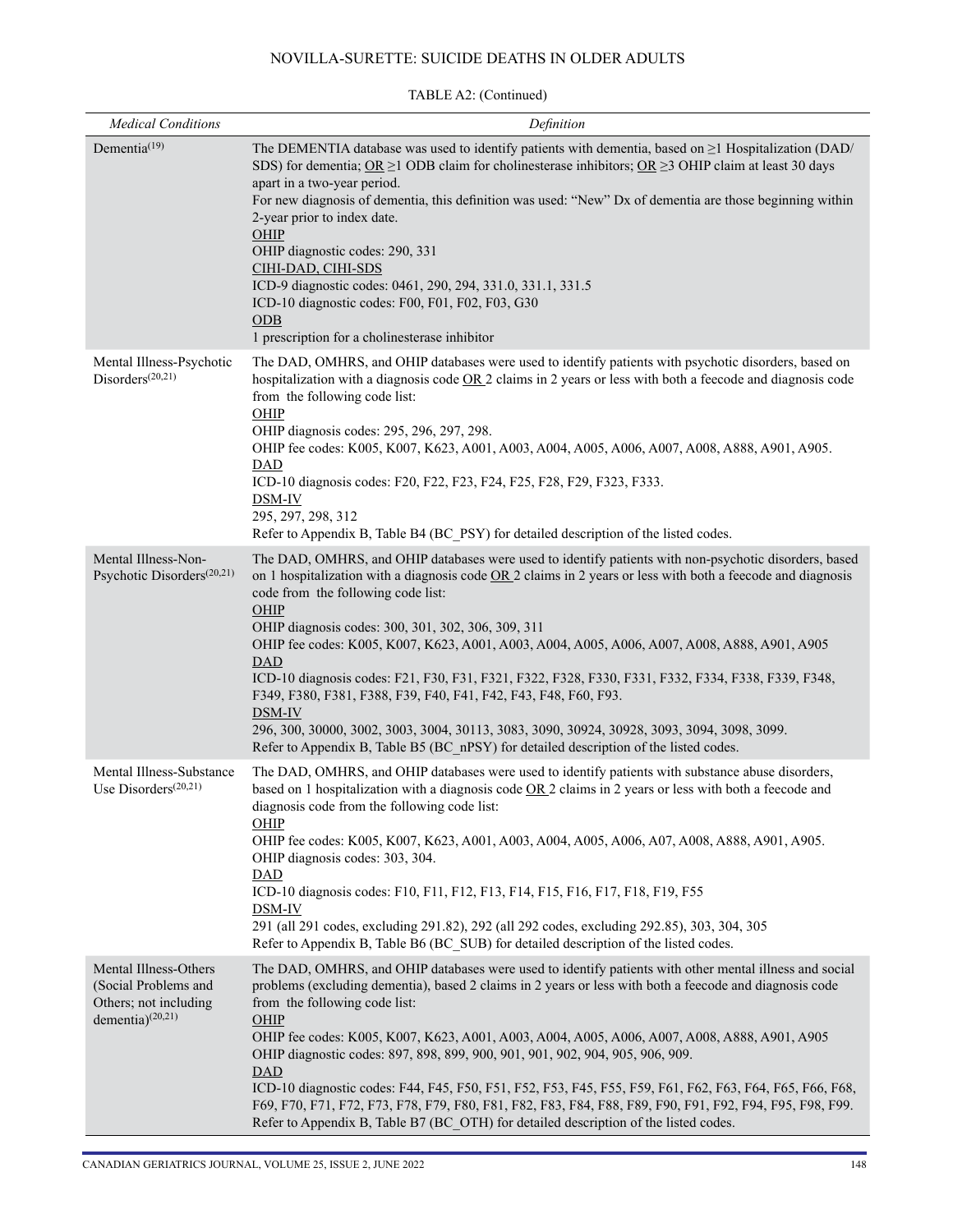| Mortality                                 | Definition                                                                                                                                                                                                                                                                                                                                                                                                                                                                                                                                                                                                                                                                                                                                                                                                                        |
|-------------------------------------------|-----------------------------------------------------------------------------------------------------------------------------------------------------------------------------------------------------------------------------------------------------------------------------------------------------------------------------------------------------------------------------------------------------------------------------------------------------------------------------------------------------------------------------------------------------------------------------------------------------------------------------------------------------------------------------------------------------------------------------------------------------------------------------------------------------------------------------------|
| Suicide <sup><math>(22-26)</math></sup>   | The ORGD database was used to gather data on suicide deaths in older adults, based on the following:<br>COD in: E950-E959, OR<br>COD UNDERLYING ICD10 in: X60-X84, OR<br>MANNER OF DEATH = "4"<br>$ICD-9$<br>E950, E951, E952, E953, E954, E955, E956, E957, E958, E959<br>$ICD-10$<br>Poisoning: X60, X61, X62, X63, X64, X65, X66, X67, X68, X69<br>Asphyxiation: X70, X71<br>Violence (firearms, explosives, crashes and stabbings): X72, X73, X74, X75, X76, X77, X78, X79,<br>X80, X81, X82<br>Other: X83, X84<br>Refer to Appendix B, Table B8 (OUT_SUIC) for detailed description of the listed codes.                                                                                                                                                                                                                     |
| Non-Suicide                               | The ORGD database was used to gather data on non-suicide deaths in older adults, based on:<br>For primary exposure: COD or COD UNDERLYING ICD10 codes not in Appendix B, Table B8<br>(OUT SUIC).<br>For secondary exposure: COD or COD UNDERLYING ICD10 codes not in Appendix B, Table B8<br>(OUT SUIC) or Appendix B, Table B9 (OUT NONSUIC PROB).                                                                                                                                                                                                                                                                                                                                                                                                                                                                               |
| Probable Suicide <sup>(22,23,27-29)</sup> | The ORGD database was used to gather data on probable suicide deaths in older adults, based on the<br>following:<br>COD in: E980-E987, E989<br>COD UNDERLYING ICD10 in: Y10-Y32, Y34, Y87<br>$ICD-9$<br>Undertermined Poisoning: E980, E981, E982<br>Undertermined Asphyxiation: E983, E984<br>Undetermined injury from Violence (firearms, explosions, stabbing): E985, E986<br>Undetermined Injury from Fall: E987<br>E989<br>$ICD-10$<br>Poisoning or Undetermined Poisoning: Y10, Y11, Y12, Y13, Y14, Y15, Y16, Y17, Y18, Y19<br>Hanging, Strangulation and Suffocation, Drowning: Y20, Y21<br>Violence (firearms, explosives, crashes and stabbings): Y22, Y23, Y24, Y25, Y26, Y27, Y28, Y29,<br>Y30, Y31, Y32, Y34<br>Y87<br>Refer to Appendix B, Table B9 (OUT NONSUIC PROB) for detailed description of the listed codes. |

### TABLE A3: Databases and codes used to define mortality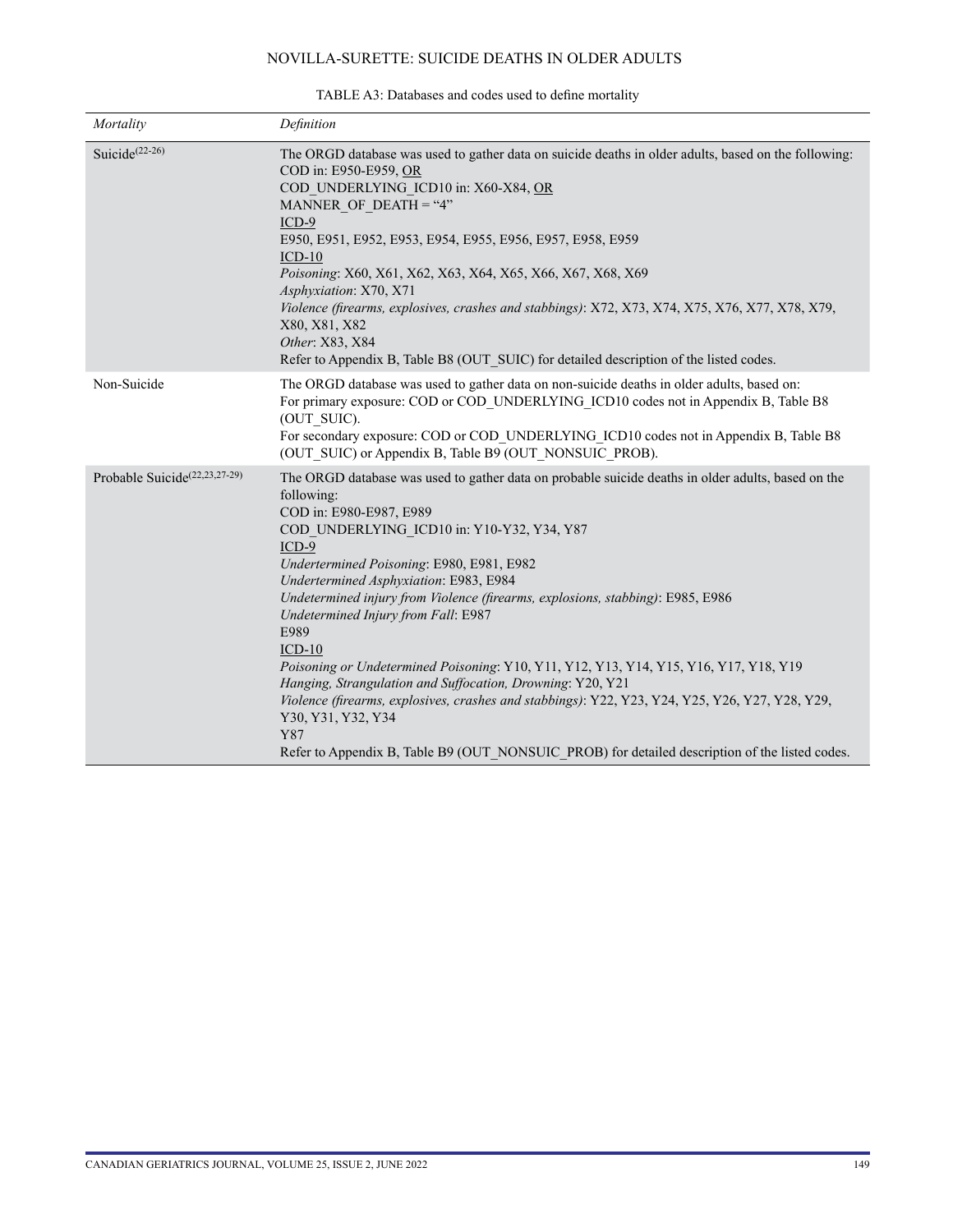# **APPENDIX B: Definitions of Codes for Other Non-ICES-derived Variables**

TABLE B1: Chronic liver disease (BC\_CLD) variable—definitions of codes used<sup>(9)</sup>

| Code Type          | Codes            | Description                                                          |
|--------------------|------------------|----------------------------------------------------------------------|
| DAD DXCODE ICD 10  | <b>B16</b>       | Acute hepatitis B                                                    |
|                    | <b>B17</b>       | Other acute viral hepatitis                                          |
|                    | <b>B18</b>       | Chronic viral hepatitis                                              |
|                    | <b>B19</b>       | Unspecified viral hepatitis                                          |
|                    | B942             | Sequelae of viral hepatitis                                          |
|                    | E830             | Disorder of copper metabolism                                        |
|                    | E831             | Disorder of iron metabolism                                          |
|                    | <b>I85</b>       | Esophageal varices                                                   |
|                    | K70              | Alcoholic liver disease                                              |
|                    | K713             | Toxic liver disease with chronic persistent hepatitis                |
|                    | K714             | Toxic liver disease with chronic lobular hepatitis                   |
|                    | K715             | Toxic liver disease with chronic active hepatitis                    |
|                    | K717             | Toxic liver disease with fibrosis and cirrhosis of liver             |
|                    | K721             | Chronic hepatic failure                                              |
|                    | K729             | Hepatic failure, unspecified                                         |
|                    | K73              | Chronic hepatitis, not elsewhere classified                          |
|                    | K74              | Fibrosis and cirrhosis of liver                                      |
|                    | K753             | Granulomatous hepatitis, not elsewhere classified                    |
|                    | K754             | Autoimmune hepatitis                                                 |
|                    | K758             | Other specified inflammatory liver diseases                          |
|                    | K759             | Inflammatory liver disease, unspecified                              |
|                    | K76              | Other diseases of the liver                                          |
|                    | K77              | Liver disorders in diseases classified elsewhere                     |
|                    | R <sub>160</sub> | Hepatomegaly, not elsewhere classified                               |
|                    | R <sub>162</sub> | Hepatomegaly with splenomegaly, not elsewhere classified             |
|                    | R17              | Unspecified jaundice                                                 |
|                    | R <sub>18</sub>  | Ascites                                                              |
|                    | Z225             | Carrier of viral hepatitis B                                         |
| <b>OHIP DXCODE</b> | 070              | Viral hepatitis                                                      |
|                    | 571              | Cirrhosis of the liver (e.g. alcoholic cirrhosis, biliary cirrhosis) |
|                    | 573              | Other diseases of the liver                                          |
| OHIP fee           | Z551             | Liver-incision-biopsy, needle                                        |
|                    | Z554             | Liver-incision-biopsy                                                |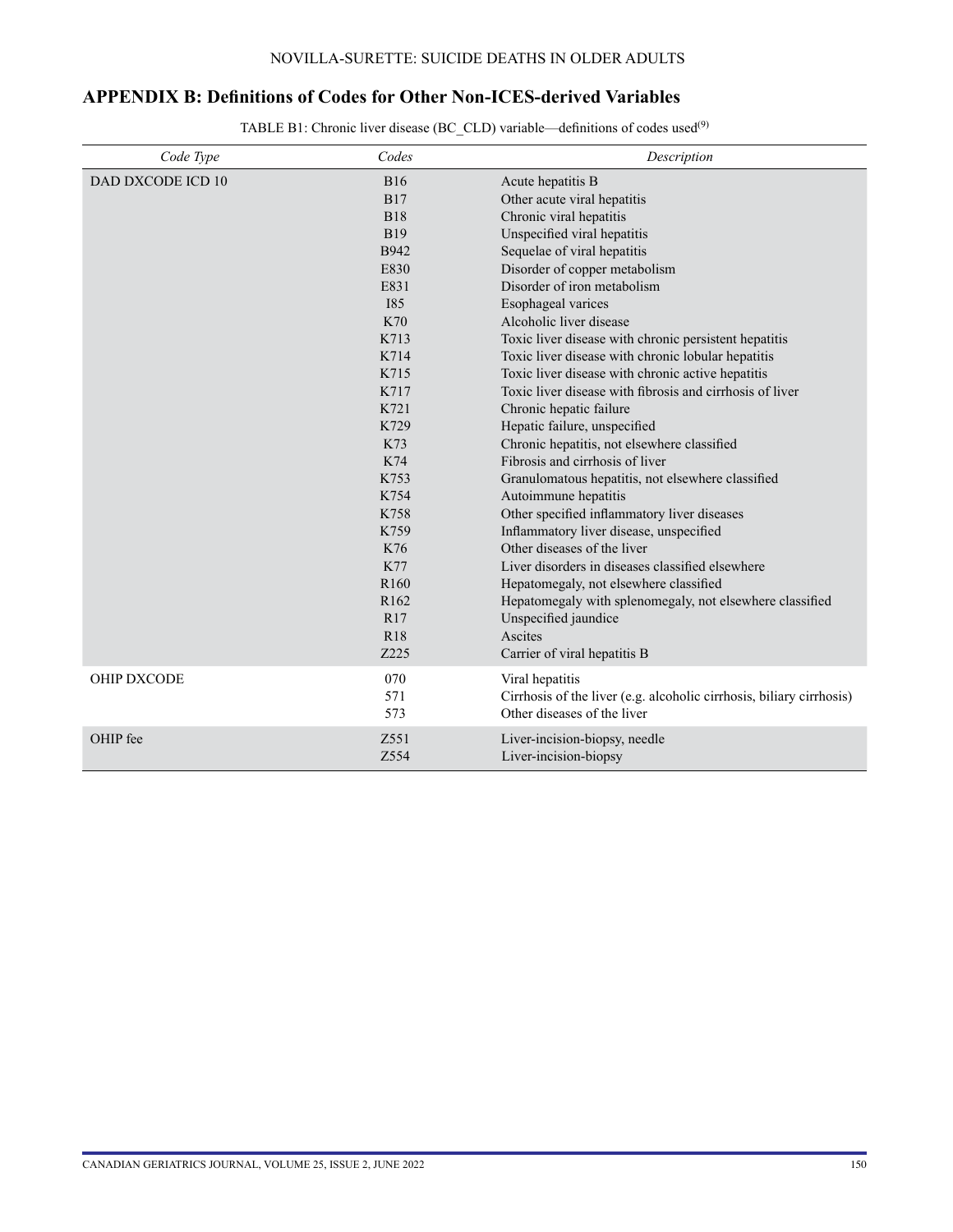| Code Type             | Codes                                                                                                                                                                                                                                                                                         | Description                                                                                                                                                                                                                                                                                                                                                                                                                                                                                                                                                                                                                                                                                                                                                                                                                                                                                                                                                                                                                                                                                                                                                                                                                                                                                  |
|-----------------------|-----------------------------------------------------------------------------------------------------------------------------------------------------------------------------------------------------------------------------------------------------------------------------------------------|----------------------------------------------------------------------------------------------------------------------------------------------------------------------------------------------------------------------------------------------------------------------------------------------------------------------------------------------------------------------------------------------------------------------------------------------------------------------------------------------------------------------------------------------------------------------------------------------------------------------------------------------------------------------------------------------------------------------------------------------------------------------------------------------------------------------------------------------------------------------------------------------------------------------------------------------------------------------------------------------------------------------------------------------------------------------------------------------------------------------------------------------------------------------------------------------------------------------------------------------------------------------------------------------|
| DAD DX10CODE - ICD 10 | E102<br>E112<br>E132<br>E142<br>I12<br>I13<br>N <sub>00</sub><br>N <sub>01</sub><br>N <sub>02</sub><br>N <sub>03</sub><br>N <sub>04</sub><br>N <sub>05</sub><br>N <sub>06</sub><br>N07<br>N08<br>N10<br>N11<br>N12<br>N13<br>N14<br>N16<br>N17<br>N18<br>N <sub>19</sub><br>N20<br>N21<br>N22 | Type 1 diabetes mellitus with incipient diabetic nephropathy<br>Type 2 diabetes mellitus with end-stage renal disease [ESRD]<br>Other specified diabetes mellitus with incipient diabetic nephropathy<br>Unspecified diabetes mellitus with incipient diabetic nephropathy<br><b>Hypertensive Renal Disease</b><br>Hypertensive heart and renal disease<br>Acute nephritic syndrome<br>Rapidly progressive nephritic syndrome<br>Recurrent and persistent hematuria<br>Chronic nephritic syndrome<br>Nephrotic syndrome<br>Unspecified nephritic syndrome<br>Isolated proteinuria with specified morphological lesion<br>Hereditary nephropathy, not elsewhere classified<br>Glomerular disorders in diseases classified elsewhere<br>Acute tubulo-interstitial nephritis<br>Chronic tubulo-interstitial nephritis<br>Tubulo-interstitial nephritis, not specified as acute or chronic<br>Obstructive and reflux uropathy<br>Drug- and heavy-metal-induced tubulo-interstitial and tubular conditions<br>Renal tubulo-interstitial disorders in disease classified elsewhere<br>Acute renal failure<br>Chronic renal failure<br>Unspecified kidney failure<br>Calculus of kidney and ureter<br>Calculus of lower urinary tract<br>Calculus of urinary tract in diseases classified elsewhere |
|                       | N23<br>N25                                                                                                                                                                                                                                                                                    | Unspecified renal colic<br>Disorders resulting from impaired renal tubular function                                                                                                                                                                                                                                                                                                                                                                                                                                                                                                                                                                                                                                                                                                                                                                                                                                                                                                                                                                                                                                                                                                                                                                                                          |
| <b>OHIP DXCODE</b>    | 403<br>580<br>581<br>585                                                                                                                                                                                                                                                                      | Hypertensive Renal Disease<br>Acute glomerulonephritis<br>Nephrotic syndrome<br>Chronic renal failure, uremia                                                                                                                                                                                                                                                                                                                                                                                                                                                                                                                                                                                                                                                                                                                                                                                                                                                                                                                                                                                                                                                                                                                                                                                |

# TABLE B2: Chronic kidney disease (BC\_CKD) variable—definitions of codes used<sup>(9-13)</sup>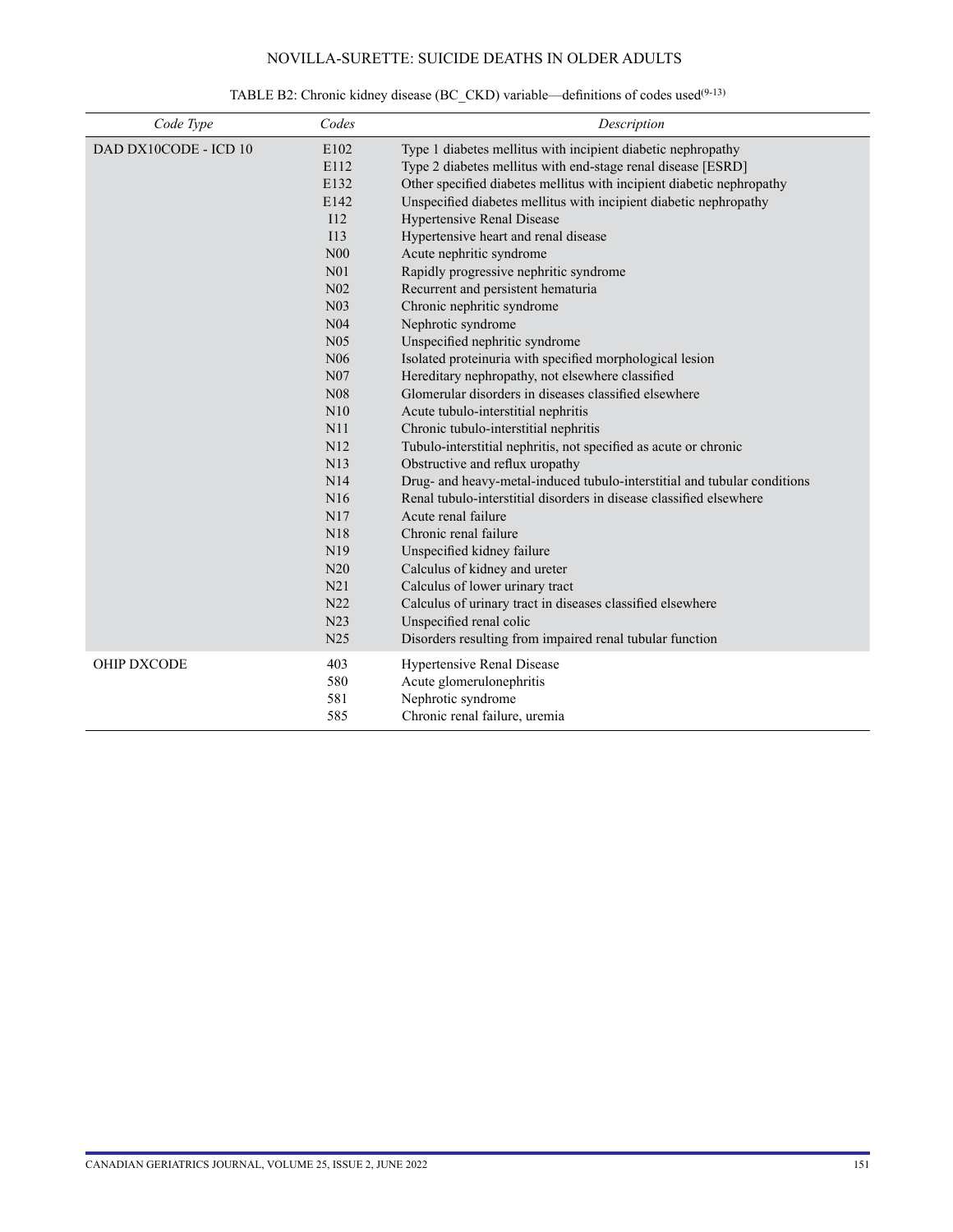| Source       | Code                                                                                                                                         | Description                                                                                                                                                                                                                                                                                                                                                                                                                                                                                                                                                                                                                                                                                                                                                                                                                                                                            |
|--------------|----------------------------------------------------------------------------------------------------------------------------------------------|----------------------------------------------------------------------------------------------------------------------------------------------------------------------------------------------------------------------------------------------------------------------------------------------------------------------------------------------------------------------------------------------------------------------------------------------------------------------------------------------------------------------------------------------------------------------------------------------------------------------------------------------------------------------------------------------------------------------------------------------------------------------------------------------------------------------------------------------------------------------------------------|
| <b>CCI</b>   | 1PZ21HQBS<br>1PZ21HQBR<br>1PZ21HPD4                                                                                                          | Dialysis, urinary system NEC continuous venovenous hemodialysis<br>Dialysis, urinary system NEC hemodialysis<br>Dialysis, urinary system NEC peritoneal dialysis using dialysate                                                                                                                                                                                                                                                                                                                                                                                                                                                                                                                                                                                                                                                                                                       |
| OHIP feecode | R849<br>G323<br>G325<br>G326<br>G860<br>G862<br>G863<br>G865<br>G866<br>G082<br>G083<br>G085<br>G090<br>G091<br>G092<br>G093<br>G094<br>G095 | Dialysis – Haemodialysis - Initial $\&$ acute<br>Dialysis – Haemodialysis - Acute, repeat (max 3)<br>Dialysis - Haemodialysis - Medical component (incl. in unit fee)<br>Dialysis - Chronic, contin. haemodialysis or haemofiltration each<br>Chronic hemodialysis hospital location<br>Hospital self-care chronic hemodialysis<br>Chronic hemodialysis IHF location<br>Chronic Home hemodialysis<br>Intermittent hemodialysis treatment centre<br>Continuous venovenous haemodialfiltration<br>Continuous venovenous haemodialysis<br>Continuous venovenous haemofiltration<br>Veneovenous slow continuous ultrafiltration<br>Continuous arteriovenous haemodialysis<br>Continuous arteriovenous haemodiafiltration<br>Haemodiafiltration - Contin. Init & Acute (repeatx3)<br>Haemodiafiltration - Contin, Chronic<br>Slow Continuous Ultra Filtration - Initial $\&$ Acute (repeat) |

Table B3: Chronic dialysis user (BC\_CDU) variable—definitions of codes used<sup>(13,14)</sup>

TABLE B4: Mental illness–psychotic disorders (BC\_PSY) variable—definitions of codes used(20,21)

| Code Type            | Codes                                                                                                            | Description                                                                                                                                                                                                                                                                                                                                                               |
|----------------------|------------------------------------------------------------------------------------------------------------------|---------------------------------------------------------------------------------------------------------------------------------------------------------------------------------------------------------------------------------------------------------------------------------------------------------------------------------------------------------------------------|
| $ICD-10$             | F20<br>F22<br>F23<br>F24<br>F25<br>F <sub>28</sub><br>F <sub>29</sub><br>F323<br>F333                            | Schizophrenia<br>Persistent delusional disorders<br>Acute and transient psychotic disorders<br>Induced delusional disorder<br>Schizoaffective disorders<br>Other nonorganic psychotic disorders<br>Unspecified nonorganic psychosis<br>Severe depressive episode with psychotic symptoms<br>Recurrent depressive disorder, current episode severe with psychotic symptoms |
| <b>OHIP DXCODE</b>   | 295<br>296<br>297<br>298                                                                                         | Schizophrenia<br>Manic depressive psychosis, involutional melancholia<br>Paranoid states<br>Other psychoses                                                                                                                                                                                                                                                               |
| <b>OHIP FEE CODE</b> | K005<br>K007<br>K623<br>A001<br>A003<br>A <sub>004</sub><br>A005<br>A006<br>A007<br>A008<br>A888<br>A901<br>A905 | Primary mental healthcare - Individual care (30 mins)<br>Psychotherapy<br>Form 1 (APA)<br>Minor assessment<br>General assessment<br>General re-assessment<br>Consultation<br>Repeat consultation<br>Intermediate assessment<br>Mini assessment<br>Partial assessment<br>House call assessment<br>Limited consultation                                                     |
| $DSM-4$              | 295<br>297<br>298<br>312                                                                                         | Schizophrenia<br><b>Delusional Disorders</b><br>Psychotic Disorders<br>Impulse Control Disorders (-omanias)                                                                                                                                                                                                                                                               |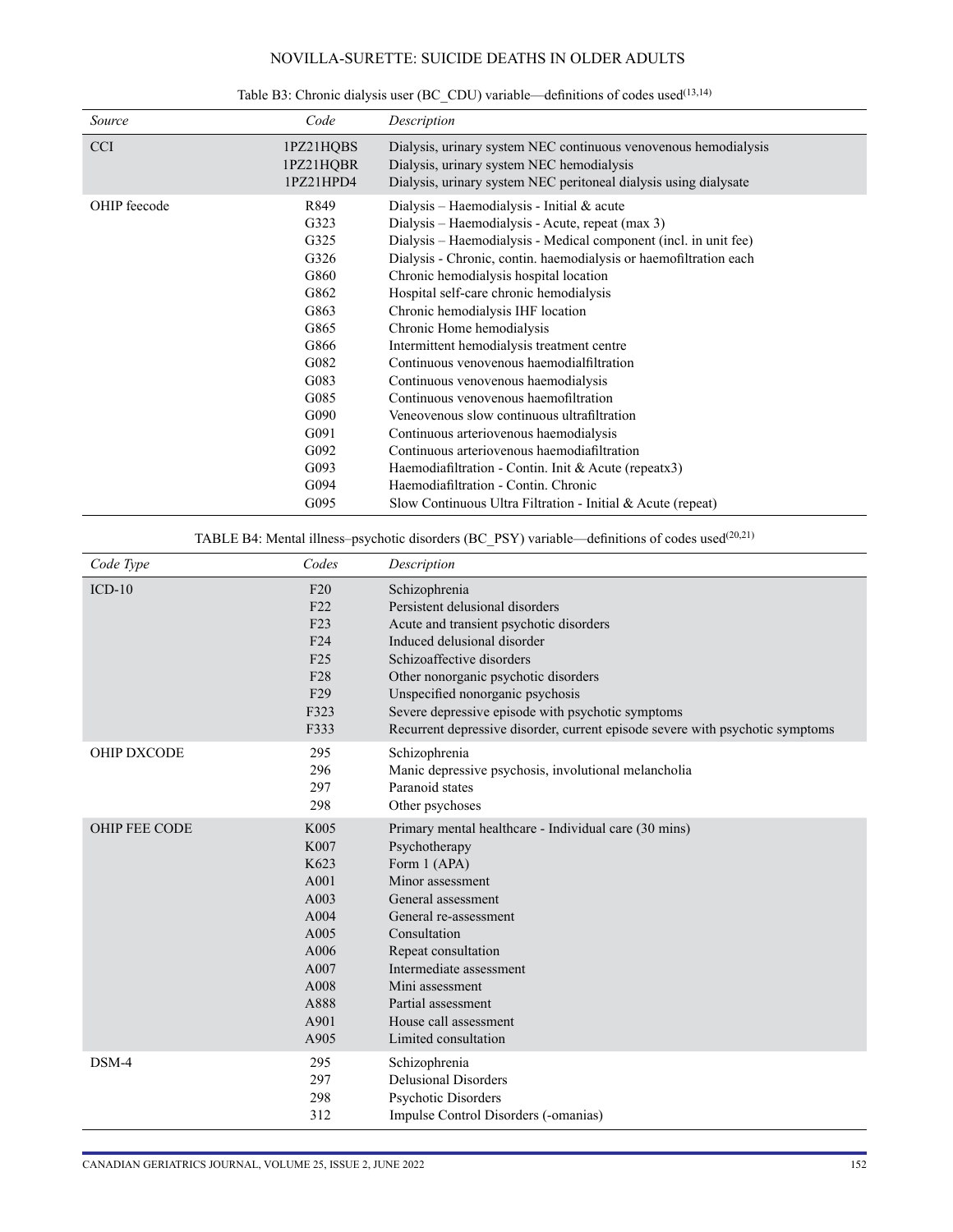| Code Type          | Codes        | Description                                                                                                                     |
|--------------------|--------------|---------------------------------------------------------------------------------------------------------------------------------|
| $ICD-10$           | F21          | Schizotypal disorder                                                                                                            |
|                    | F30          | Manic episode                                                                                                                   |
|                    | F31          | Bipolar affective disorder                                                                                                      |
|                    | F321         | Moderate depressive episode                                                                                                     |
|                    | F322<br>F328 | Severe depressive episode without psychotic symptoms<br>Other depressive episodes                                               |
|                    | F330         | Recurrent depressive disorder, current episode mild                                                                             |
|                    | F331         | Recurrent depressive disorder, current episode moderate                                                                         |
|                    | F332         | Recurrent depressive disorder, current episode severe without psychotic symptoms                                                |
|                    | F334         | Recurrent depressive disorder, currently in remission                                                                           |
|                    | F338         | Other recurrent depressive disorders                                                                                            |
|                    | F339         | Recurrent depressive disorder, unspecified                                                                                      |
|                    | F348         | Other persistent mood [affective] disorders                                                                                     |
|                    | F349         | Persistent mood [affective] disorder, unspecified                                                                               |
|                    | F380<br>F381 | Other single mood [affective] disorders<br>Other recurrent mood [affective] disorders                                           |
|                    | F388         | Other specified mood [affective] disorders                                                                                      |
|                    | F39          | Unspecified mood [affective] disorder                                                                                           |
|                    | F40          | Phobic anxiety disorders                                                                                                        |
|                    | F41          | Other anxiety disorders                                                                                                         |
|                    | F42          | Obsessive-compulsive disorder                                                                                                   |
|                    | F43          | Reaction to severe stress, and adjustment disorders                                                                             |
|                    | F48          | Other neurotic disorders                                                                                                        |
|                    | F60          | Specific personality disorders                                                                                                  |
|                    | F93          | Emotional disorders with onset specific to childhood                                                                            |
| <b>OHIP DXCODE</b> | 300          | Anxiety neurosis, hysteria, neurasthenia, obsessive compulsive neurosis, reactive depression                                    |
|                    | 301          | Personality disorders (e.g., paranoid personality, schizoid personality, obsessive compulsive personality)<br>Sexual deviations |
|                    | 302<br>306   | Psychosomatic disturbances                                                                                                      |
|                    | 309          | Adjustment reaction                                                                                                             |
|                    | 311          | Depressive or other non-psychotic disorders, not elsewhere classified                                                           |
| OHIP FEE CODE      | K005         | Primary mental healthcare - Individual care (30 mins)                                                                           |
|                    | K007         | Psychotherapy                                                                                                                   |
|                    | K623         | Form 1 (APA)                                                                                                                    |
|                    | A001         | Minor assessment                                                                                                                |
|                    | A003         | General assessment                                                                                                              |
|                    | A004         | General re-assessment                                                                                                           |
|                    | A005         | Consultation                                                                                                                    |
|                    | A006<br>A007 | Repeat consultation<br>Intermediate assessment                                                                                  |
|                    | A008         | Mini assessment                                                                                                                 |
|                    | A888         | Partial assessment                                                                                                              |
|                    | A901         | Housecall assessment                                                                                                            |
|                    | A905         | Limited consultation                                                                                                            |
| DSM-4              | 296          | Major Depressive and Bipolar Disorders                                                                                          |
|                    | 300          | <b>Anxiety Disorder NOS</b>                                                                                                     |
|                    | 3000         | Panic and Anxiety Disorders                                                                                                     |
|                    | 3002         | Phobias                                                                                                                         |
|                    | 3003<br>3004 | Obsessive-compulsive disorder<br>Dysthymic Disorder                                                                             |
|                    | 30113        | Cyclothymic Disorder                                                                                                            |
|                    | 3083         | Acute Stress Disorder                                                                                                           |
|                    | 3090         | Adjustment Disorder with Depression                                                                                             |
|                    | 30924        | Adjustment Disorder with Anxiety                                                                                                |
|                    | 30928        | Adjustment Disorder with Mixed Anxiety and Depressed Mood                                                                       |
|                    | 3093         | Adjustment Disorder with Disturbance of Conduct                                                                                 |
|                    | 3094         | Adjustment Disorder with Mixed Disturbances of Emotions and Conduct                                                             |
|                    | 3098         | Post-traumatic Stress Disorders                                                                                                 |
|                    | 3099         | Adjustment Disorder, Unspecified                                                                                                |

TABLE B5: Mental illness–non-psychotic disorders (BC\_nPSY) variable—definitions of codes used(20,21)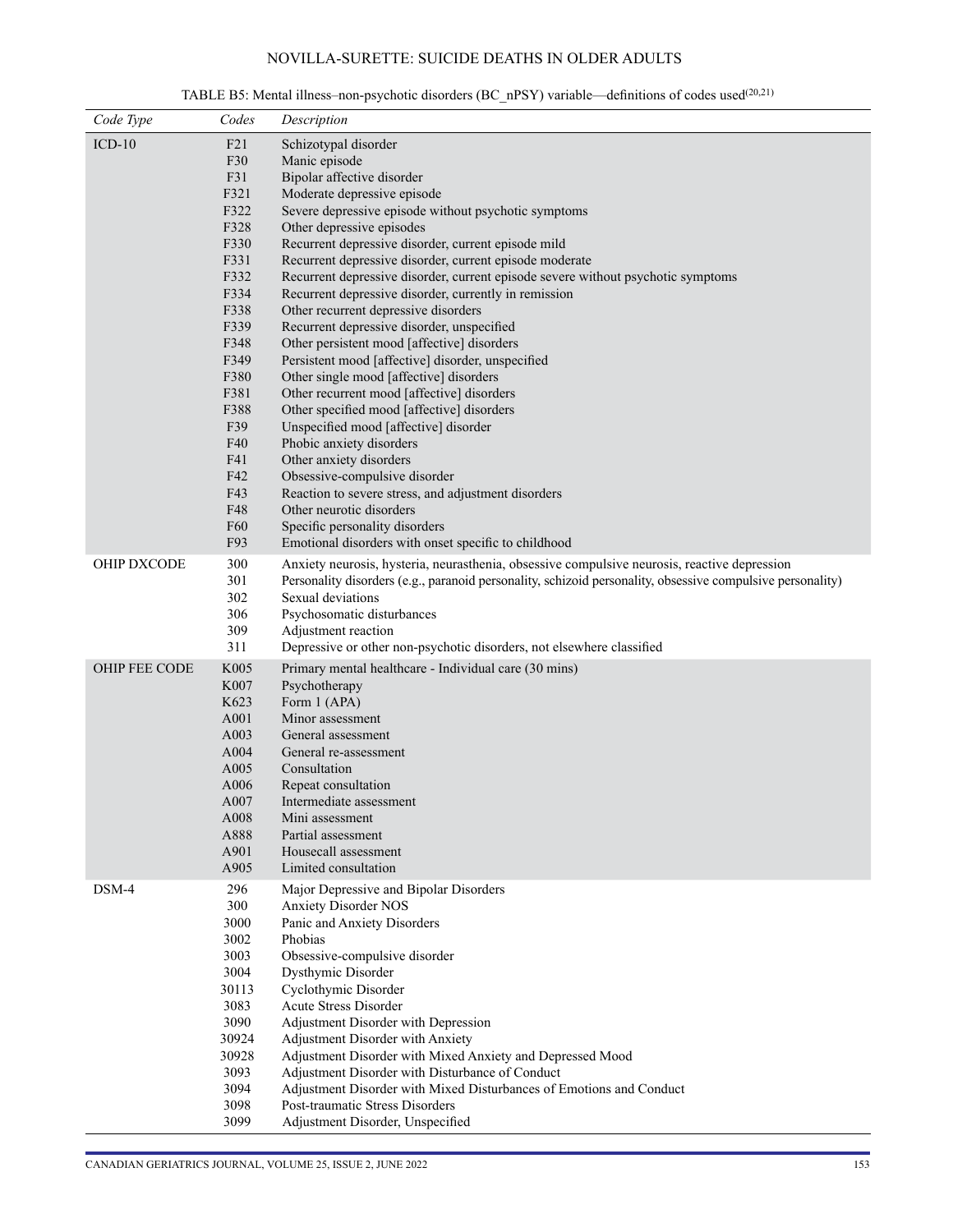| Code Type            | Codes                                                                                                                     | Description                                                                                                                                                                                                                                                                                                                                                                                                                                                                                                                                                                                                                                                                                                                                                   |
|----------------------|---------------------------------------------------------------------------------------------------------------------------|---------------------------------------------------------------------------------------------------------------------------------------------------------------------------------------------------------------------------------------------------------------------------------------------------------------------------------------------------------------------------------------------------------------------------------------------------------------------------------------------------------------------------------------------------------------------------------------------------------------------------------------------------------------------------------------------------------------------------------------------------------------|
| <b>OHIP DXCODE</b>   | 303<br>304                                                                                                                | Alcohol intoxication<br>Substance dependence                                                                                                                                                                                                                                                                                                                                                                                                                                                                                                                                                                                                                                                                                                                  |
| $ICD-10$             | F10<br>F11<br>F12<br>F13<br>F14<br>F15<br>F <sub>16</sub><br>F17<br>F18<br>F19<br>F <sub>55</sub>                         | Mental and behavioural disorders due to use of alcohol<br>Mental and behavioural disorders due to use of opioids<br>Mental and behavioural disorders due to use of cannabinoids<br>Mental and behavioural disorders due to use of sedatives or hypnotics<br>Mental and behavioural disorders due to use of cocaine<br>Mental and behavioural disorders due to use of other stimulants, including caffeine<br>Mental and behavioural disorders due to use of hallucinogens<br>Mental and behavioural disorders due to use of tobacco<br>Mental and behavioural disorders due to use of volatile solvents<br>Mental and behavioural disorders due to multiple drug use and use of other psychoactive substances<br>Abuse of non-dependence-producing substances |
| <b>OHIP FEE CODE</b> | K005<br>K007<br>K623<br>A001<br>A003<br>A004<br>A005<br>A006<br>A007<br>A008<br>A888<br>A901<br>A905<br>303<br>304<br>305 | Primary mental healthcare - Individual care (30 mins)<br>Psychotherapy<br>Form 1 (APA)<br>Minor assessment<br>General assessment<br>General re-assessment<br>Consultation<br>Repeat consultation<br>Intermediate assessment<br>Mini assessment<br>Partial assessment<br>Housecall assessment<br>Limited consultation<br>Alcohol intoxication<br>Substance dependence<br><b>Substance Abuse</b>                                                                                                                                                                                                                                                                                                                                                                |

TABLE B6: Mental illness–substance abuse disorders (BC\_SUB) variable—definitions of codes used(20,21)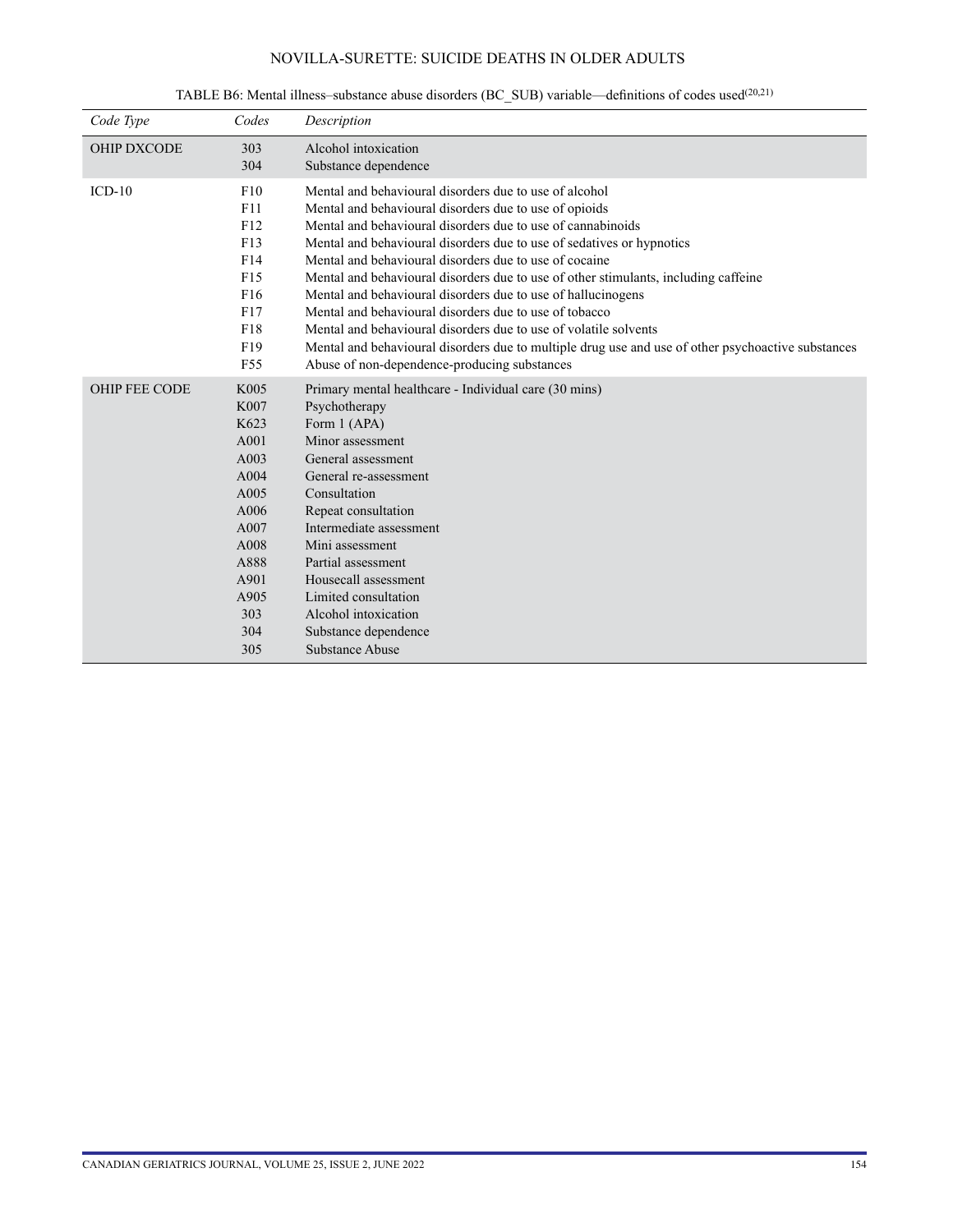TABLE B7: Mental illness–social problems and others, not including dementia (BC\_OTH) Variable—definitions of codes used(20,21)

| Code Type<br>Codes                                                                                                                                                                                                                                                            | Description                                                                                                                                                                                                                                                                                                                                                                                                                                                                                                                                                                                                                                                                                                                                                                                                                                                                                                                                                                                                                                                                                                                                                                                                                                                                                                                                                                                                                                                                                                                                                                                                                                                                                                                                                                                                                     |
|-------------------------------------------------------------------------------------------------------------------------------------------------------------------------------------------------------------------------------------------------------------------------------|---------------------------------------------------------------------------------------------------------------------------------------------------------------------------------------------------------------------------------------------------------------------------------------------------------------------------------------------------------------------------------------------------------------------------------------------------------------------------------------------------------------------------------------------------------------------------------------------------------------------------------------------------------------------------------------------------------------------------------------------------------------------------------------------------------------------------------------------------------------------------------------------------------------------------------------------------------------------------------------------------------------------------------------------------------------------------------------------------------------------------------------------------------------------------------------------------------------------------------------------------------------------------------------------------------------------------------------------------------------------------------------------------------------------------------------------------------------------------------------------------------------------------------------------------------------------------------------------------------------------------------------------------------------------------------------------------------------------------------------------------------------------------------------------------------------------------------|
| OHIP DXCODE<br>897<br>898<br>899<br>900<br>901<br>902<br>904<br>905<br>906<br>909                                                                                                                                                                                             | Economic problems<br>Marital issues<br>Parent-child issues<br>Problems with aged parents or in-laws<br>Family disruption/divorce<br><b>Education</b> problems<br>Social maladjustment<br>Occupational problems<br>Legal problems<br>Other problems of social adjustment                                                                                                                                                                                                                                                                                                                                                                                                                                                                                                                                                                                                                                                                                                                                                                                                                                                                                                                                                                                                                                                                                                                                                                                                                                                                                                                                                                                                                                                                                                                                                         |
| ICD <sub>10</sub><br>F44<br>F45<br>F50<br>F51<br>F52<br>F53<br>F54<br>F55<br>F59<br>F61<br>F62<br>F63<br>F64<br>F65<br>F66<br>F68<br>F69<br>F70<br>F71<br>F72<br>F73<br>F78<br>F79<br>F80<br>F81<br>F82<br>F83<br>F84<br>F88<br>F89<br>F90<br>F91<br>F92<br>F94<br>F95<br>F98 | Dissociative [conversion] disorders<br>Somatoform disorders<br>Eating disorders<br>Nonorganic sleep disorders<br>Sexual dysfunction, not caused by organic disorder or disease<br>Mental and behavioural disorders associated with the puerperium, not elsewhere classified<br>Psychological and behavioural factors associated with disorders or diseases classified elsewhere<br>Abuse of non-dependence-producing substances<br>Unspecified behavioural syndromes associated with physiological disturbances and physical factors<br>Mixed and other personality disorders<br>Enduring personality changes, not attributable to brain damage and disease<br>Habit and impulse disorders<br>Gender identity disorders<br>Disorders of sexual preference<br>Psychological and behavioural disorders associated with sexual development and orientation<br>Other disorders of adult personality and behaviour<br>Unspecified disorder of adult personality and behaviour<br>Mild mental retardation<br>Moderate mental retardation<br>Severe mental retardation<br>Profound mental retardation<br>Other mental retardation<br>Unspecified mental retardation<br>Specific developmental disorders of speech and language<br>Specific developmental disorders of scholastic skills<br>Specific developmental disorder of motor function<br>Mixed specific developmental disorders<br>Pervasive developmental disorders<br>Other disorders of psychological development<br>Unspecified disorder of psychological development<br>Hyperkinetic disorders<br>Conduct disorders<br>Mixed disorders of conduct and emotions<br>Disorders of social functioning with onset specific to childhood and adolescence<br>Tic disorders<br>Other behavioural and emotional disorders with onset usually occurring in childhood and adolescence |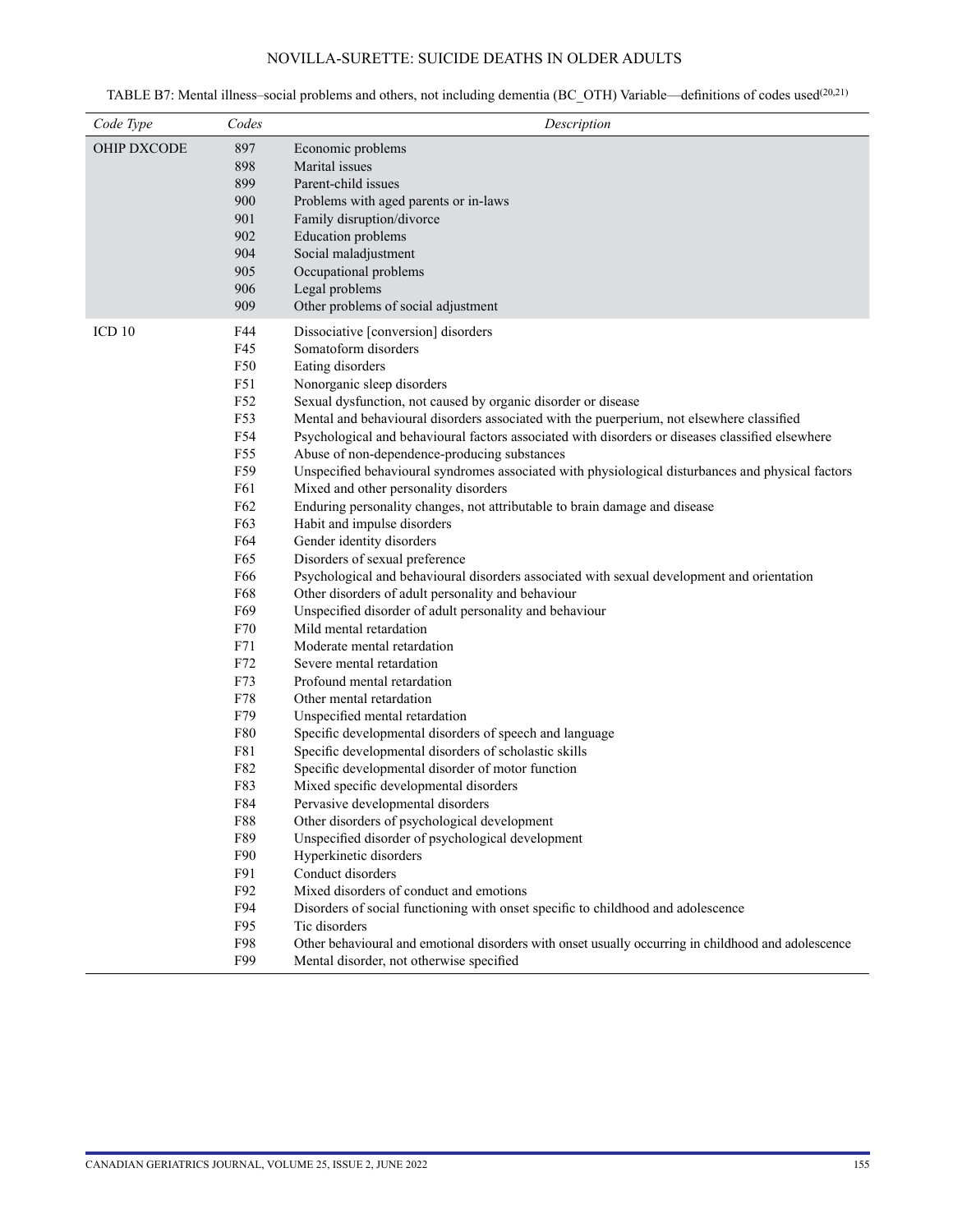| Code Type            | Codes | Description                                                                         |
|----------------------|-------|-------------------------------------------------------------------------------------|
| <b>OHIP FEE CODE</b> | K005  | Primary mental healthcare - Individual care (30 min)                                |
|                      | K007  | Psychotherapy                                                                       |
|                      | K623  | Form 1 (APA)                                                                        |
|                      | A001  | Minor assessment                                                                    |
|                      | A003  | General assessment                                                                  |
|                      | A004  | General re-assessment                                                               |
|                      | A005  | Consultation                                                                        |
|                      | A006  | Repeat consultation                                                                 |
|                      | A007  | Intermediate assessment                                                             |
|                      | A008  | Mini assessment                                                                     |
|                      | A888  | Partial assessment                                                                  |
|                      | A901  | House call assessment                                                               |
|                      | A905  | Limited consultation                                                                |
| DSM-4                | 299   | Autism-Spectrum Disorders                                                           |
|                      | 30016 | Factitious Disorder With Predominantly Psychological Signs and Symptoms             |
|                      | 30019 | Factitious Disorder, NOS                                                            |
|                      | 3026  | Gender Identity Disorder                                                            |
|                      | 3071  | Anorexia Nervosa                                                                    |
|                      | 3072  | <b>Tic Disorders</b>                                                                |
|                      | 3073  | Stereotypic Movement Disorders                                                      |
|                      | 3075  | <b>Eating Disorders</b>                                                             |
|                      | 30751 | Bulimia Nervosa                                                                     |
|                      | 3076  | Enuresis (Involuntary Urination), Not Due to a Medical Condition                    |
|                      | 3077  | Encopresis (Involuntary Defecation), Without Constipation and Overflow Incontinence |
|                      | 314   | Attention-Deficit/Hyperactivity Disorder                                            |
|                      | 315   | Learning Disorders                                                                  |
|                      | 7876  | Encopresis (Involuntary Defecation), With Constipation and Overflow Incontinence    |

### TABLE B7: (Continued)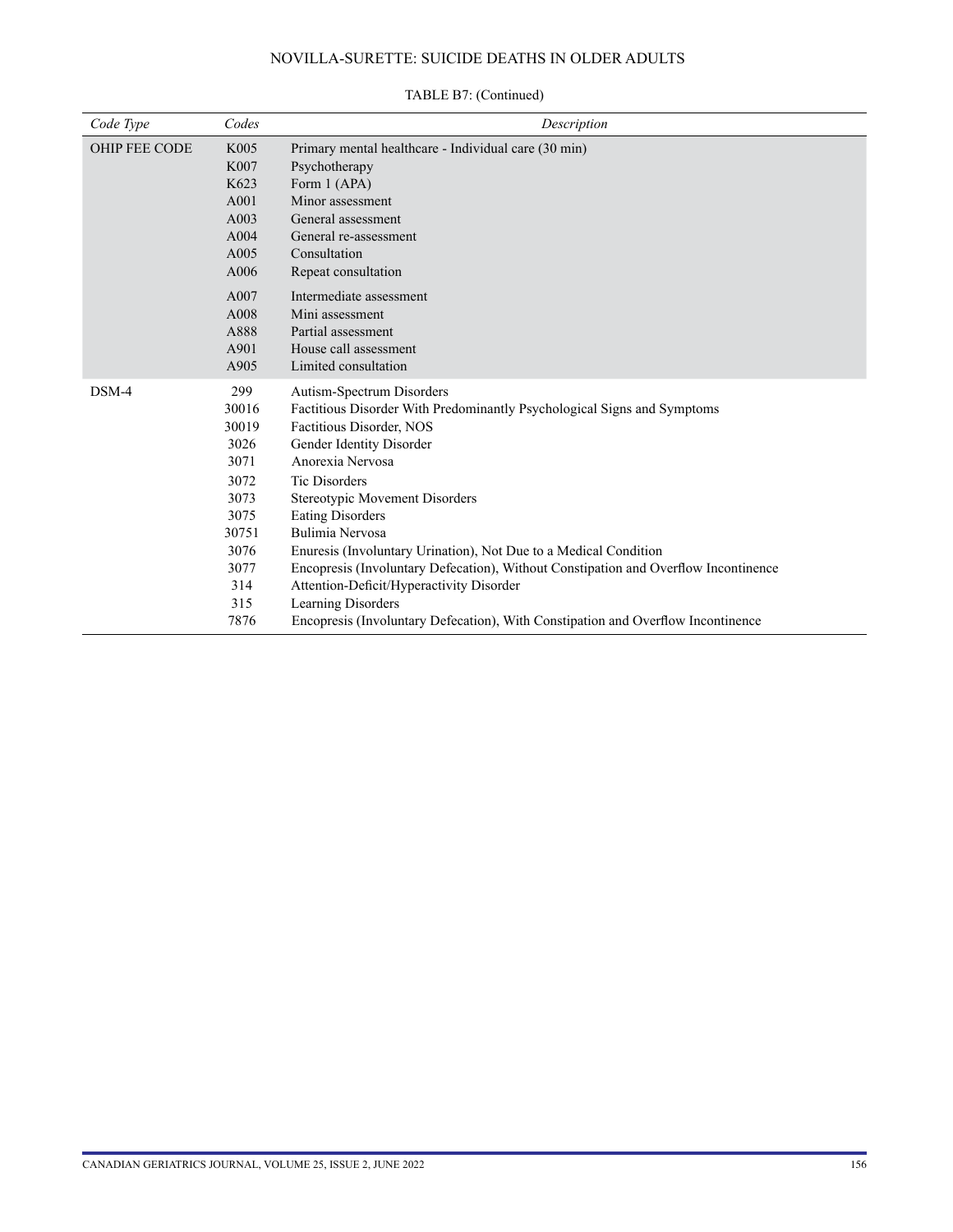| Code Type        | Codes                                                  | Description                                                                                                                                          |  |  |
|------------------|--------------------------------------------------------|------------------------------------------------------------------------------------------------------------------------------------------------------|--|--|
| ICD10            | Poisoning                                              |                                                                                                                                                      |  |  |
|                  | <b>X60</b>                                             | Intentional self-poisoning by and exposure to nonopioid analgesics, antipyretics and antirheumatics                                                  |  |  |
|                  | X61                                                    | Intentional self-poisoning by and exposure to antiepileptic, sedative-hypnotic, antiparkinsonism and<br>psychotropic drugs, not elsewhere classified |  |  |
|                  | X62                                                    | Intentional self-poisoning by and exposure to narcotics and psychodysleptics [hallucinogens], not<br>elsewhere classified                            |  |  |
|                  | X63                                                    | Intentional self-poisoning by and exposure to other drugs acting on the autonomic nervous system                                                     |  |  |
|                  | X64                                                    | Intentional self-poisoning by and exposure to other and unspecified drugs, medicaments and biological<br>substances                                  |  |  |
|                  | X65                                                    | Intentional self-poisoning by and exposure to alcohol                                                                                                |  |  |
|                  | X66                                                    | Intentional self-poisoning by and exposure to organic solvents and halogenated hydrocarbons and their<br>vapours                                     |  |  |
|                  | X67                                                    | Intentional self-poisoning by and exposure to other gases and vapours                                                                                |  |  |
|                  | X68                                                    | Intentional self-poisoning by and exposure to pesticides                                                                                             |  |  |
|                  | X69                                                    | Intentional self-poisoning by and exposure to other and unspecified chemicals and noxious substances                                                 |  |  |
|                  | Asphyxiation                                           |                                                                                                                                                      |  |  |
|                  | X70                                                    | Intentional self-harm by hanging, strangulation and suffocation                                                                                      |  |  |
|                  | X71                                                    | Intentional self-harm by drowning and submersion                                                                                                     |  |  |
|                  | Violence (firearms, explosives, crashes and stabbings) |                                                                                                                                                      |  |  |
|                  | X72                                                    | Intentional self-harm by handgun discharge                                                                                                           |  |  |
|                  | X73                                                    | Intentional self-harm by rifle, shotgun and larger firearm discharge                                                                                 |  |  |
|                  | X74                                                    | Intentional self-harm by other and unspecified firearm discharge                                                                                     |  |  |
|                  | X75                                                    | Intentional self-harm by explosive material                                                                                                          |  |  |
|                  | X76                                                    | Intentional self-harm by smoke, fire and flames                                                                                                      |  |  |
|                  | X77                                                    | Intentional self-harm by steam, hot vapours and hot objects                                                                                          |  |  |
|                  | X78                                                    | Intentional self-harm by sharp object                                                                                                                |  |  |
|                  | X79                                                    | Intentional self-harm by blunt object                                                                                                                |  |  |
|                  | <b>X80</b>                                             | Intentional self-harm by jumping from a high place                                                                                                   |  |  |
|                  | X81                                                    | Intentional self-harm by jumping or lying before moving object                                                                                       |  |  |
|                  | X82                                                    | Intentional self-harm by crashing of motor vehicle                                                                                                   |  |  |
| Other            |                                                        |                                                                                                                                                      |  |  |
|                  | X83<br>X84                                             | Intentional self-harm by other specified means<br>Intentional self-harm by unspecified means                                                         |  |  |
| ICD <sub>9</sub> | E950<br>E951                                           | Suicide and self-inflicted poisoning by solid or liquid substances<br>Suicide and self-inflicted poisoning by gases in domestic use                  |  |  |
|                  | E952                                                   | Suicide and self-inflicted poisoning by other gases and vapors                                                                                       |  |  |
|                  | E953                                                   | Suicide and self-inflicted injury by hanging strangulation and suffocation                                                                           |  |  |
|                  | E954                                                   | Suicide and self-inflicted injury by submersion (drowning)                                                                                           |  |  |
|                  | E955                                                   | Suicide and self-inflicted injury by firearms air guns and explosives                                                                                |  |  |
|                  | E956                                                   | Suicide and self-inflicted injury by cutting and piercing instrument                                                                                 |  |  |
|                  | E957                                                   | Suicide and self-inflicted injury by jumping from high place                                                                                         |  |  |
|                  | E958                                                   | Suicide and self-inflicted injury by other and unspecified means                                                                                     |  |  |
|                  | E959                                                   | Late effects of self-inflicted injury                                                                                                                |  |  |
|                  |                                                        |                                                                                                                                                      |  |  |

# TABLE B8: 'Death by suicide' (OUT\_SUIC) outcome—definitions of codes used(22-26)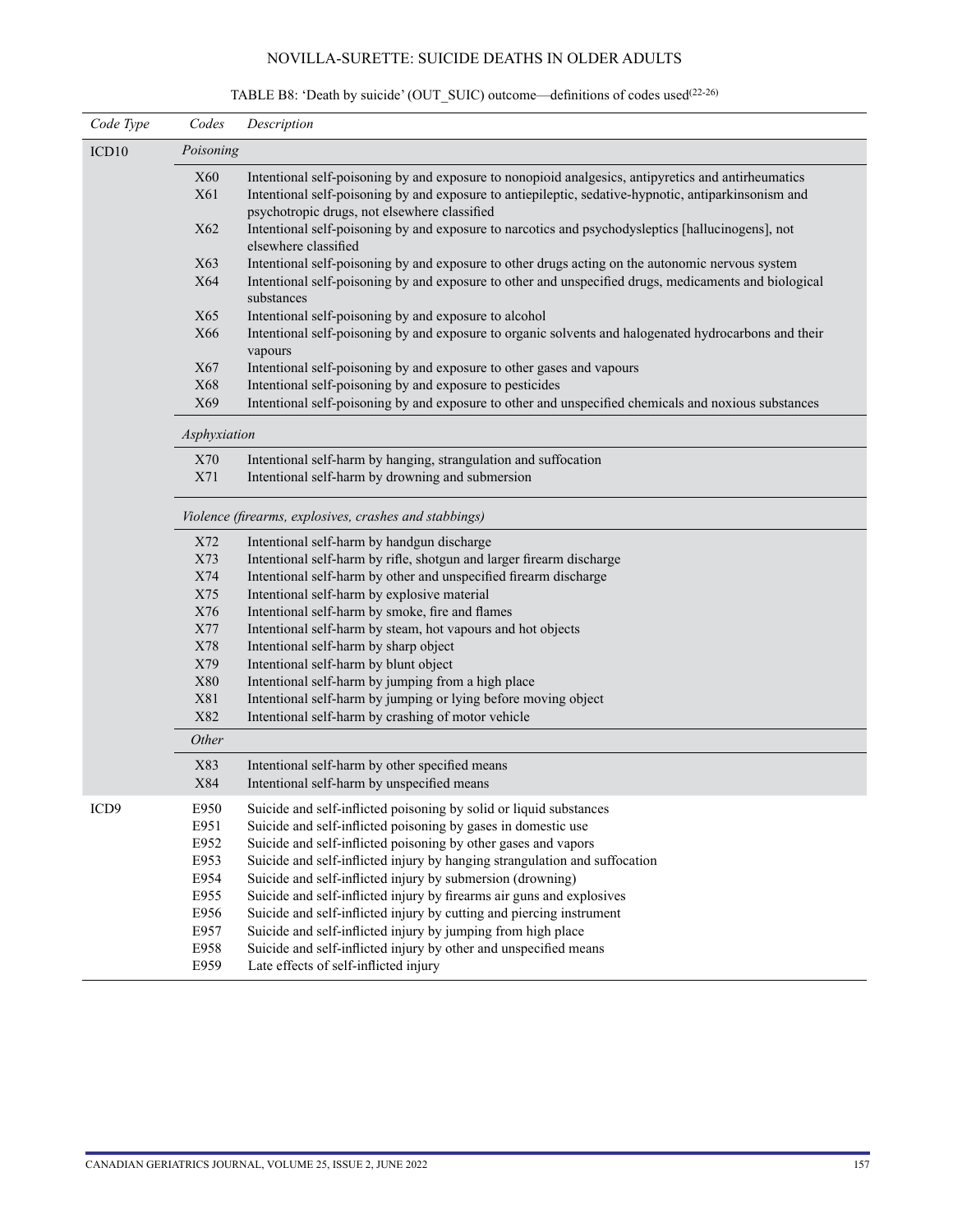# TABLE B9: 'Death by probable suicide' (OUT\_NONSUIC\_PROB) outcome—definitions of codes used(22-26)

| Code Type | Codes                         | Description                                                                                                                                                                                                                                                                          |  |  |  |  |
|-----------|-------------------------------|--------------------------------------------------------------------------------------------------------------------------------------------------------------------------------------------------------------------------------------------------------------------------------------|--|--|--|--|
| ICD9      | <b>Undetermined Poisoning</b> |                                                                                                                                                                                                                                                                                      |  |  |  |  |
|           | E980<br>E981<br>E982          | Poisoning by solid or liquid substances undetermined whether accidentally or purposely inflicted<br>Poisoning by gases in domestic use undetermined whether accidentally or purposely inflicted<br>Poisoning by other gases undetermined whether accidentally or purposely inflicted |  |  |  |  |
|           |                               | Undetermined Asphyxiation                                                                                                                                                                                                                                                            |  |  |  |  |
|           | E983<br>E984                  | Hanging strangulation or suffocation undetermined whether accidentally or purposely inflicted<br>Submersion (drowning), undetermined whether accidentally or purposely inflicted                                                                                                     |  |  |  |  |
|           |                               | Undetermined Injury from Violence (firearms, explosions, stabbing)                                                                                                                                                                                                                   |  |  |  |  |
|           | E985<br>E986                  | Injury by firearms, air guns and explosives undetermined whether accidentally or purposely inflicted<br>Injury by cutting and piercing instruments, undetermined whether accidentally or purposely inflicted                                                                         |  |  |  |  |
|           |                               | Undetermined Injury from Fall                                                                                                                                                                                                                                                        |  |  |  |  |
|           | E987<br>E989                  | Falling from high place undetermined whether accidentally or purposely inflicted<br>Late effects of injury, undetermined whether accidentally or purposely inflicted                                                                                                                 |  |  |  |  |
| ICD10     |                               | Poisoning or Undetermined Poisoning                                                                                                                                                                                                                                                  |  |  |  |  |
|           | Y10<br>Y11                    | Poisoning by and exposure to nonopioid analgesics, antipyretics and antirheumatics, undetermined intent<br>Poisoning by and exposure to antiepileptic, desative-hypnotic, antiparkinsonism and psychotropic drugs,                                                                   |  |  |  |  |
|           | Y12                           | not elsewhere classified, undetermined intent<br>Poisoning by and exposure to narcotics and psychodysleptics [hallucinogens], not elsewhere classified,<br>undetermined intent                                                                                                       |  |  |  |  |
|           | Y13                           | Poisoning by and exposure to other drugs acting on the autonomic nervous system, undetermined intent                                                                                                                                                                                 |  |  |  |  |
|           | Y14                           | Poisoning by and exposure to other and unspecified drugs, medicaments and biological substances,<br>undetermined intent                                                                                                                                                              |  |  |  |  |
|           | Y15                           | Poisoning by and exposure to alcohol, undetermined intent                                                                                                                                                                                                                            |  |  |  |  |
|           | Y16                           | Poisoning by and exposure to organic solvents and halogenated hydrocarbons and their vapours,<br>undetermined intent                                                                                                                                                                 |  |  |  |  |
|           | Y17                           | Poisoning by and exposure to other gases and vapours, undetermined intent                                                                                                                                                                                                            |  |  |  |  |
|           | Y18<br>Y19                    | Poisoning by and exposure to pesticides, undetermined intent<br>Poisoning by and exposure to other and uspecified chemicals and noxious substances, undetermined intent                                                                                                              |  |  |  |  |
|           |                               | Hanging, Strangulation and Suffocation, Drowning                                                                                                                                                                                                                                     |  |  |  |  |
|           |                               |                                                                                                                                                                                                                                                                                      |  |  |  |  |
|           | Y20                           | Hanging, strangulation and suffocation, undetermined intent                                                                                                                                                                                                                          |  |  |  |  |
|           | Y21                           | Drowning and submersion, undetermined intent                                                                                                                                                                                                                                         |  |  |  |  |
|           |                               | Violence (firearms, explosives, crashes and stabbings)                                                                                                                                                                                                                               |  |  |  |  |
|           | Y22                           | Handgun discharge, undetermined intent                                                                                                                                                                                                                                               |  |  |  |  |
|           | Y23                           | Rifle, shotgun and larger firearm discharge, undetermined intent                                                                                                                                                                                                                     |  |  |  |  |
|           | Y24<br>Y25                    | Other and unspecified firearm discharge, undetermined intent                                                                                                                                                                                                                         |  |  |  |  |
|           | Y26                           | Contact with explosive material, undetermined intent<br>Exposure to smoke, fire and flames, undetermined intent                                                                                                                                                                      |  |  |  |  |
|           | Y27                           | Contact with steam, hot vapours and hot objects, undetermined intent                                                                                                                                                                                                                 |  |  |  |  |
|           | Y28                           | Contact with sharp object, undetermined intent                                                                                                                                                                                                                                       |  |  |  |  |
|           | Y29                           | Contact with blunt object, undetermined intent                                                                                                                                                                                                                                       |  |  |  |  |
|           | Y30                           | Falling, jumping or pushed from a high place, undetermined intent                                                                                                                                                                                                                    |  |  |  |  |
|           | Y31                           | Falling, lying or running before or into moving object, undetermined intent                                                                                                                                                                                                          |  |  |  |  |
|           | Y32                           | Crashing of motor vehicle, undetermined intent                                                                                                                                                                                                                                       |  |  |  |  |
|           | Y34                           | Unspecified event, undetermined intent                                                                                                                                                                                                                                               |  |  |  |  |
|           | Y87                           | Sequelae of intentional self-harm, assault and events of undetermined intent                                                                                                                                                                                                         |  |  |  |  |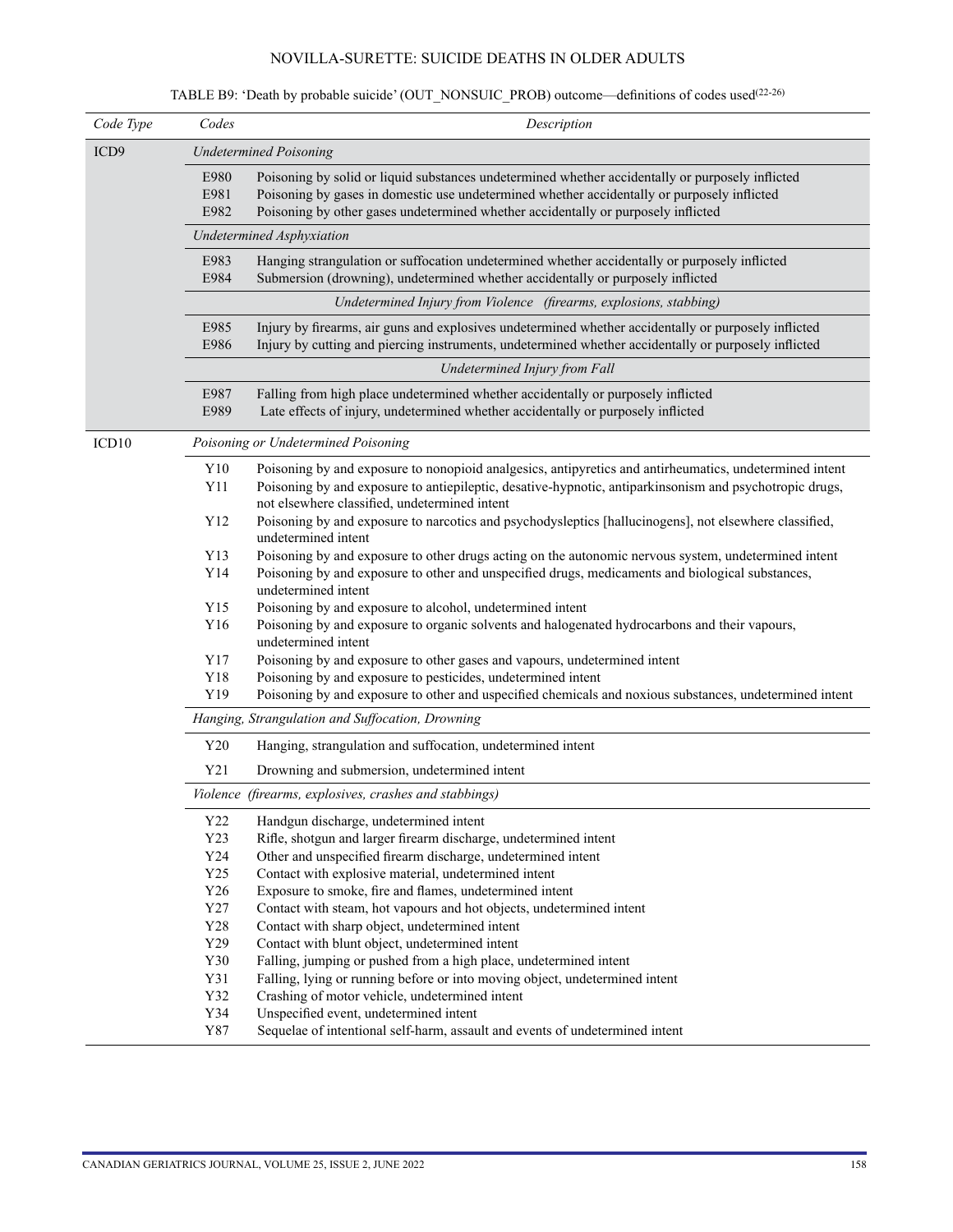### **APPENDIX C: Sensitivity analysis—adjust odds ratios of characteristic associated with suicide or probable suicide deaths among older adults who died in Ontario between 2011 and 2015a**

| Characteristic                                                                                                                                                                        | OR                                             | 95% CI                                                       | p value                              |
|---------------------------------------------------------------------------------------------------------------------------------------------------------------------------------------|------------------------------------------------|--------------------------------------------------------------|--------------------------------------|
| Demographics                                                                                                                                                                          |                                                |                                                              |                                      |
| Age (continuous)                                                                                                                                                                      | 0.937                                          | 0.928, 0.946                                                 | < 0001                               |
| Sex (reference=females)                                                                                                                                                               | 2.88                                           | 2.447, 3.39                                                  | < 0001                               |
| Marital Status (reference=married)<br>Married (combined m=married & c=common-law)<br>Widowed (w)<br>Divorced (d)<br>Single $(s)$<br>Other (combined missing, o=other, u=unknown)      | <b>REF</b><br>1.121<br>1.126<br>0.899<br>0.823 | 0.942, 1.335<br>0.899, 1.411<br>0.696, 1.16<br>0.299, 2.268  | .3064<br>.3247<br>.5142<br>.661      |
| Income quintile (reference=quintile 5; recode missing to '3')<br>Quintile 1<br>Quintile 2<br>Quintile 3<br>Quintile 4<br>Quintile 5                                                   | 0.935<br>0.845<br>0.874<br>0.876<br><b>REF</b> | 0.761, 1.15<br>0.682, 1.047<br>0.703, 1.085<br>0.702, 1.094  | .5965<br>.3201<br>.6168<br>.6614     |
| Rural (reference=urban; recode missing to urban)                                                                                                                                      | 1.308                                          | 1.098, 1.558                                                 | .0026                                |
| LTC (reference=no)                                                                                                                                                                    | 0.096                                          | 0.057, 0.162                                                 | < 0001                               |
| Comorbidities (reference=no)                                                                                                                                                          |                                                |                                                              |                                      |
| Charlson score<br>0 (combined 0 and 'no hospitalizations')<br>1<br>$2+$                                                                                                               | <b>REF</b><br>0.362<br>0.21                    | 0.295, 0.446<br>0.172, 0.257                                 | .0234<br>< 0001                      |
| Congestive Heart Failure (CHF)                                                                                                                                                        | 0.456                                          | 0.368, 0.565                                                 | < 0001                               |
| Myocardial Infarction (MI)                                                                                                                                                            | 0.748                                          | 0.571, 0.98                                                  | .0353                                |
| Asthma                                                                                                                                                                                | 1.019                                          | 0.826, 1.257                                                 | .8599                                |
| Chronic Obstructive Pulmonary Disease (COPD)                                                                                                                                          | 0.829                                          | 0.712, 0.965                                                 | .0156                                |
| Diabetes                                                                                                                                                                              | 0.985                                          | 0.841, 1.155                                                 | .8566                                |
| Hypertension                                                                                                                                                                          | $\mathbf{1}$                                   | 0.855, 1.169                                                 | .9983                                |
| Chronic Liver Disease (CLD)                                                                                                                                                           | 0.184                                          | 0.087, 0.391                                                 | < 0001                               |
| Chronic Kidney Disease (CKD)                                                                                                                                                          | 0.745                                          | 0.607, 0.915                                                 | .0049                                |
| Chronic Dialysis User (please remove if unstable estimates)                                                                                                                           | 0.438                                          | 0.139, 1.386                                                 | .1601                                |
| Rheumatoid Arthritis                                                                                                                                                                  | 0.856                                          | 0.546, 1.342                                                 | .4983                                |
| Crohn's/Ulcerative Colitis (UC)                                                                                                                                                       | 0.803                                          | 0.357, 1.808                                                 | .5964                                |
| Cancer                                                                                                                                                                                | 0.749                                          | 0.619, 0.906                                                 | .003                                 |
| Dementia                                                                                                                                                                              | 0.307                                          | 0.217, 0.434                                                 | < 0.001                              |
| <b>Mental Illness</b><br>Psychotic disorders (PSY)<br>Non-psychotic disorders (nPSY)<br>Substance abuse disorders (SUB)<br>Others (OTH-Social problems and others; not inc. dementia) | 2.826<br>3.34<br>1.241<br>1.012                | 2.161, 3.697<br>2.902, 3.843<br>0.944, 1.631<br>0.677, 1.512 | < 0.001<br>< 0.001<br>.1218<br>.9534 |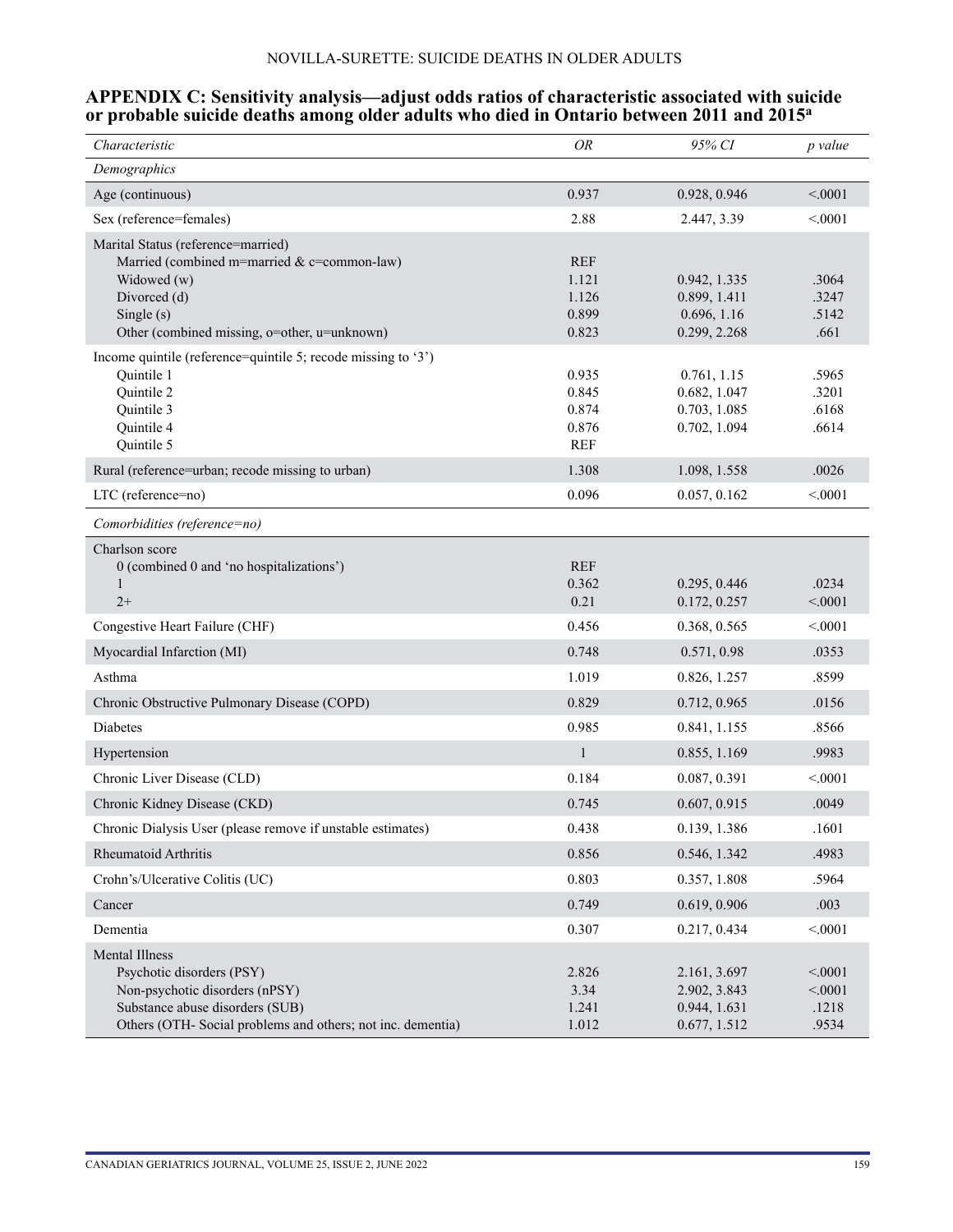### **APPENDIX C: (Continued)**

| Characteristic                                                                                                                      | OR                    | 95% CI                                       | p value                  |
|-------------------------------------------------------------------------------------------------------------------------------------|-----------------------|----------------------------------------------|--------------------------|
| New Health-Care Issues                                                                                                              |                       |                                              |                          |
| New diagnosis of dementia (reference=no)                                                                                            | 1.727                 | 1.075, 2.773                                 | .0238                    |
| New diagnosis of cancer (reference=no)                                                                                              | 0.332                 | 0.244, 0.452                                 | < 0.001                  |
| Health-Care System Utilization and Access (continuous)<br>Number of hospitalizations<br>Number of ER visits<br>Number of PHC visits | 0.96<br>1.044<br>0.98 | 0.879, 1.048<br>1.015, 1.074<br>0.975, 0.986 | .362<br>.0028<br>< 0.001 |

a Some variables were omitted due to non-reportable values.

N = 354,967 (898 deaths by suicide or probable suicide); OR = odds ratio; CI *=* confidence interval, 95%.

### **REFERENCES (for Appendices A & B)**

- 1. Schultz S, Rothwell D, Chen Z. Identifying cases of congestive heart failure from administrative data: a validation study using primary care patient records. *Chron Dis Injur Canada*. 2013;33(3):160–66. [http://search.proquest.com/](http://search.proquest.com/docview/1442472455/) [docview/1442472455/](http://search.proquest.com/docview/1442472455/)
- 2. Austin P, Daly P, Tu J. A multicenter study of the coding accuracy of hospital discharge administrative data for patients admitted to cardiac care units in Ontario. *Am Heart J*. 2002;144(2):290–96.<https://doi.org/10.1067/mhj.2002.123839>
- 3. Gershon A, Wang C, Guan J, Vasilevska-Ristovska J, Cicutto L, To T. Identifying Patients with physician-diagnosed asthma in health administrative databases. *Can Resp J*. 2009;16(6):183– 88.<https://doi.org/10.1155/2009/963098>
- 4. Gershon A, Wang C, Guan J, Vasilevska-Ristovska J, Cicutto L, To T. Identifying individuals with physician diagnosed COPD in health administrative databases. COPD. 2009;6(5):388–94. <https://doi.org/10.1080/15412550903140865>
- 5. Hux J, Ivis F, Flintoft V, Bica A. Diabetes in Ontario: determination of prevalence and incidence using a validated administrative data algorithm. *Diabetes Care*. 2002;25(3):512–16. [https://](https://doi.org/10.2337/diacare.25.3.512) [doi.org/10.2337/diacare.25.3.512](https://doi.org/10.2337/diacare.25.3.512)
- 6. Lipscombe L, Hwee J, Shah L, Booth G, Tu K. Identifying diabetes cases from administrative data: a population-based validation study. *BMC Health Serv Res*. 2018;18(1):316. [https://](https://doi.org/10.1186/s12913-018-3148-0) [doi.org/10.1186/s12913-018-3148-0](https://doi.org/10.1186/s12913-018-3148-0)
- 7. Tu K, Campbell N, Chen Z, Cauch-Dudek K, McAlister F. Accuracy of administrative databases in identifying patients with hypertension. *Open Med*. 2007;1(1):e18–e26. [https://www.ncbi.](https://www.ncbi.nlm.nih.gov/pmc/articles/PMC2801913/pdf/OpenMed-01-e18.pdf) [nlm.nih.gov/pmc/articles/PMC2801913/pdf/OpenMed-01-e18.](https://www.ncbi.nlm.nih.gov/pmc/articles/PMC2801913/pdf/OpenMed-01-e18.pdf) [pdf](https://www.ncbi.nlm.nih.gov/pmc/articles/PMC2801913/pdf/OpenMed-01-e18.pdf)
- 8. Tu K, Chen Z, Lipscombe L. Prevalence and incidence of hypertension from 1995 to 2005: a population-based study. CMAJ. 2008;178(11):1429–35.<https://doi.org/10.1503/cmaj.071283>
- 9. Weisman A, Tomlinson GA, Lipscombe LL, Perkins BA, Hawker GA. Association between allopurinol and cardiovascular outcomes and all-cause mortality in diabetes: A retrospective, population-based cohort study. *Diabetes Obesity Metabol*. 2019;21(6)1322–29. <https://doi.org/10.1111/dom.13656>
- 10. Fleet JL, Dixon SN, Shariff SZ, *et al*. Detecting chronic kidney disease in population-based administrative databases using an algorithm of hospital encounter and physician claim codes. *BMC Nephrol*. 2013;14(1).
- 11. Haroon NN, Austin PC, Shah BR, Wu J, Gill SS, Booth GL. Risk of dementia in seniors with newly diagnosed diabetes: a population-based study. *Diabetes Care*. 2015;38(10):1868–75. doi:10.2337/dc15-0491
- 12. Rosella L, Kornas K, Huang A, Bornbaum C, Henry D, Wodchis WP. Accumulation of chronic conditions at the time of death increased in Ontario from 1994 to 2013. *Health Affairs*. 2018;37(3):464–72. doi:10.1377/hlthaff.2017.1150
- 13. Wald R, Quinn RR, Adhikari NK, *et al*. Risk of chronic dialysis and death following acute kidney injury. *Am J Med*. 2012;125(6):585–93. doi:10.1016/j.amjmed.2012.01.016
- 14. Quinn R, Laupacis C, Austin E, *et al*. Using administrative datasets to study outcomes in dialysis patients: a validation study. *Medical Care*. 2010;48(8):745–50. [https://doi.org/10.1097/](https://doi.org/10.1097/MLR.0b013e3181e419fd) [MLR.0b013e3181e419fd](https://doi.org/10.1097/MLR.0b013e3181e419fd)
- 15. Widdifield J, Bombardier C, Bernatsky S, *et al.* An administrative data validation study of the accuracy of algorithms for identifying rheumatoid arthritis: the influence of the reference standard on algorithm performance. *BMC Musculoskel Disord*. 2014;15(1):216.<https://doi.org/10.1186/1471-2474-15-216>
- 16. Benchimol E, Guttmann A, Mack D, et al. Validation of international algorithms to identify adults with inflammatory bowel disease in health administrative data from Ontario, Canada. J Clin Epidemiol. 2014;67(8):887–96. [https://doi.org/10.1016/j.](https://doi.org/10.1016/j.jclinepi.2014.02.019) [jclinepi.2014.02.019](https://doi.org/10.1016/j.jclinepi.2014.02.019)
- 17. Antoniou T, Zagorski B, Loutfy M, Strike C, Glazier R. Validation of case-finding algorithms derived from administrative data for identifying adults living with human immunodeficiency virus infection. *PLoS ONE*. 2011;6(6):e21748. [https://doi.](https://doi.org/10.1371/journal.pone.0021748) [org/10.1371/journal.pone.0021748](https://doi.org/10.1371/journal.pone.0021748)
- 18. Hall S, Schulze K, Groome P, Mackillop W, Holowaty E. Using cancer registry data for survival studies: the example of the Ontario Cancer Registry. J Clin Epidemiol. 2006;59(1):67–76. <https://doi.org/10.1016/j.jclinepi.2005.05.001>
- 19. Jaakkimainen RL , Bronskill SE, Tierney M, *et al*. Identification of physician-diagnosed Alzheimer's disease and related dementias in population-based administrative data: a validation study using family physicians' electronic medical records. *J Alzheimer Dis*. 2016;54(1):337–49. https://pubmed.ncbi.nlm. nih.gov/27567819/ Accessed 24 May 2020.
- 20. Steele LS, Glazier RH, Lin E, Evans M. Using administrative data to measure ambulatory mental health service provision in primary care. *Medical Care*. 2004;42(10):960–965. [https://doi.](https://doi.org/10.1097/00005650-200410000-00004) [org/10.1097/00005650-200410000-00004](https://doi.org/10.1097/00005650-200410000-00004)